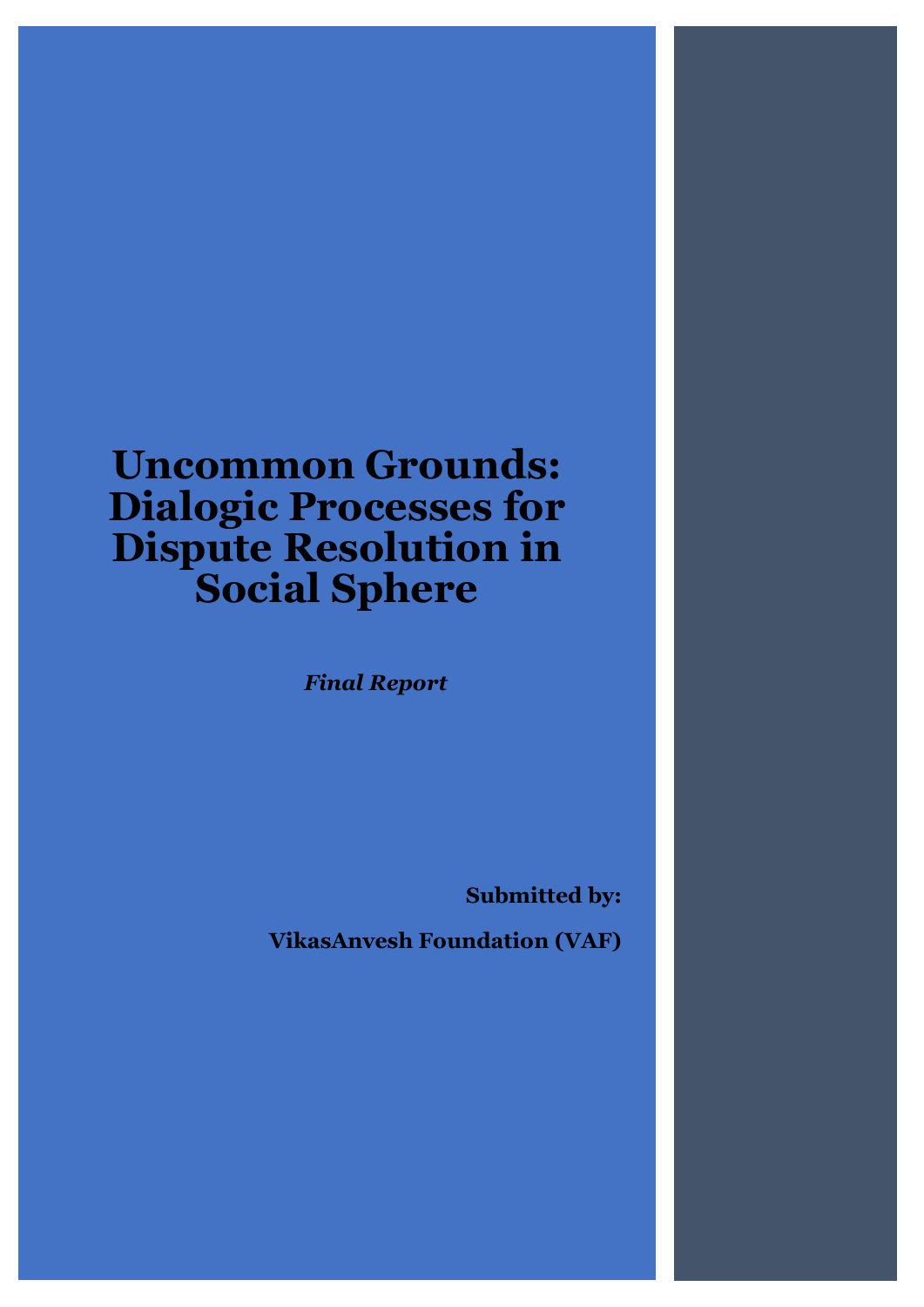# Contents

| 4.7 Legal Services to Migrant Workers and Employers in the informal sector by Aajeevika |
|-----------------------------------------------------------------------------------------|
|                                                                                         |
|                                                                                         |
|                                                                                         |
|                                                                                         |
|                                                                                         |
|                                                                                         |
|                                                                                         |
|                                                                                         |
|                                                                                         |
|                                                                                         |
|                                                                                         |
|                                                                                         |
|                                                                                         |
|                                                                                         |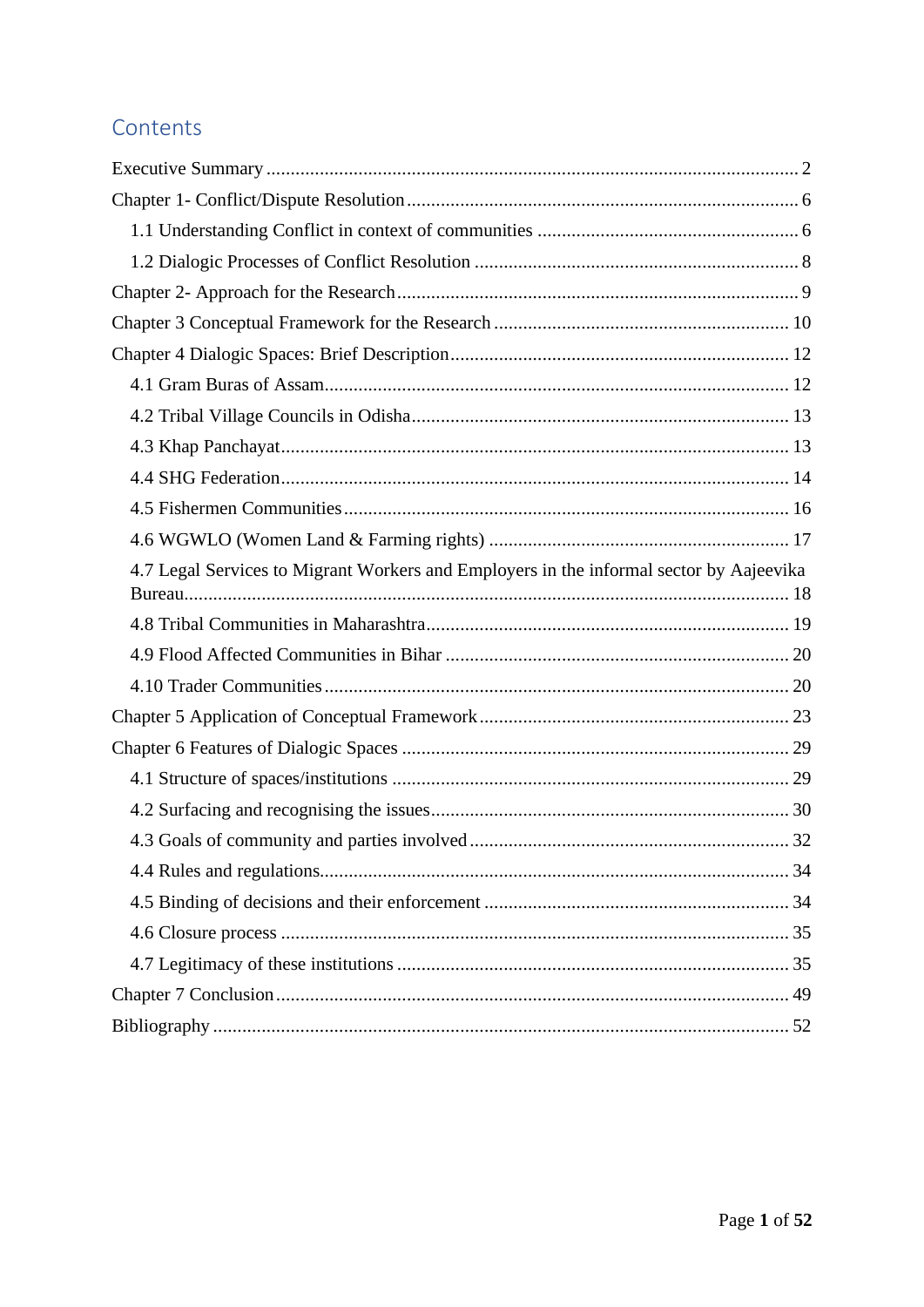#### <span id="page-2-0"></span>**Executive Summary**

The research study on dialogic spaces for dispute resolution in the social sphere focuses on identifying, characterizing, and drawing lessons from these institutions that exist within the communities. Conflicts or disputes have been present in human society since the very existence of humankind. The issues around which these conflicts are based are primarily related to resources, access, and usage of such resources, social-cultural norms, and practices, political ideals to name a few. The conflicts are also categorized into personal, inter-families, intravillages, inter-villages from the micro-level to macro-level conflicts between states and countries. While conflicts and disputes are generally viewed as negative occurrences with the potential of harming human life, certain scholars are of the view that conflicts are necessary for the growth and progress of the society and the occurrences may also lead to better decision making and understanding of the situations at hand. Such diverse views on occurrences of conflicts in society and thus various methods and mechanisms to resolve them makes it an interesting subject to study. The understanding of conflict and its resolution is a means to understand the societies/communities, their people, and their behavior as well the factors that influence and govern them. While mediation, arbitration, and other legal methods have been actively used for conflict resolution, dialogic approaches as a method have a limited reach in the communities. Literature of dialogic approaches for conflict resolution is limited and in the Indian context is not widely available as such. The importance of such an approach is highlighted by the fact that it places the focus on the community/people engaged in the conflict, allows empathetic listening and understanding of each other's perspectives. This shared human experience in the form of dialogues emphasizes the collective intelligence of the group and makes the decision-making centered around the community.

With this context, this research study was planned with the support of Rohini Nilekani Philanthropies as a means to understand the presence of such institutions and the processes adopted by them for resolving the conflicts in the community. The study focussed on both rural as well as urban-based institutions. To draw perspectives and experiences, we conducted a round-table discussion with the experts from various domains in the development sector. The focus was to identify whether such institutions/spaces exist within the social sphere and chart out the possible approaches to study them. For the first phase of the study, we identified six such community-based/focused institutions which were later increased to ten in number. The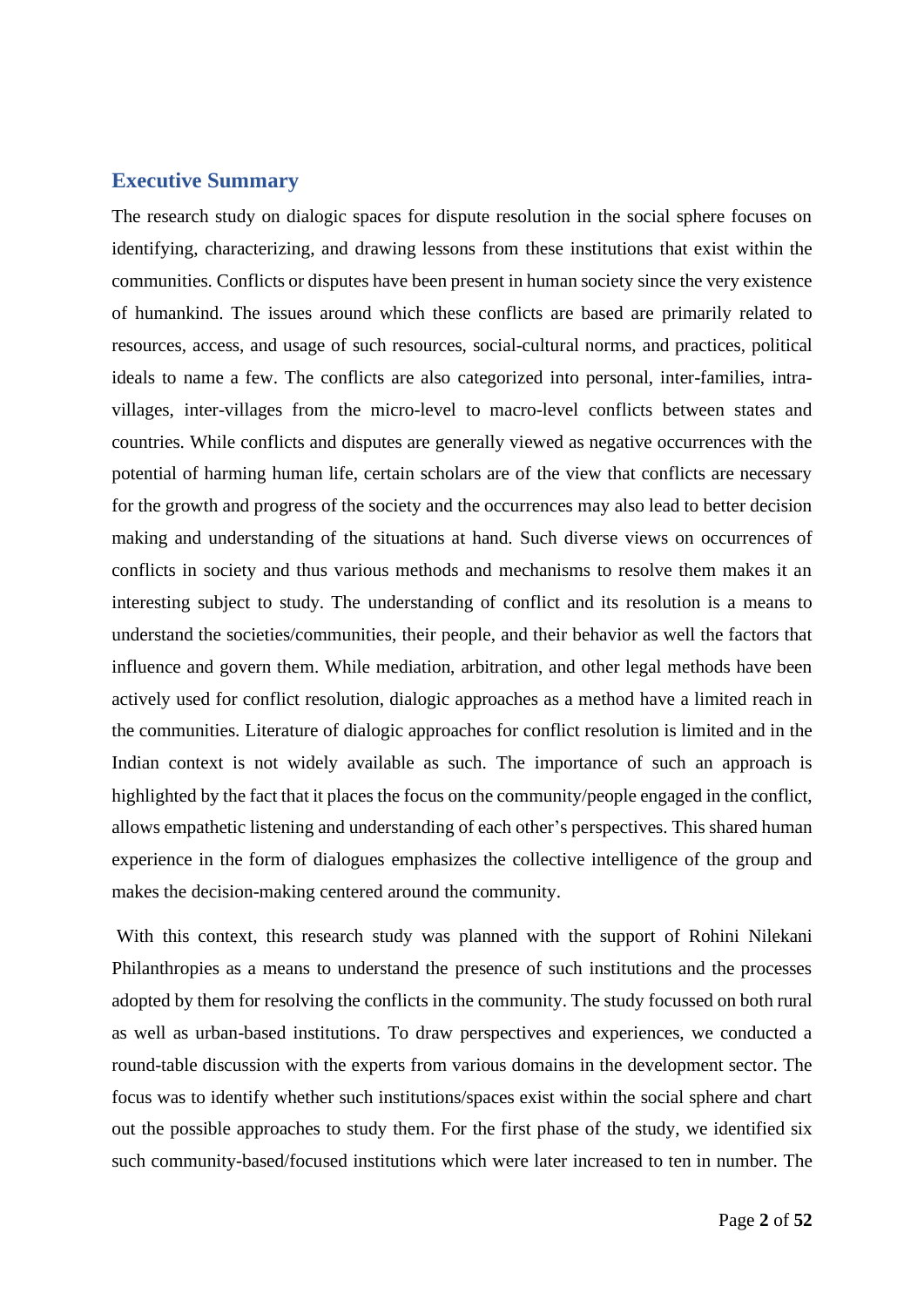pandemic situation in the country made it difficult to conduct field-based study thus we started the research process by interacting with these institutions virtually, based on a preliminary set of guiding questions developed with the support of the RNP team. This round of interaction was very critical for the research as it helped in finalizing the approach, conceptual framework as well questions for conducting focus group discussions with the people. We collaborated with a couple of scholars/practitioners to do the field-based research after finalizing the common framework for the cases. The ten cases were to be on Gram Buras in Assam, Tribal communities in Odisha and Maharashtra, Khap Panchayats in Haryana, Fishermen community in Kerala, Flood affected communities in Bihar, Trader communities, Working Group for Women and Land Ownership (WGWLO) in Gujarat, Self-Help Group Federation in Jharkhand and Legal Services to migrants by Aajeevika Bureau. We categorized these institutions as traditional and non-traditional, based on their nature of formation/foundation. Chapter 4 highlights the details of these institutions.

| <b>Traditional</b>             | <b>Non-traditional</b>                  |
|--------------------------------|-----------------------------------------|
| <b>Gram Buras in Assam</b>     | <b>SHG</b> Federations in Jharkhand     |
| Tribal Councils in Odisha      | Working Group for Women and Land        |
|                                | Ownership (WGWLO) in Gujarat            |
| Khaap Panchayats in Haryana    | Legal Services to Migrants by Aajeevika |
|                                | <b>Bureau</b>                           |
| Fishermen Panchayats in Kerala | Flood affected communities in Bihar     |
| Tribal Assembly in Maharashtra |                                         |
| <b>Trader Communities</b>      |                                         |

The conceptual framework for any research study helps in explaining the theories associated with the topic as well as understanding the various variables at play. With the foundation of existing literature, the interactions with the institutions and the collaborators, we developed a framework for characterizing and understanding the functions of these institutions. The framework was built around the factors of insularity, shared social network, mutual trust, belief in superordinate forces, cost of not resolving, benefit from the alternate mechanism, power, and influence, identity, and legitimacy. Each of the cases is analysed based on these nine factors and their influence on the existence and functioning of the institutions is categorized as high, medium, and low. This has been explained in greater detail in Chapter 5.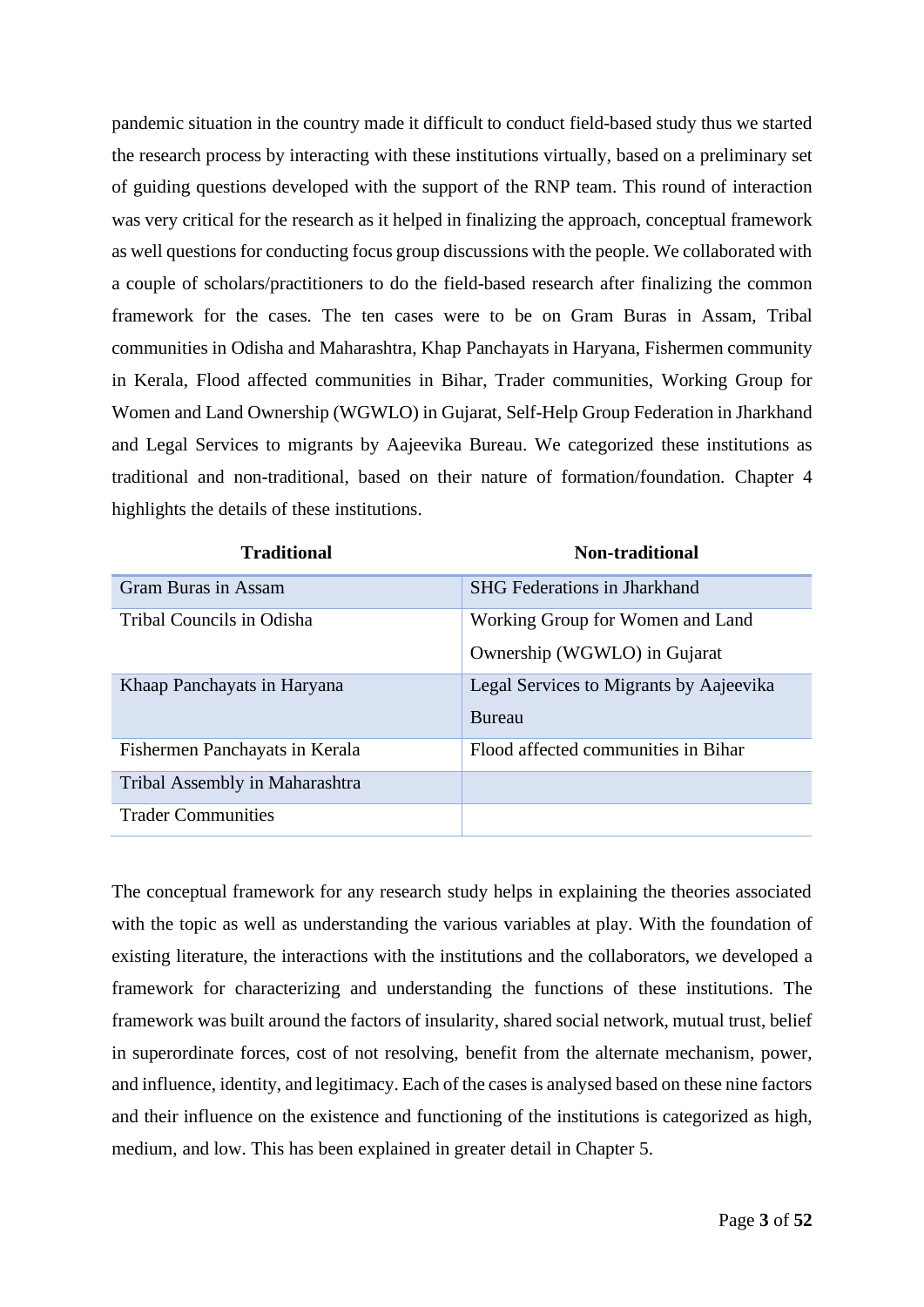We have also attempted to characterize these institutions on certain other parameters that highlight their structure, process of surfacing and addressing of issues, goals of parties involved, rules and regulations, binding and enforcement of decisions, closure, and legitimacy of these institutions. In Chapter 6, these parameters are discussed in detail and they help in giving a macro picture of these institutions with the help of a few examples from the field level interactions. A comparative chart around these parameters also helps in understanding these institutions at a glance and highlights the similarities and differences.

The scope of this research study is limited to ten cases of institutions spread in a diverse geographical context having different social-cultural contexts. The traditional institutions have some commonalities in terms of their focus on the communities they exist within and the notion of preserving the community norms and practices. Their engagement with the communities is closely-knit with the principle of centrality and importance of group identity and hence the focus is on resolving the conflicts within the domain of the community. They rarely resort to access the formal legal systems for their conflicts (except in criminal cases such as murder). The common social network and the importance/influence of these traditional institutions are high in the lives of the people and social boycott and sanctions are the serious repercussions of not adhering to the decisions given by these institutions. Whereas in the case of non-traditional institutions, the objective and issues they work on are the common thread among them. They are largely promoted by external agencies and have created a network of people to work with them (for example SHG women and migrant laborers). This artificial network has gained strength over the years and now has gained legitimacy with the power and influence to govern on the issues related to their objectives. The mechanisms for resolution are different in these institutions but they all are governed by the common goal of making justice accessible to the people they work with/for, with the support of legal discourses as well.

With the changes in the external environment, traditional institutions are facing challenges as well. The communities are in transition with outward migration becoming a common phenomenon along with the integration of modern governance systems in the form of Panchayati Raj Institutions, the relevance seems to be dwindling. Efforts are being made by various NGOs to integrate traditional systems with the workings of PRI. Like in the case of Maharashtra where Vyaam (an NGO) is working to bring communities and PRI closer and in the case of Gram Buras, who is also working with the PRIs for monitoring of development works, but then the proportion of conflict resolution work reduces significantly for these institutions.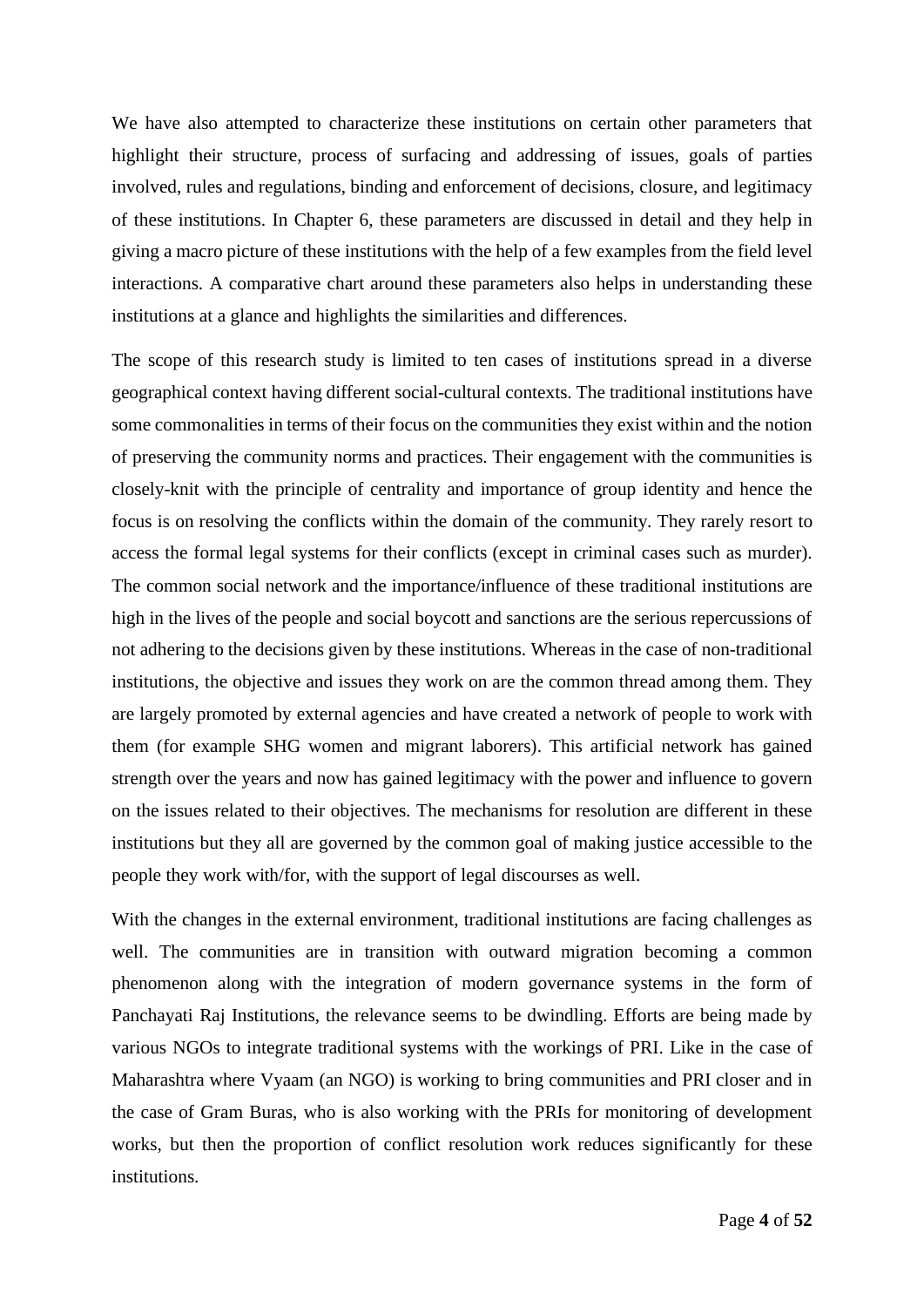The findings from the research emphasize the importance of community-based/led decisionmaking systems where people are at the forefront for resolving issues and follow a set of processes to arrive at a solution. The dialogic approaches observed in these institutions are critical in ensuring that violence is not the preferred course of action and conversations is. Such institutions and their functioning are also a symbol of the progression of the society/community where societal change and learning are happening.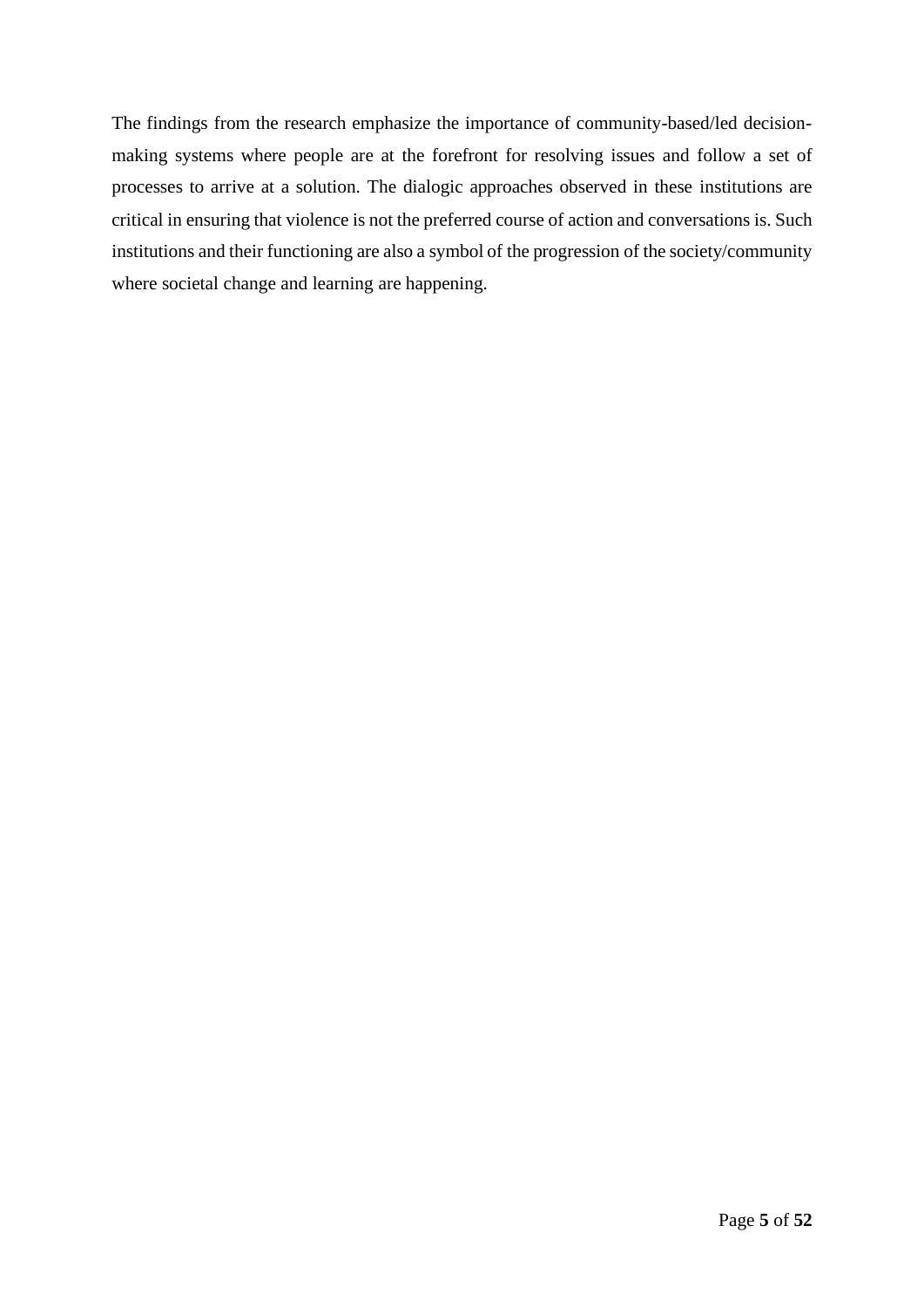## <span id="page-6-0"></span>**Chapter 1- Conflict/Dispute Resolution**

#### <span id="page-6-1"></span>1.1 Understanding Conflict in context of communities

Conflict in a basic definition is described as a difference that prevents agreement and leads disagreement between ideas, feelings, etc. However, various scholars have given diverse understanding of conflicts and disputes. Gillin and Gillin has defined, "Conflict is the social process in which individuals or groups seek their ends by directly challenging the antagonist by violence or threat of violence". Darwin has suggested that principles of struggle for existence and survival of the fittest are the main causes of conflict, whereas Malthus says that reduced supply of the means of subsistence is the cause of conflict. Conflicts are universally present and are often characterised by being a conscious action between the parties involved. Conflicts are often based in prejudice, social identity, emotions, ideology, values, communication styles, or resources, human beings tend to be attached to their beliefs, categorize and stereotype others into "outgroups," and dominate others in a way that often leads to violence((Collier & Sambanis, 2002), (Dovidio, Kawakami, & Gaertner, 2002), (LeBaron & Carstarphen, 2007), (Lowry & Littleohn, 1996), (Maiese, 2006)). Although aggression and interethnic conflict are assumed to be natural inclinations of human nature, the desire for harmony and peace balances these tendencies. (Hamburg, 1993). The field of conflict resolution has arisen in response to this aspiration.

Literature on conflicts categorises them as task conflict, interpersonal, procedural while other classifications are related to conflicts in an organization (intragroup, intergroup, intraorganizational). Scholars have further classified conflicts as latent and overt conflict. Long before conflict erupts in hostile action; it has existed in latent form in social tension and dissatisfaction. Latent conflict becomes overt conflict when an issue is declared and when hostile action is taken.

While these categories highlight the nature of conflict there are several causes for conflicts. Some of them include individual differences, cultural differences, social changes and deviation from community norms. The complexity of issue at hand and presence of multiple stakeholders also influences the nature and level of conflict.

The communities where the conflicts are based are diverse in nature with varying social, cultural, economic and political environment governing the lives and livelihoods of people. The rural communities of the country, irrespective of the geographical context, are closely knit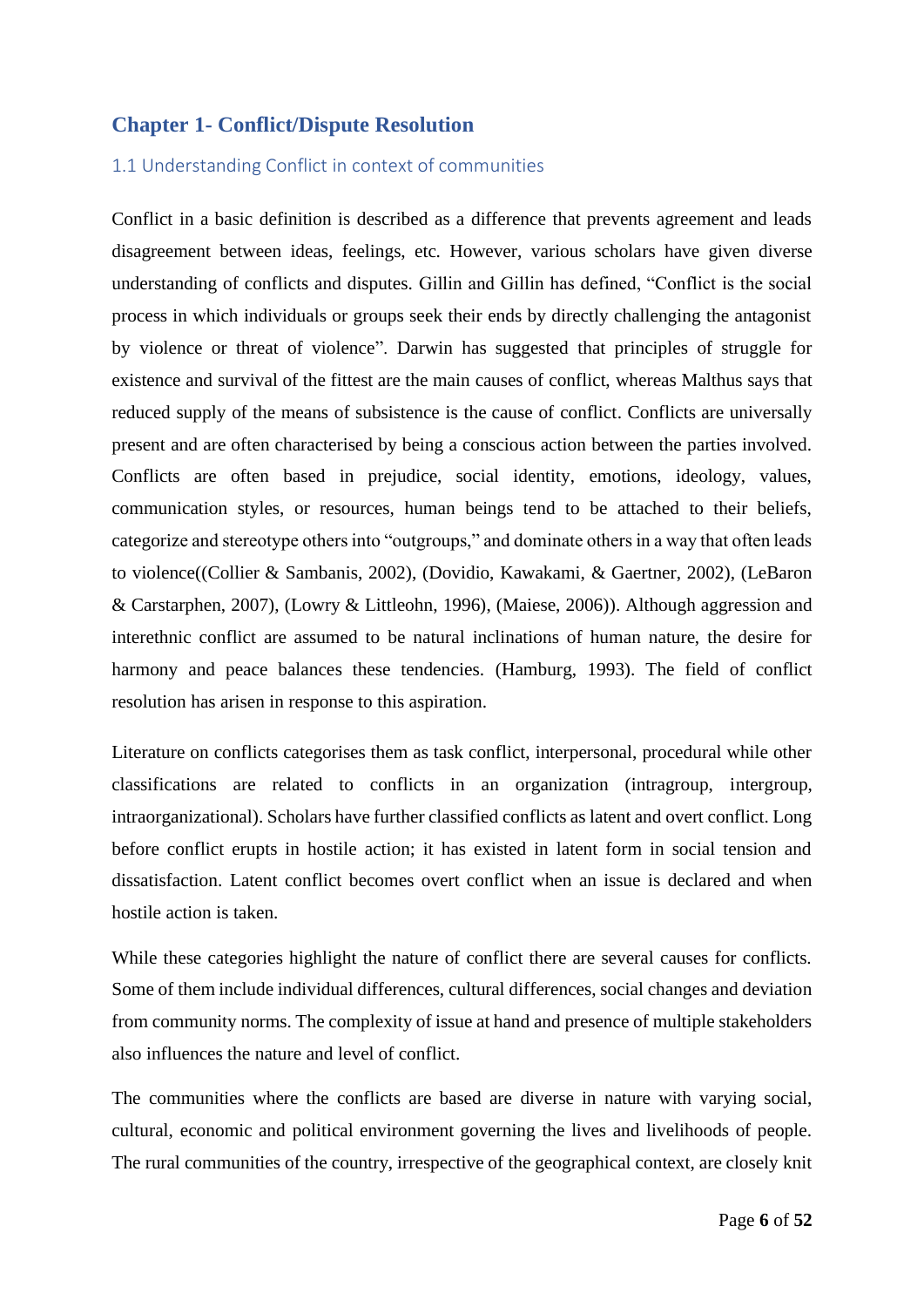with the socio-cultural fabric of the mores and norms. On the other hand, the urban communities are bound by more on economic values. Conflict is pervasive in any form of community, intra/inter household, sub-community level, village level or among inter-villages in the rural context. The conflicts, as documented by various scholars, is primarily for the resources (ownership and control), power dynamics between various caste-categories, religious and ethnic issues on the macro level and while micro level conflicts can be of any nature within the communities.

The context of the conflicts is another critical dimension in the study of conflict resolution mechanisms. The interplay of environmental, legal, political and social factors influences the formation, manifestation and resolution/management of conflicts occurring in the communities. The environmental factors are related to the available resources, ownership, access and institutions managing these resources and are often the power disparity between the parties accessing and using these resources lead to conflicting situations. Social factors/context becomes critical when issues regarding community interests, rights, norms and practices are creating situations of conflict among the people. The dynamics between various sections of the community (marginalised vs elite, influential vs vulnerable, men vs women) influence these conflicting situations and the processes to resolve/manage them. Economic factors come into play when conflict issue is related to monetary value being realised out of resources/programmes etc and the parties involved may have differential access to the same. Political factors generally imply the involvement of local government institutions such as PRIs in the conflicting situations and can influence the decision-making process as these institutions are the power centres in the community.

While conflict is generally considered as a negative situation, it can also have integrative effects om the groups/parties involved and lead to clear definition of issues, resolution mechanisms and keep interests of members aligned with the larger group. Some sociologists like Ratzenhofer and Gumplowicz regard it as underlying social evolution and progress. According to Gumplowicz, human societies are characterized by 'syngenism', a primordial feeling of the members that they belong together. (Gumplowicz, 1883) Their development was marked by a ceaseless struggle. Ratzenhofer suggests that the struggle for life takes the form of conflict in interests and help in evolving mechanisms for sustenance. Instead of regarding conflict as a static condition that must be removed, new approaches view conflict as a fluid, dynamic process that evolve and fluctuate constantly in unpredictable ways and patterns.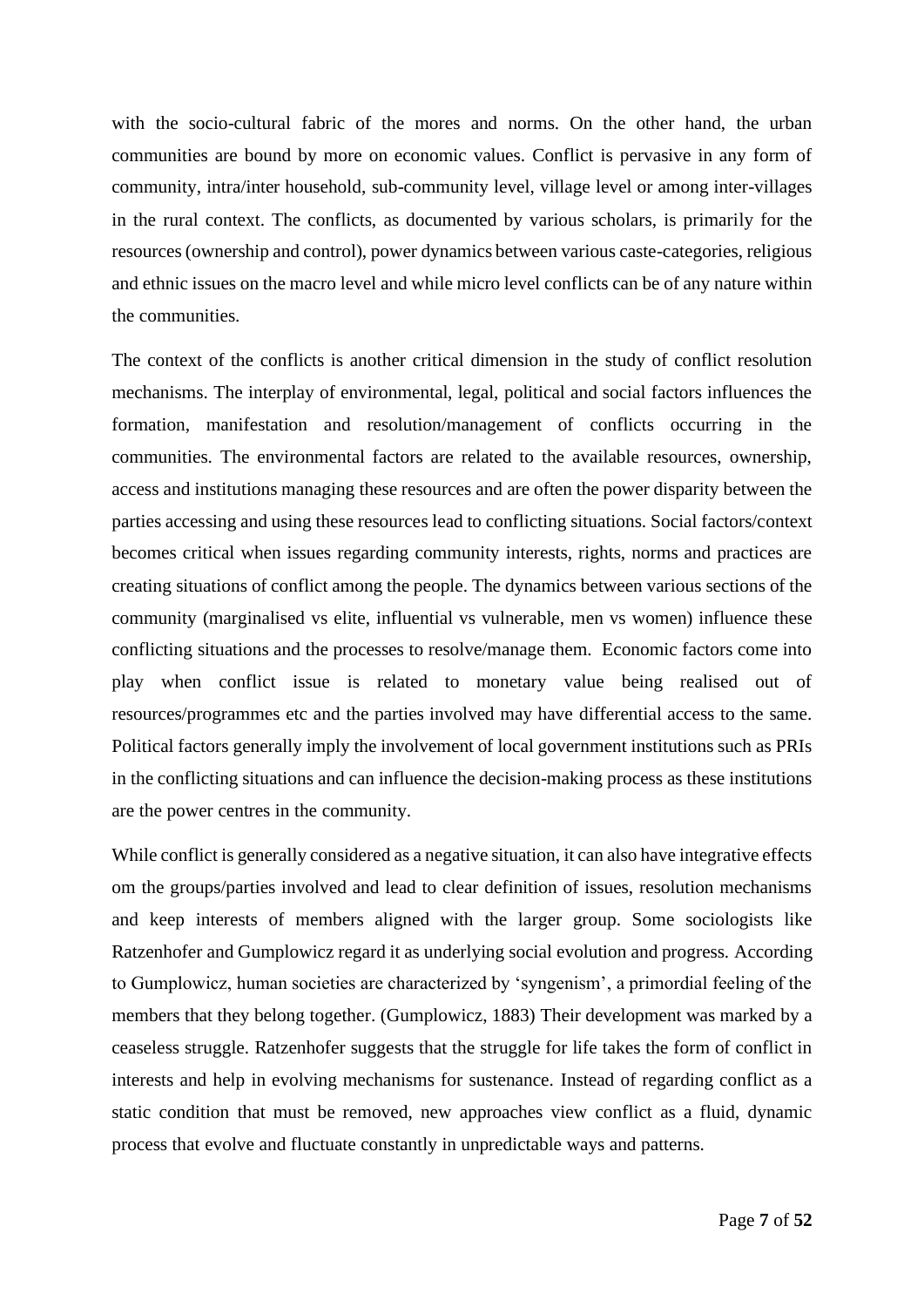#### <span id="page-8-0"></span>1.2 Dialogic Processes of Conflict Resolution

Resolution of conflicts is a multi-stage process where identification of the issue serves as the first step. There are multiple strategies for resolution and management of conflicts present in the literature that range from informal methods to legal proceedings depending on the severity of the issues at hand and the parties in conflict. In the context of communities in social sphere, certain spaces are present that are and have been promoting resolution of conflicts using dialogues and communication between the affected parties.

Dialogue as a process of human interaction and conflict resolution is an age-old yet stillevolving practice. An early form of dialogue was the Socratic method of sustained questioning and engaging participants in formulating their own theories about how the world works. Socrates' student Plato wrote "dialogues" that, although situated within a rhetorical tradition of using language to persuade, have been reinterpreted as techniques applied to situations of inequality and conflict (Zappen, 1996). Plato's dialogues initiated a practice whereby people determined their own answers to questions of concern while engaging in creation of shared meaning and understanding. The contemporary practice of intergroup dialogue has a wide purview, ranging from academic to global arenas (Nagda, Yeakley, Gurin, & Sorensen, 2012). In community, organizational, and interethnic settings, however, use of dialogue techniques has far outpaced any systematic efforts to measure the results of dialogue interaction. Further rigorous evaluation of intergroup dialogue is critical to understand the processes and outcomes involved in dialogue and to improve on the work. (Dessel & Rogge, 1996; Pruitt, 2005)

Dialogue as a method has been compared and contrasted to numerous other practices that seek to facilitate relationships and resolve conflict. Dialogue is differentiated from debate, which involves taking positions and challenging others, and from group therapy processes, which focus more on an individual's internal personal dynamics. Dialogue is dissimilar to mediation, which seeks to negotiate resolution of a dispute. Many of these other practices involve a onesided pursuit of truth, without acknowledgment that there may be multiple valid perspectives on a particular topic. Dialogue is often portrayed as complementary to deliberation, which is a process that uses purposeful decision making. (Dessel & Rogge, 1996)

Dialogic approaches emphasis on the involvement of people coming together seeking to make positive change through conversation and agreement. These spaces promote participation of people which influences the perception of fairness, efficiency and effectiveness in the collaborative decision-making processes, which are often based on compromises. The literature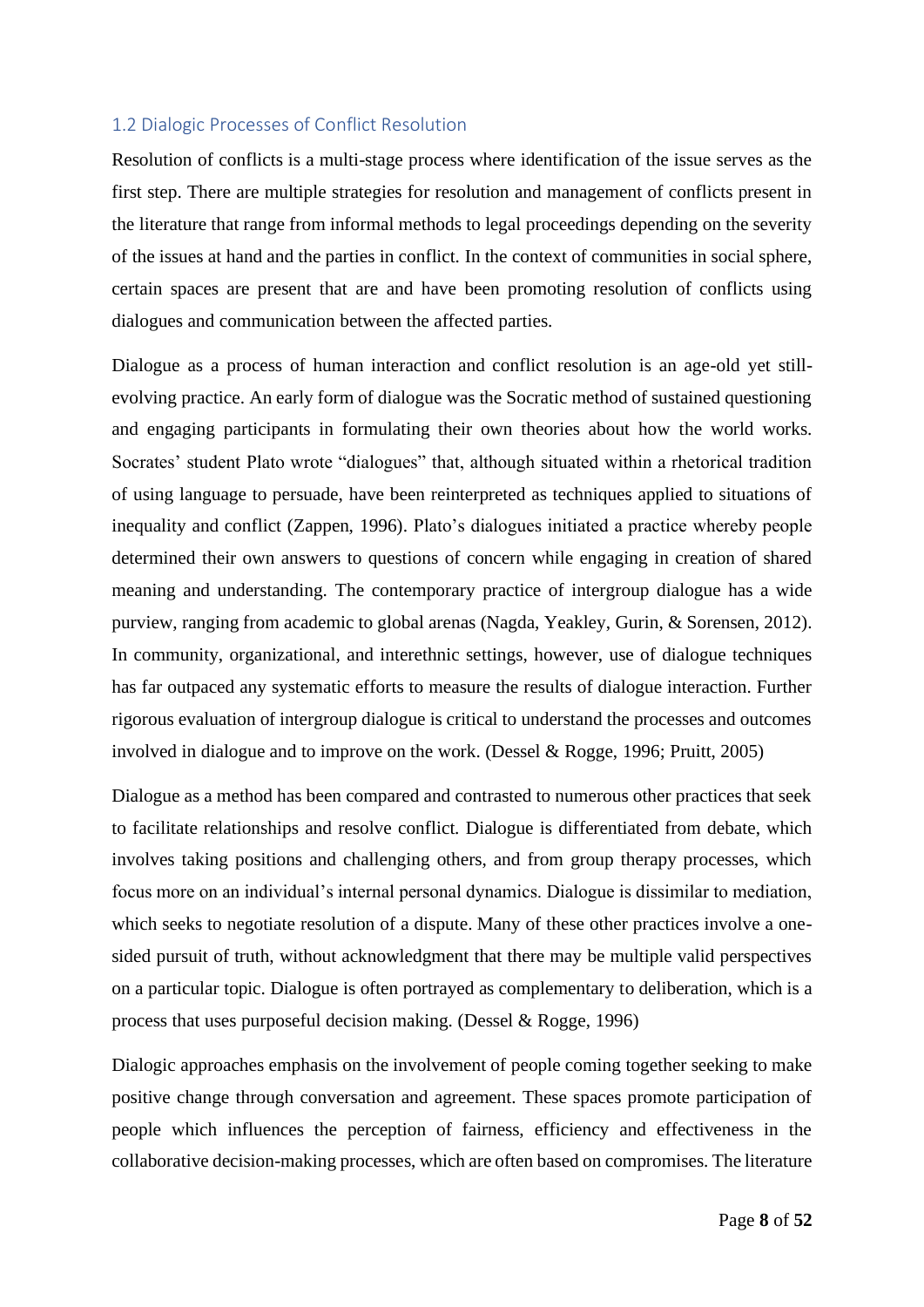also supports the dialogic approach in the community as it brings about a constructive shared search of knowledge of the conflict in question through conversation. This approach banks on the collective wisdom of the community to deliver justice to the aggrieved parties.

With this background, this research attempted to identify such spaces and understand their structure, processes, rituals/mechanisms and the socio-legal legitimacy they command in the communities where they exist. The spaces or institutions covered under the research can be broadly classified into traditional (prevalent at community level from a long time) and nontraditional (institutions that are being promoted by NGO/CSO for specific objectives).

# <span id="page-9-0"></span>**Chapter 2- Approach for the Research**

The first step was to study the existing literature on conflicts in the communities and the resolution mechanisms, which heled us in identifying the spaces to study. With the broad understanding of such traditional and non-traditional spaces, the next step was to connect with people/organizations who are working/promoting these spaces. A first round of discussion with them contoured the image of these spaces for the team to delve deep into the study. COVID-19 pandemic affected the field work for the research and thus we collaborated with resource persons/scholars working around these institutions to conduct the field work. A structured template was designed for interaction with these institutions, which was first used b the VAF team in the first round of discussion (over virtual medium) with representatives of these institutions. The collaborators modified the template as per the context of their respective field areas with a common objective of capturing the essence of these institutions in the process of conflict resolution using dialogic processes.

| <b>Traditional</b>             | <b>Non-traditional</b>                                           |
|--------------------------------|------------------------------------------------------------------|
| <b>Gram Buras in Assam</b>     | <b>SHG</b> Federations in Jharkhand                              |
| Tribal Councils in Odisha      | Working Group for Women and Land Ownership<br>(WGWLO) in Gujarat |
| Khaap Panchayats in Haryana    | Legal Services to Migrants by Aajeevika Bureau                   |
| Fishermen Panchayats in Kerala | Flood affected communities in Bihar                              |
| Tribal Assembly in Maharashtra |                                                                  |
| <b>Trader Communities</b>      |                                                                  |

The following institutions/spaces were covered in the research study:

These institutions exist in the rural communities as well few of them have an urban coverage.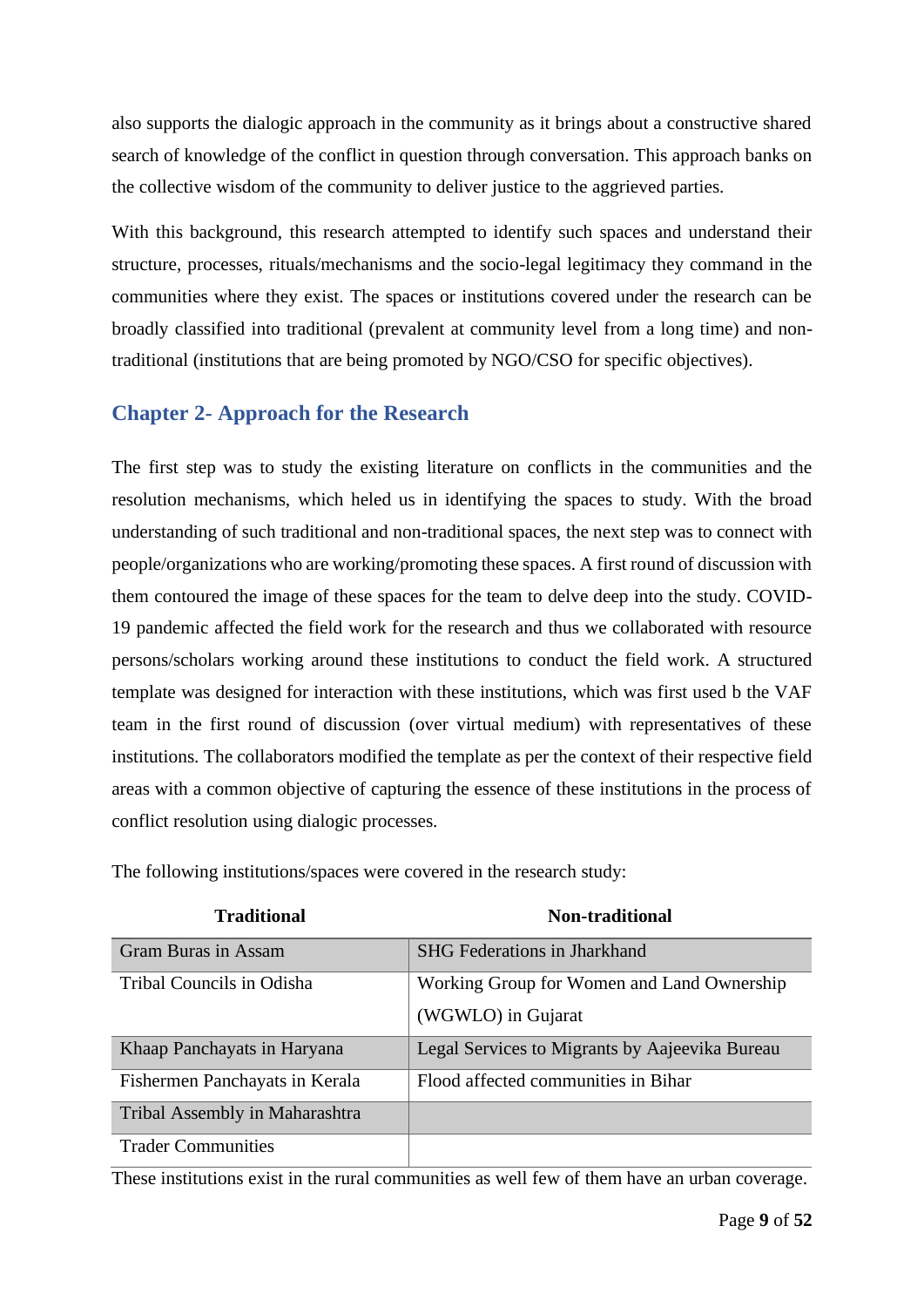# <span id="page-10-0"></span>**Chapter 3 Conceptual Framework for the Research**

Taking the existing literature on dialogic approaches and conflict resolution mechanism in the community as the base, we identified few critical variables to study the relationship with the institutions/dialogic spaces covered in the research. These variables and their relationship thus form the conceptual framework for the research based on which we have attempted to characterise these institutions/dialogic spaces on critical parameters (as detailed in the next chapter).

Each of these institutions/dialogic spaces are governed and influenced by social norms, community structures/hierarchies, power dynamics of actors involved as well many other internal and external factors. Based on our experiences and available literature, we have identified the following variables that influence these institutions/dialogic spaces, as represented in the diagram below:



**a. Insularity**: Characteristic of a closely-knit community/group, that remains separate from others and lives/behaves as per their traditional norms and practice. Such communities aim to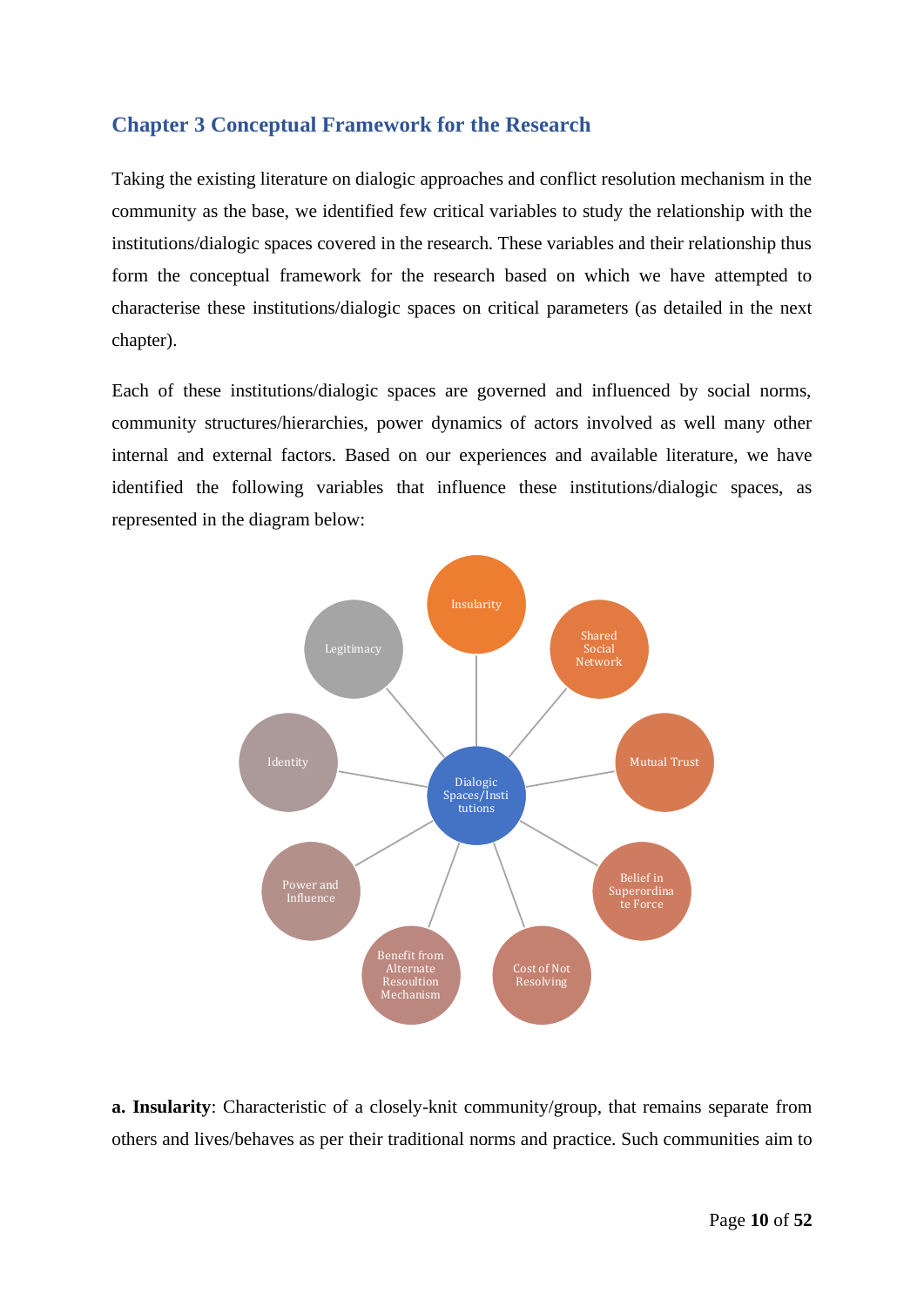preserve their social structures and hierarchies and do not voluntarily adopt the 'modern' ways of society.

**b. Shared social network:** Having a common network of norms, beliefs, practices and people around which the community functions. This network can be intrinsically present or developed by an external agency/people to keep the community/people together for mutual benefits.

**c. Mutual trust:** It can be defined as the confidence that each party will fulfil its obligations and behave as expected (Ring & Van De Ven, 1992). Communities/Insitutuions that work with people and for people need their trust to deliver the services/decisions in a fair and unbiased manner.

**d. Belief in superordinate force:** Very close-knit Communities tend to have faith in a common deity. For instance, the Kondhs believe in "niyamraja" and all rituals are oriented towards propitiating that deity. This deity is, cynically speaking, used as a bugaboo the same way we say "*Gabbar aa jayega*". But since everyone has faith in that deity, they all fall in line. Such deities or other collectively imagined entities are what we call superordinate force. These beliefs tend to "sanctify" the collective processes.

**e. Cost of not resolving:** In case the communities/groups do not choose to access these institutions/ spaces for resolution of conflict and let the issue remain as it is, the implications can range from social sanctions to legal/formal action. This factor highlights such situations in these communities.

**f. Benefit/Cost from alternate resolution mechanisms:** In case the communities/groups do not choose to access these institutions/ spaces for resolution of conflict and take an alternate approach for seeking solutions, the associated costs and benefits are highlighted by this factor. For example, the formal legal systems are very resource intensive for the rural communities and the time taken for decision may be very long.

**g. Power and influence:** This factor highlights the power and influence these institutions exert and enjoy over the community/group they are situated in. The relative power dynamics also exist where traditional power gap is high and hence without external support, mediation and resolution cannot happen.

**h. Identity:** Group identity is very critical and central to the existence of communities that are closely-knit and exist around a set of established norms and practices. This factor highlights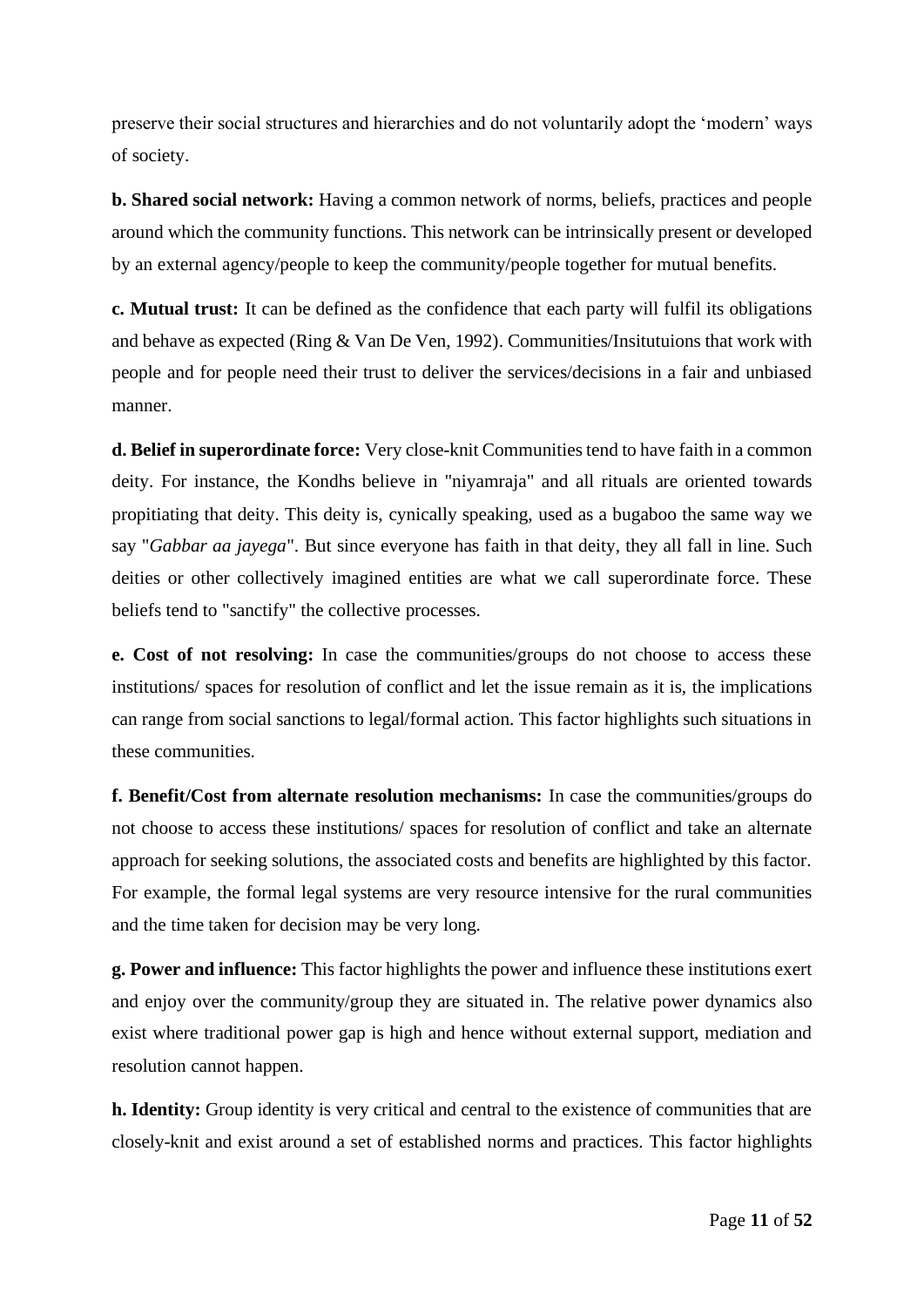how these institutions are woven with the identity of the communities and derive their functionality, influence and importance from it.

**i. Legitimacy:** Legitimacy of these institutions/spaces is assessed in terms of their acceptance as an authority and their right to give judgements/decisions on behalf of the people. They draw their legitimacy from the community they exist in and the social-cultural norms in case of traditional institutions whereas the non-traditional ones, draw the legitimacy from the legal support, network of people and causes they work for.

#### <span id="page-12-0"></span>**Chapter 4 Dialogic Spaces: Brief Description**

The following section briefly describes each of the spaces/mechanisms covered under the research.

#### <span id="page-12-1"></span>4.1 Gram Buras of Assam

Gram Buras are the traditional institutions present in every village of Assam and other Northeastern states. Gram Bura is a council of 4-5 members headed by an elderly male of the community who is experienced and well respected. The head Gram Bura is supported by an assistant GB, a treasurer, priest and a messenger (barika). The position of Gram Bura is not hereditary and is decided by the village together based on the experience and skills of the person. Education has no major role in selection of Gram Buras and women are not part of this institution. The major issues that come to Gram Bura for resolution include inter-family issues, elopement, extra-marital, domestic violence etc and less critical such village functions, internal matters of committee, government programmes implementation.

The broad process of resolution includes the aggrieved party going to Gram Bura's house to register the issue/complaint. GB then calls a meeting where both parties are called. One by one statements from both the parties are heard, evidences from witnesses are considered and even villagers attending the meeting can share their view points. Issues are resolved in these meetings, fines are levied and if cases have criminal component, they are referred to police. At the end of the discussions, a jury is formed and it is the responsibility of the jury to give the final verdict after considering all arguments. Quorum is mandatory in the GB meetings where more than 50 percent of the village households have to attend the meetings. It becomes mandatory to attend if the barika has informed the household about the meeting, else fine is levied on the household. Before the start of the GB meetings, the aggrieved party gives a "salami" in which he/she offers sweets/money to the attending GB and the village and then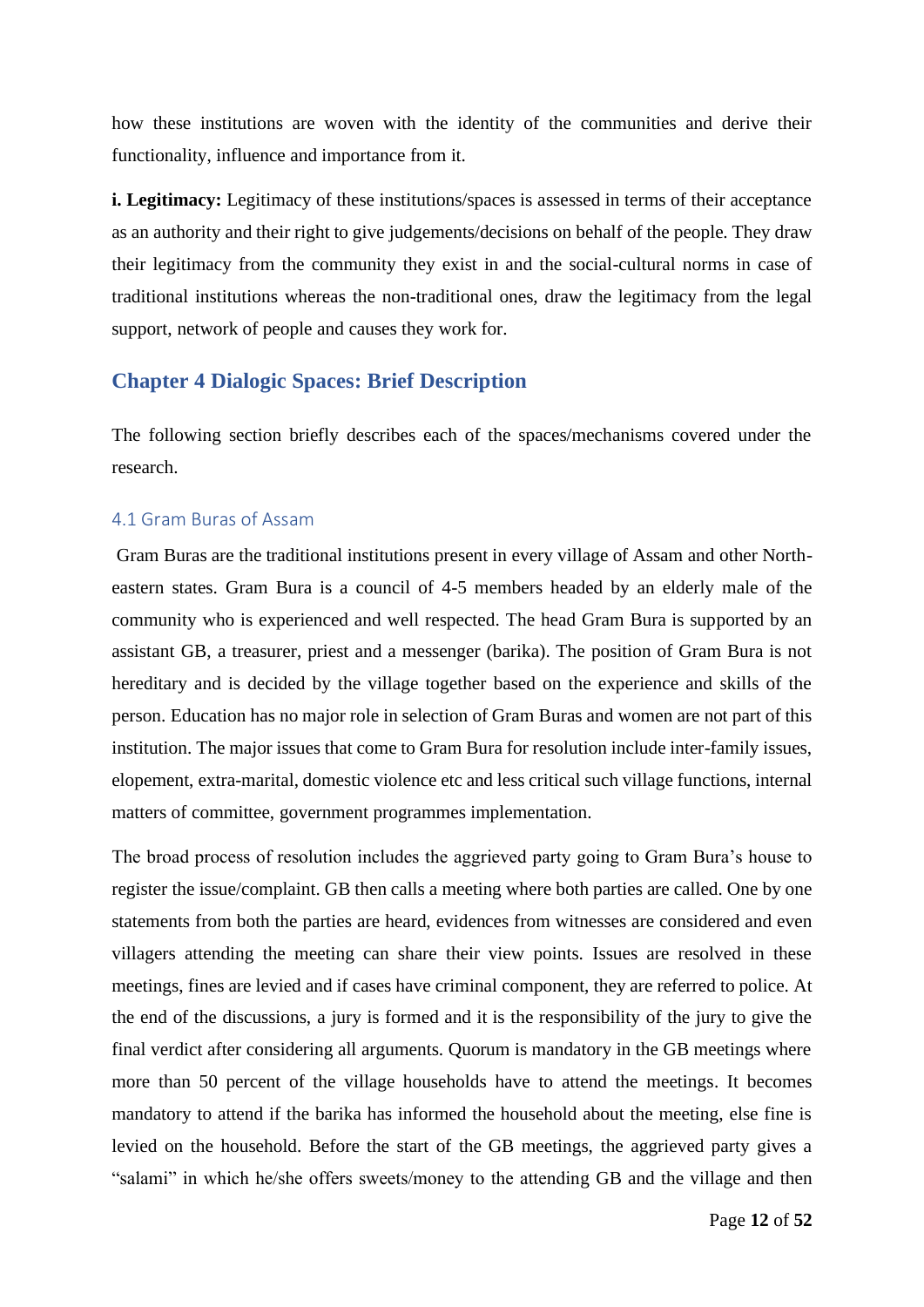states the issue. Meetings are recorded by the village secretary. If the secretary is not present, the GB nominates one person to write meeting minutes. Fines are the only form of punishment levied by the GBs.

#### <span id="page-13-0"></span>4.2 Tribal Village Councils in Odisha

There is no formal council or committee in the tribal villages, however the village is headed by a "Nayak" who is supported by a priest and a messenger (barika). The position of Nayak is hereditary and goes from father to son. Male members of the community with respectable position are considered for seeking any advice. Education is not a criterion. Women do have the position of Nayak though there can be a woman priest in the community. Diverse issues are handled by the Nayak including inter-family, domestic violence, theft, all issues related to villagers and inter-village issues of marriage, elopement etc.

Small issues are dealt by Nayak and the Priest directly when approached by the aggrieved party. For critical village level issues, a village meeting is called where anyone can attend and share their opinions. Barika is responsible for spreading the date/time of the meeting and calls parties in dispute with the entire village. The group of community members discuss the issue and significant decisions are taken on the consensus of the group. The size of the group depends on the type of issue. There is no concept of quorum in these meetings and attendance from every family of the village is not mandatory. Women participate in these meetings, sitting behind the men and speak only when the issues are related to them. Final decision on the issue is made by the group and the punishment is also decided by consensus.

These meetings generally take place in an open space where two rows of houses with open street. Intra village meetings happened in the streets. meetings are not structured in nature and do not happen in controlled settings. Simultaneous discussions take place is small groups. There are no specific rituals at the start of the meeting, however if the meeting is taking place near a temple, then the deity is offered worship by the group. No documentation of these meetings and precedence are used based on recall by the Nayak. Along with levying fines, social boycott is a practiced punishment in the villages.

#### <span id="page-13-1"></span>4.3 Khap Panchayat

Khap is an informal social institution particular to a "gotra", prevalent in the states of Haryana, Western Uttar Pradesh. The Khap is headed by a President (Pradhan), who primarily is an older male, influential and rich in the community. Education has no role in selection of President and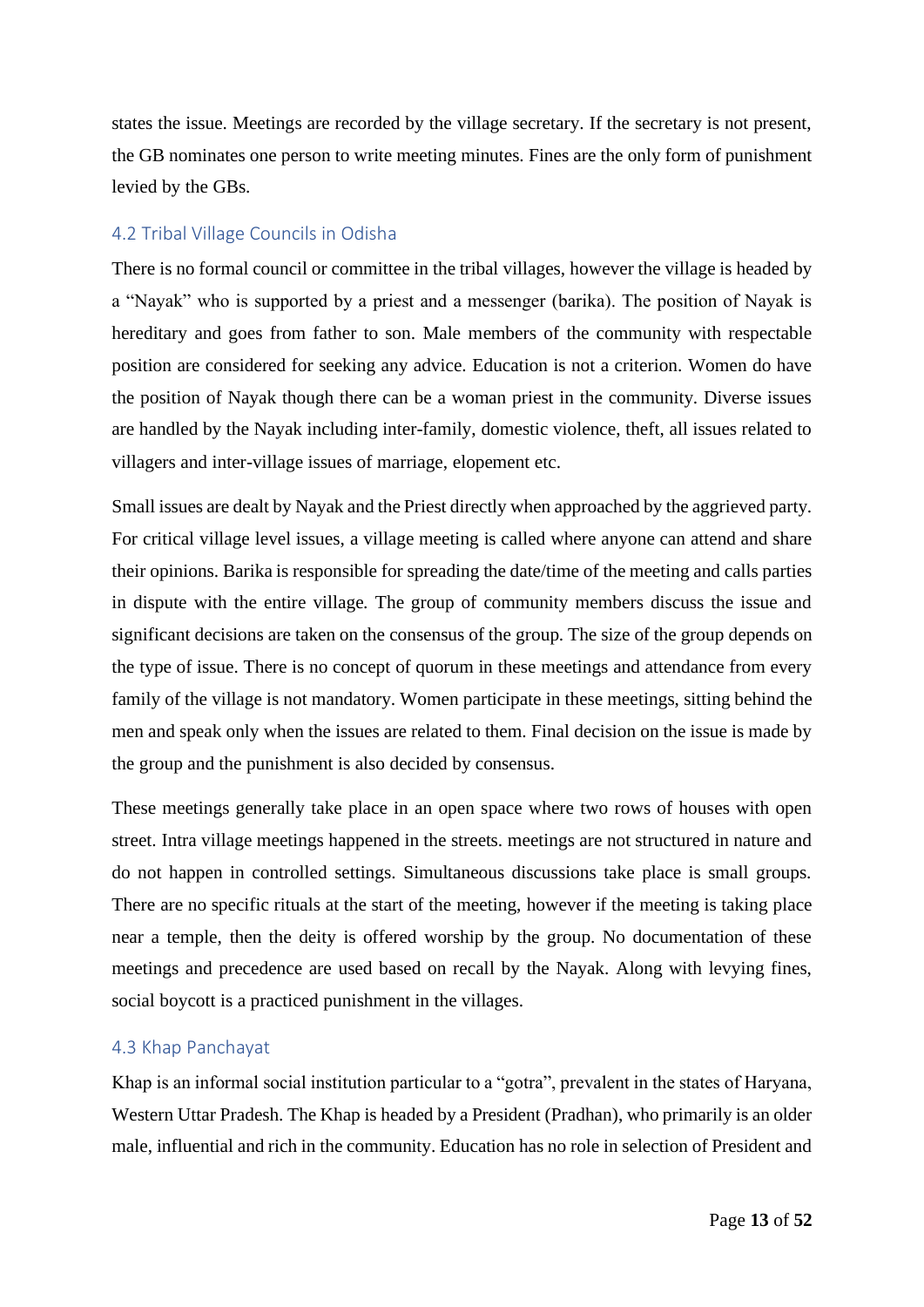it's a position based on social standing and experience. Women are not allowed to be members of Khap.

Khap used to be central to its community but with changing times, the influence of Khap is also diminishing. Different issues related to interpersonal conflicts, domestic violence, illicit relations within communities, inter-caste/religion or intra-Gotra marriage, etc are handled by the Khap. The issues are raised by the aggrieved party with the President and based on the severity of the issue, a larger meeting is called for resolution. If the Khap agrees with the aggrieved party, a letter is issued for conducting the Khap. All concerned parties are invited to attend the meeting. If they believe, one of the parties would be adamant on its stand and would not care about panchayat decision, they would refrain from calling a meeting and might advise the aggrieved party to go for other options. In case, the issue was not found worth calling Khap panchayat, the aggrieved party is advised to take it up at village or community level before escalating it to Khap panchayat. After listening to both parties, if needed, a committee of 5 to 11 members is constituted on the spot to separately discuss the matter. This committee could involve persons proposed by the two parties (called 'Saalas') to ensure fairness. Mostly, they arrive at a decision, which is announced in the panchayat.

The selection of meeting place depends upon the expected size of gathering. For smaller meeting, it could be a chaupal and for larger meetings, the venue could be a temple premises, school playground, etc. There is no concept of quorum for the Khaps. Usually, a large number of villages participate in the Khap. There are no specific rituals or formalities before starting the Khap, the meeting has a chairman and they proceed with the issue directly. The meetings end without any rituals. To keep the positivity of the outcome, both the rival parties are asked to hug each other or shake hands as the symbol of promise to work for amicable conclusion of the dispute. There is no process of documentation of these Khap Panchayats. There are no records of the meetings kept, as Khap doesn't have any statutory authority. Punishment in the form of fines and social boycott are imposed by the Khap.

#### <span id="page-14-0"></span>4.4 SHG Federation

SHG Federation of Damodar Mahila Mandal Sangh, Padma in Jharkhand was covered as NGO promoted dialogic spaces. It is a mature federation of SHGs in Padma block, running for more than 20 years. the Federation is engaged in multiple activities of livelihood promotion, access to finance, entitlements and many other programmes directed at well-being of their women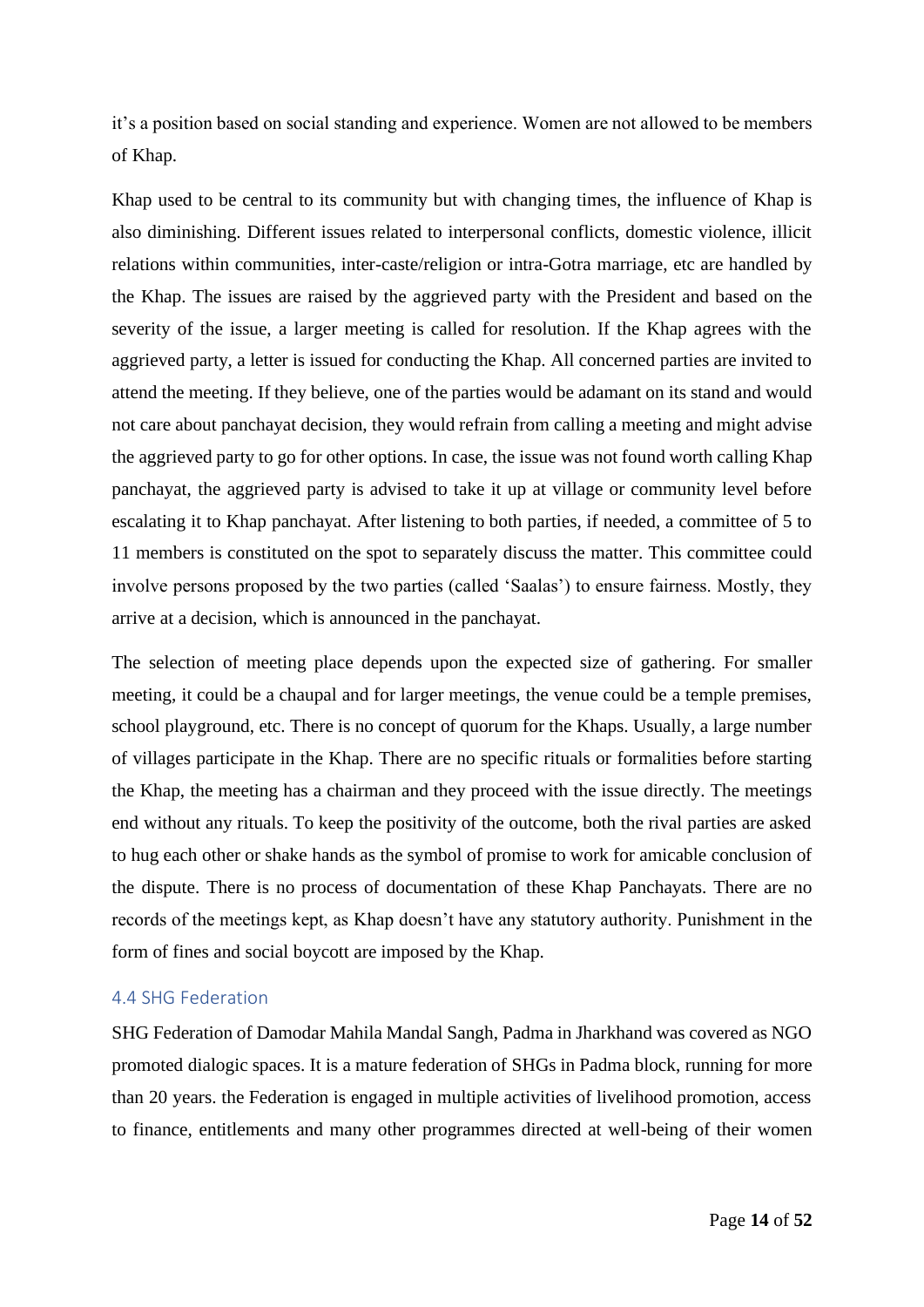members. The federation was promoted by PRADAN and in the last five years, it has become independent of its promoter and running its operations itself.

The platform of federation is a very active space for women to bring their issues (socio, economic and personal) for resolution. The federation leaders and members along with their various committees take care of the diverse activities and ensure that the members are heard and their issues are taken towards solution.

However, with the initiative of PRADAN, the federation in the year of 2010 started a gender and justice committee (Nyaya Samiti). From the existing pool of members, 10 members were selected to be part of this committee. The criteria for selecting these members were their activeness in participation in federation matters, their capacity to learn and willingness to engage in issues of justice. An organization "Margdarshak" provided training to the members of this committee on legal aspects including various IPC "dharas". The number of members has been increased to 15 in last couple of years. This Justice committee is the primary body under the federation that has taken the responsibility of conflict/dispute resolution within the village and even matters outside the village boundaries.

Generally, the aggrieved party (mostly SHG member) brings the matter/issue to the federation meeting where the matter is heard and then the committee takes the issue forward. The committee calls a meeting in which both the aggressor and aggrieved party are called to participate. Both are given an opportunity to state the facts and based on the statements and witnesses, if there are any, using the dialogic approach, the issue is resolved. The aggressor is given a warning, levied a fine or handed over to police depending on the severity of the crime/issue. Over the years, the Mahila Mandal has gained legitimacy in handling member related and larger social issues through their justice committee. In the last 8-9 years, they have handled 142 diverse cases.

The justice committee handles diverse issues ranging from domestic violence, dowry, theft, social discrimination based on caste and category to rape and murder. Along with this they work with the PRIs for village development related issues. The JC meets regularly twice a month with participation from minimum 10 members (from a total of 15). The meeting place is fixed as the office premises of Federation. However, in case of emergency situations they can meet anywhere convenient to all. The decisions are mutually taken by the committee members. Critical cases are referred to police and court. The strength of the federation and its long presence in the area ensures that the decisions are enforced and people responsible are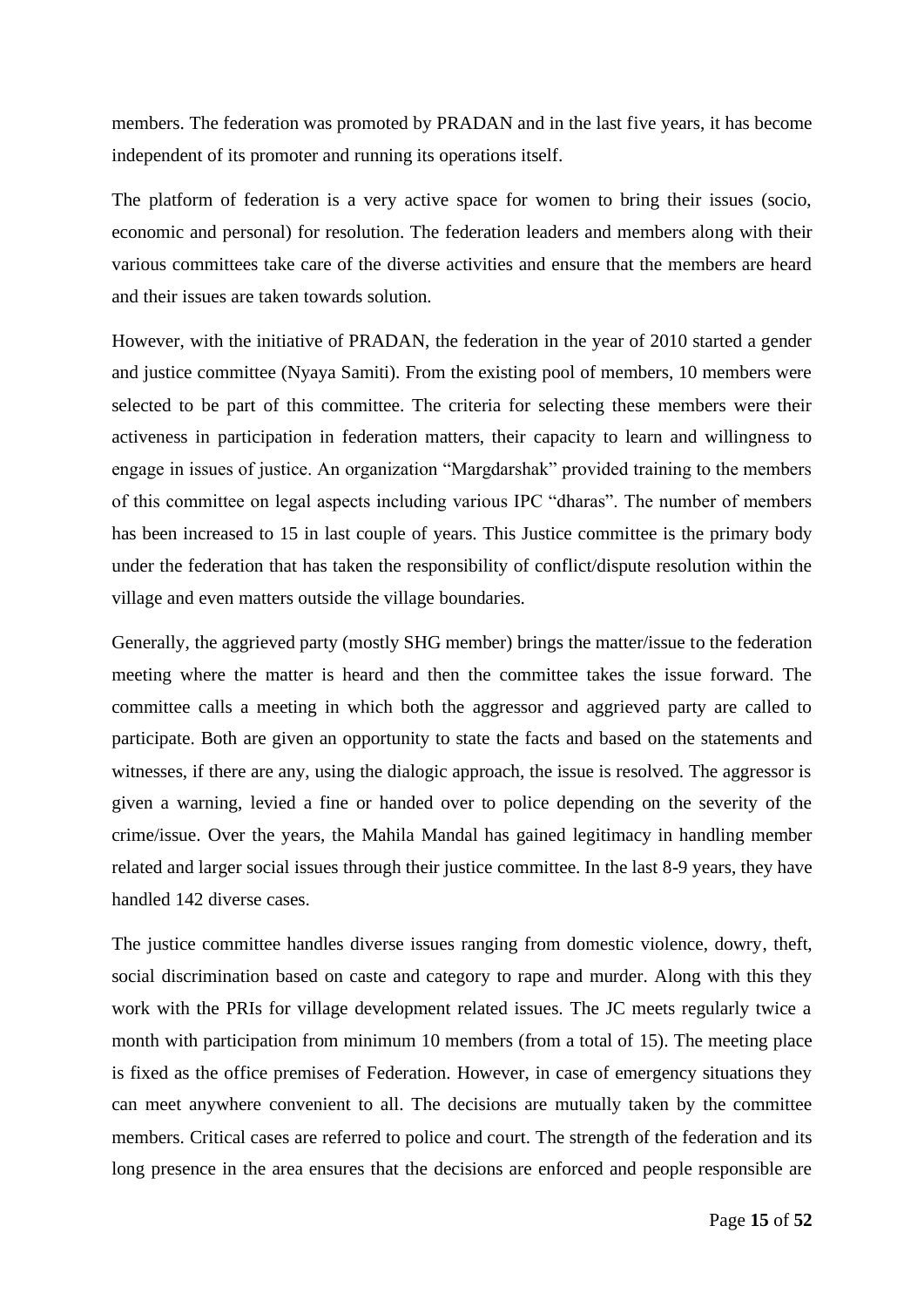accountable to their actions. Documentation of meeting proceedings are maintained in a register at the federation level. Fine is a form of punishment and is levied on the abuser. The fine generally goes to the corpus of the federation. However, if there are issues that are jointly being resolved with the PRIs, the fine is divided between the two.

#### <span id="page-16-0"></span>4.5 Fishermen Communities

The fishermen communities have a system of informal group called Panchayat responsible for resolving all conflicts within the fishing village. These panchayats are called as "Ur Panchayat". It is a 21 members Panchayat, where representatives from Wards are selected to be the members of the panchayat. The panchayat has 2 office bearers; Cashier and Deputy Cashier. All adult males, who are married (hence head of their nuclear family, and paying the village "tax"), are eligible to Panchayat members. Membership is based on periodical elections that take place once in every two years.

The panchayat handles any issue or dispute of some relevance to the village community. Matters of morality, domestic disputes, marriage and betrothal, non-payment of local borrowings, property disputes, livelihood disputes, actions of individuals affecting reputation of village, dealings with the outside world, etc., are all taken up by the panchayat.

Tarangambadi village has a two-tier system for dispute resolution. The village in divided into five 'wards. The disputants directly approach the individual panchayat members to seek an intervention. Panchayat needs a formal complaint to intervene and does not take suo moto cognizance of the issue.

Once one party approaches the Panchayat, the other is also forced to approach the Panchayat. If one of the parties to the dispute does not approach the Panchayat (meaning at least a majority of members), he is banned from fishing for an immediate 24-hour period. If the 24-hour ban does not result in the concerned party approaching the Panchayat, the fishing ban is extended to other members of his paternal lineage, compelling them to intervene and get the concerned person to fall in line.

Smaller, minor or "less serious" issues are resolved by approaching the Ward members who will convene a ward level panchayat meeting to resolve the issue. The ward level panchayat follows similar procedures but is more informal and mostly works for reconciliation and pronounces judgement only if this does not work out. It also does not have the power to impose penalties/punishments, which only the Ur Panchayat can do.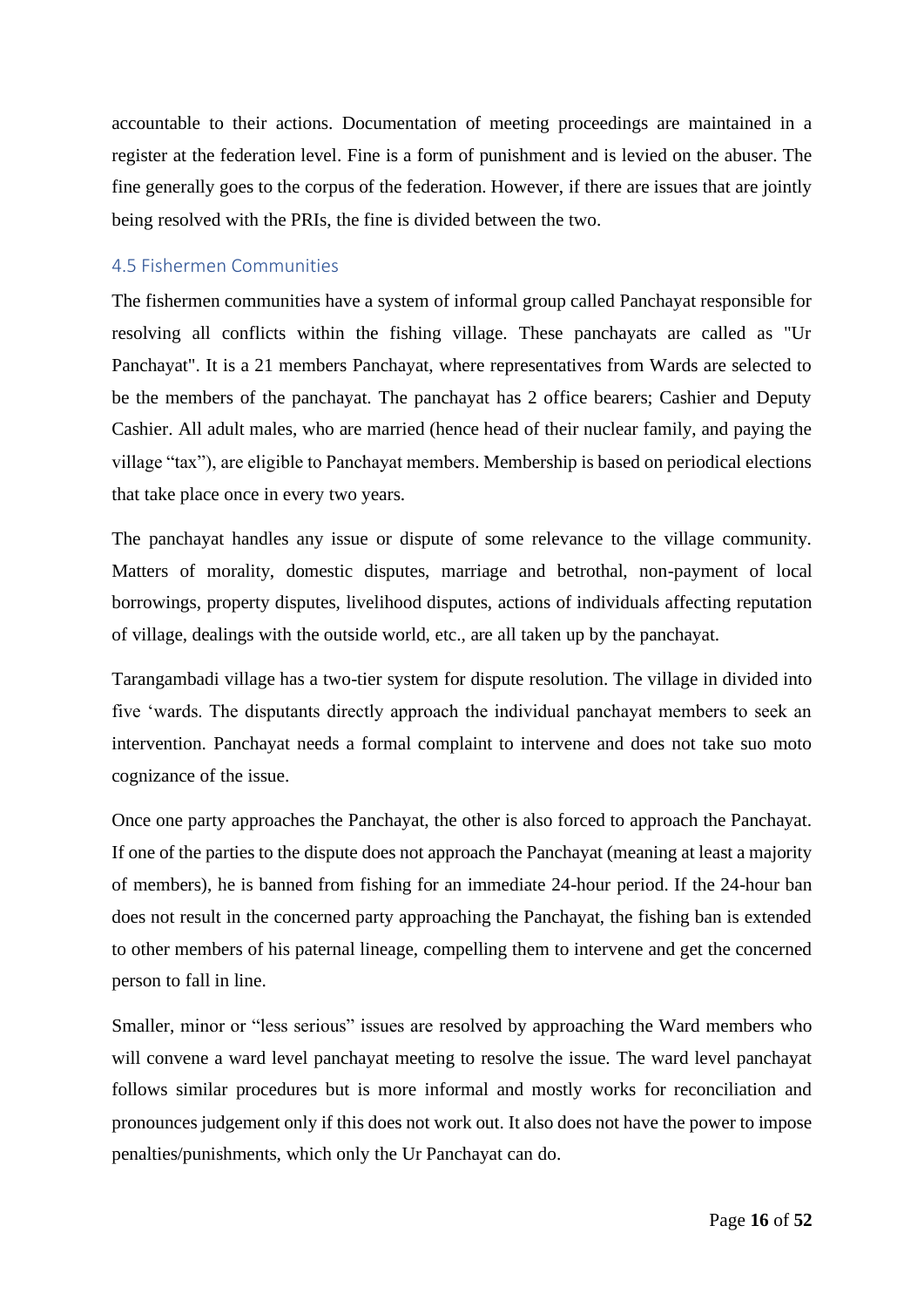Anyone dissatisfied with the ward level process can approach the Ur Panchayat. Unless the matter has larger village level relevance, the Ur Panchayat is most likely to ratify the ward level decision. On issues that appear to be serious and requires the larger village community involvement, the ward members will recommend the parties to approach the Ur Panchayat, rather than start their usual process.

Another opportunity for any village community member to approach the Ur Panchayat members is to visit the Ur Panchayat office in the evenings when most members turn. This makes it easier to make complaints and even get some advice.

For making the final decision, panchayat schedules the case for their next weekly session. Serious cases are given immediate attention. Women rarely participate unless they are called in as witnesses. Final decision is made by the 21-member panchayat and announced in public. The meeting setting is the formal sitting of a court of law. It ends when the Panchayat members complete their tasks. The Kudi-pillai (village elder) announces that the meeting has ended. No vote of thanks or any concluding remarks are given. All meetings including the ward level meetings are recorded in the Panchayat Minutes Book. The Cashier and Dy.Cashier are responsible for this. Hence, only persons with adequate education and skills are elected to these positions. The panchayat levy fines as punishment, ranging from 5000 to lakh of rupees depending on severity of issue. Social ostracization is another form of punishment. For noncritical matters, apology to the aggrieved party is also announced as punishment.

#### <span id="page-17-0"></span>4.6 WGWLO (Women Land & Farming rights)

WGWLO is a formal but unregistered network of 18 NGOs, 19 CBOs and 10 individuals working across 17 districts of Gujarat. WGWLO is a product of dialogue between academia and social change agents working towards the common objective of women land and farming rights. The network has a functional secretariat and a steering committee. The steering committee has 3 thematic groups, constitutional governing board, with positions of convener, coordinator and mentor to run the operations of the network.

WGWLO works for securing land rights for women along with providing access to government schemes related to agriculture to promote "sajiv kheti". The average cost of securing land was little more than a thousand rupees. WGWLO has made a major impact on the cost by reducing it by a factor of 10 to 15 times.

There are 3 broad processes adopted by WGWLO-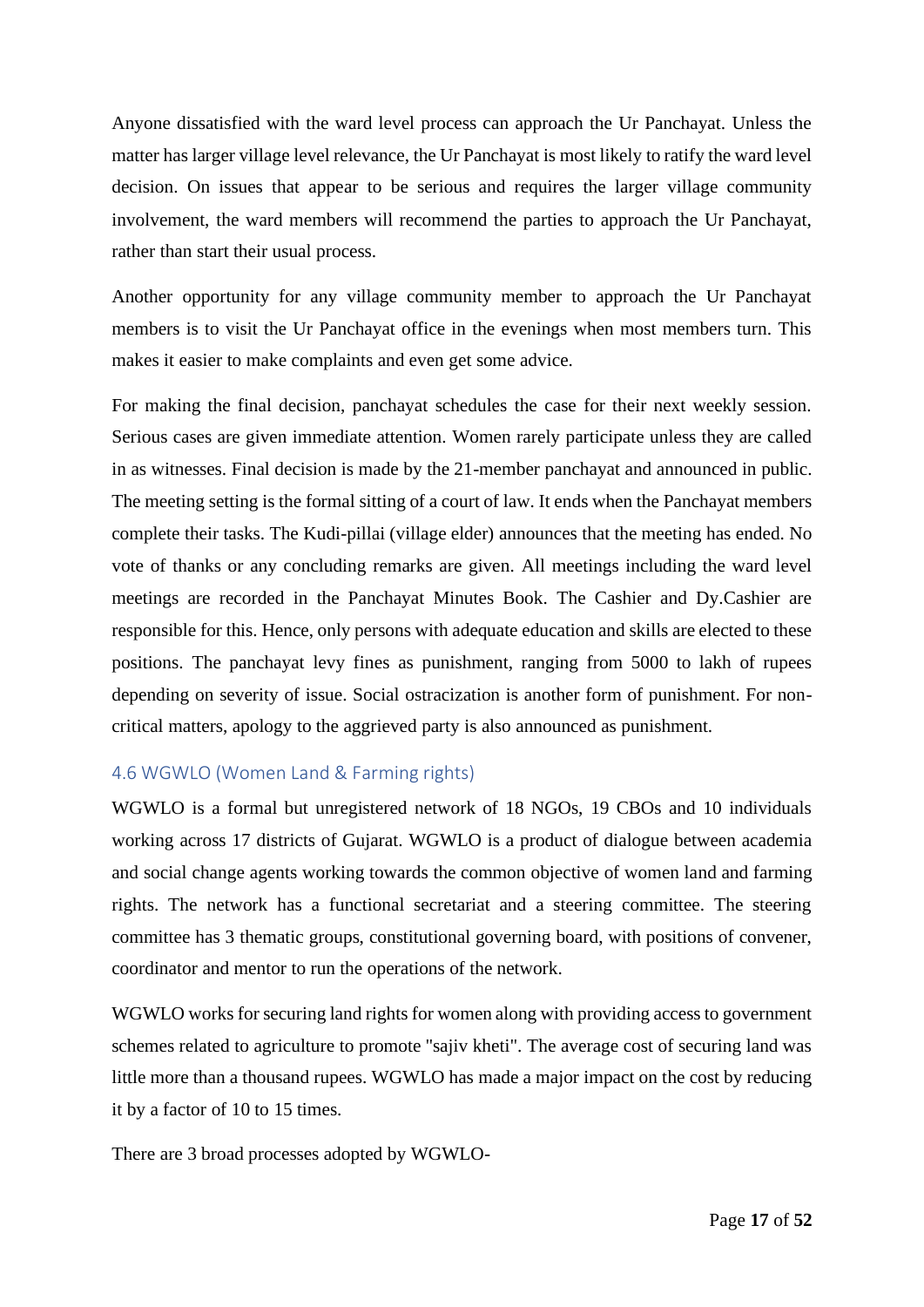- a) Processes internal to the network
- b) External processes related to grassroots level interventions
- c) External processes directed at creating general awareness in society

The intervention goes through several rounds of "awareness-action-advocacy" with the beneficiaries. Reflection on the action led to identification of difficulties/constraints affecting all/most potential beneficiaries, which in turn demanded advocacy work in order to relax the constraints. The network works with partner organizations. From the community, women para legal workers (PLWs) have been identified and trained. Swa-Bhumi Kendras have been established in 15 villages which are run by the PLWs.

WGWLO has also partnered with the bureaucracy and established dialogue to include women rights as modules in training of "talathis" along with creating systems for inheritance documents for women and including block and district level officials in the dialogue. The approach of dialoguing has made the PRIs also aware and cooperate in the processes. Legal clinics have also been established since 2019 that working in these areas. Documentation of these processes take place at various levels of interactions.

# <span id="page-18-0"></span>4.7 Legal Services to Migrant Workers and Employers in the informal sector by Aajeevika Bureau

Aajeevika Bureau (AB) has created spaces for engaging in dialogic processes for the migrant workers and the employers of the informal sector. The context is set in Mumbai, the large hub of recycling and small manufacturing in the Kurla-Saki Naka area, and a collection of 15 Nakas spread across the city.

The disputes are primarily around wage thefts, fire accidents, crush injuries and death and unrest over random reduction in piece wage rates. These issues become complicated in nature owing to the informal nature of the sector with lack of written documentation to establish worker-employer relationship. Access to labour administration is limited and the working conditions are dangerous for the migrant workers, which offers a ripe ground for these disputes to arise.

With the background of these issues, AB became active in this area and established a walk-in resource centre inside the labour market as a space to facilitate conversations between workers and employers in the year 2015. Under the umbrella of Kaamgar Sahayata Samiti (KSS)- a committee of workers, employers and select local stakeholders interested in issues of local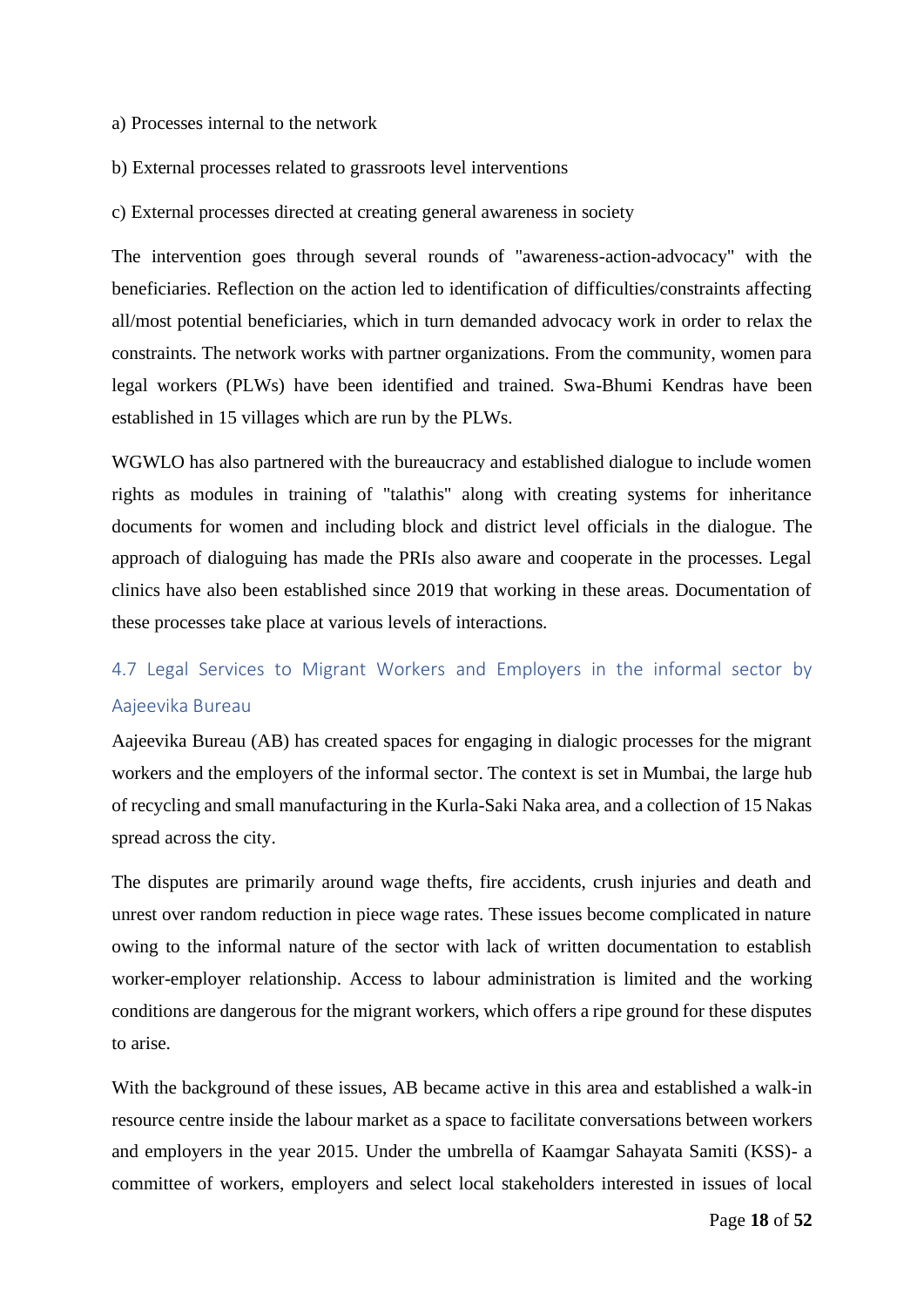stakeholders interested in issues of local labour economy. This centre was created with an aim of creating a platform which would help surface conflicts and grievances and thus help in creating an environment of working towards solutions in a collaborative manner. AB's interventions also included creative experiments to facilitate dialogue between workers and employers in a manner that was non-threatening. The cases reach the legal aid team of AB through multiple channels-workers directly registering their disputes, co-workers facilitating the process, paralegals workers network, sharing of disputes during outreach processes, workers using the telephone help-line service. The most dominant mode is team outreach where workers share their issues directly with the team. The team follows a standard protocol and processes that starts from formal registration of the case using a written format, followed bu verification of claims by taking all relevant documentation, creating formal documentation in case they are missing based on the available work records, reaching out to the contractor/employer representing the worker. The AB team follows two stages for resolution of disputes; follow up with employer and mediation. Some cases get resolved at the follow-up stage itself. In case a mediation is required, both parties come together on a common platform and issues are discussed in presence of AB team members. These physical mediation meetings have decreased in number as the team has now become proficient in undertaking mediation over phone calls. Failing attempts of counselling and mediation, the cases are finally taken to the court.

#### <span id="page-19-0"></span>4.8 Tribal Communities in Maharashtra

In the Palghar district of Maharashtra, an organization 'Vayam' is working with the tribal communities since 2006. Each tribal village has a committee that is responsible for handling all issues, decisions and disputes. These committees are formal traditional mechanisms of tribal communities, which have been active since many years. Elders of village, a group of 5 to 7 individuals constitute the committee. They are called Panch committee. In all tribal societies the families are organised around a clan or a Sub Clan. The committee is representative of each and every clan or sub clan. Women are also part of this committee and attend the assemblies. These positions are not hereditary and are selected by the consensus of the village, though preference is given to elder members of the community.

Issues of common interests such as availability of seeds or informal arrangements between families to work on each other's fields, wage rates, marriage, family issues, family property, land boundaries and forest land are some of the issues that come to the committee for resolution. All these public hearing or dialogues are initiated only at the instance of one of the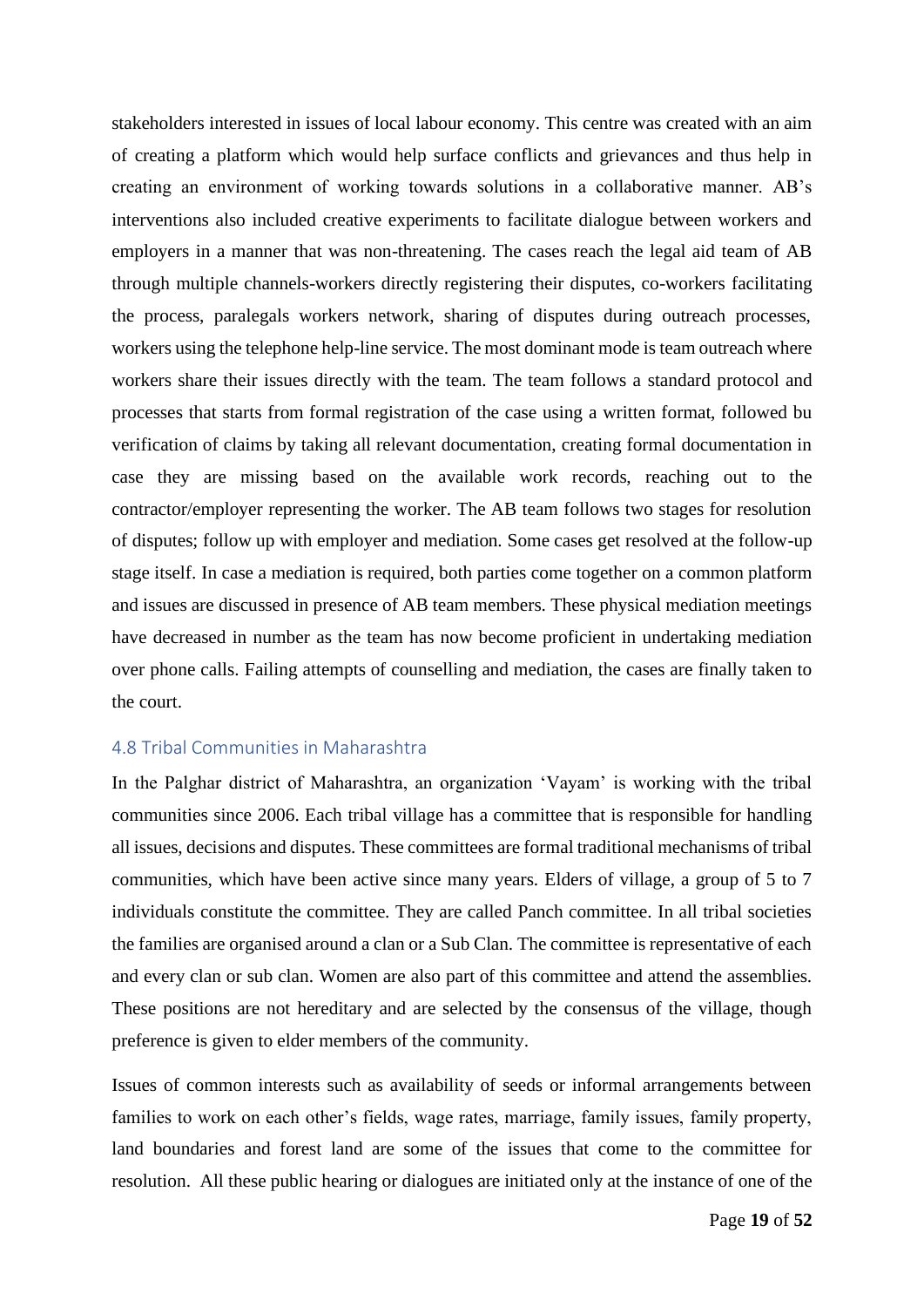aggrieved parties bringing the issue to the attention of the Panch committee. The committee does not take Suo Moto for discussion on any issue. All disputes come to the village assembly where every issue is discussed in detail. Members from each family (one at least) is present in the meeting. The statements from all involved are heard and then the Panch give the final verdict. The verdict is binding on all parties. Customary laws are followed for some issues such as marriage. There is no system of quorum for these meetings and the local deity is offered worship at the beginning of the meetings. The members of the committee are compensated for their time. Typically, they are given compensation in kind such as one bottle of home brewed liquor costing approximately 20 to 40 rupees. This has been replaced by aerated drinks now in some villages. The expenses are borne by the parties involved in the dispute. There is no process of documentation of these meetings. Fine is the only form of punishment levied by the committee.

#### <span id="page-20-0"></span>4.9 Flood Affected Communities in Bihar

The flood affected communities of Paschim Champaran in Bihar were covered as the informal dialogic spaces. These communities comprise of individuals, village group, people's collectives that come together to provide relief and assistance to flood affected households and engage with them in resolution of diverse issues. Generally, male members of the community are part of these informal groups.

The context of these communities is very different as they face disasters almost every year. Resolution process depends on the nature of the issue at hand. The issues range from flood relief, farming, common grazing land, community owned water bodies etc which are all affected because of the disasters. The household in need of assistance often approach these groups and sometimes the group also take cognizance of the issue and intervene to provide support. Conflicting situations such as ownership of water bodies have manifested in physical confrontation as well but through discussions, they were able to save the water body. The nature of issues is different in the 8 villages under study where different groups have interacted with their responses. The approaches to resolve or handle issues are differing in these areas.

#### <span id="page-20-1"></span>4.10 Trader Communities

The trader community is very dominant and effluent section of the society. To gather understanding of their functioning and handling of disputes, the study attempted to focus on the Marwari community. In case of Maheshwari community, it is a small yet extremely rich and powerful community in the country. A close-knit community traditionally has been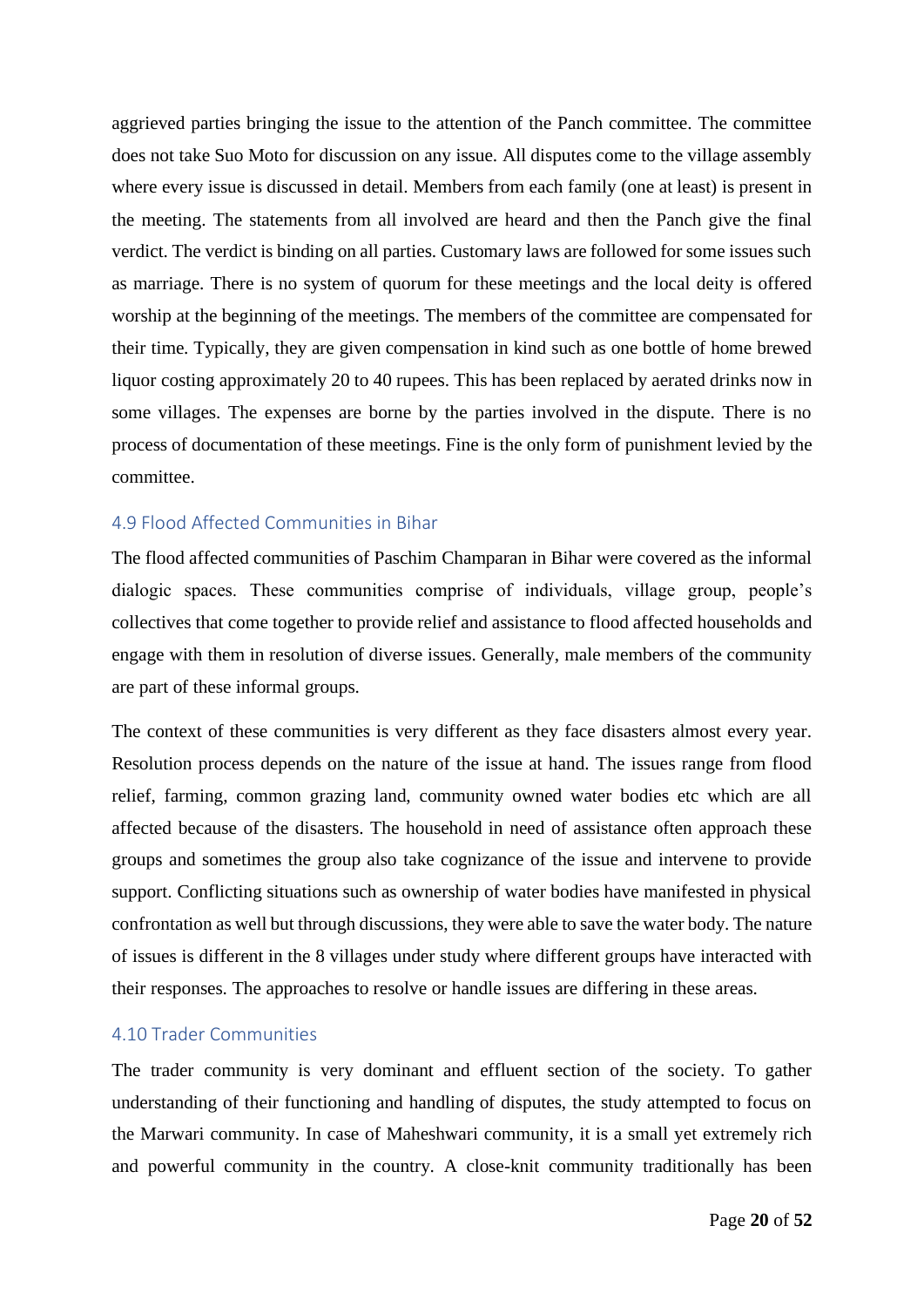engaging in rural money lending, trade and business. Being in business and often working to the extent possible within the community network, the chances of trade disputes arising between two parties is always a possibility. There are two major types of disputes prevalent in the community. The first is within parties in the community, but not within "the family or the extended family". The second pertains to issues that arise within the family. The business issues concern supply of goods of poor quality and adjusting the payment accordingly, or about delayed payments for goods and services rendered or about default on payments or on loans. While resolving these disputes, the consideration of the community as a whole being that of "outsider minority" always remains at the back of the mind of the disputing parties and their supporters. The effort is always to remain united in the face of the potentially hostile host society.

There are two or three ways in which the business disputes are resolved. In the first place, the "affected party" whose goods have been rejected or short payment made under the pretext/ cause of the quality of goods; figures out the relevance of that action within the perception of importance of the business. The source said, "if we believe that the counterpart party will have large and remunerative business for long time, then we simply absorb the loss. At the same time, if we believe that the other party is a minor part of our business, we may simply write off the loss and "blacklist" the party and have no further dealings.". The second way is direct negotiation with the concerned party to narrow the differences in perception in the interest of continuity and arriving at a mutually acceptable solution. The final one comprises involving a third party whose voice would be heard. Such arbiters are always within the community and usually persons of substance with whom both the disputing parties have close familial or business relations. These arbiters usually combine their own financial standing, social and political connections and demonstrated participating in addressing community issues. The attempt is always to steer clear of formal legal procedures and the other attempt is to contain the matter within the community.

Another view for how business disputes is resolved whether within the community or between members of different communities. There are three possible approaches. The first is direct negotiation between parties as suggested above. In this the offending party is made aware of likely negative consequences arising out of their adamant behavior: services may not be given, payments withheld, purchase orders may be canceled. Essentially the normal business operations of the offender are seriously threatened. The second is the way of taking it to the dispute resolution committee of the Trade Association or Chambers of Commerce. These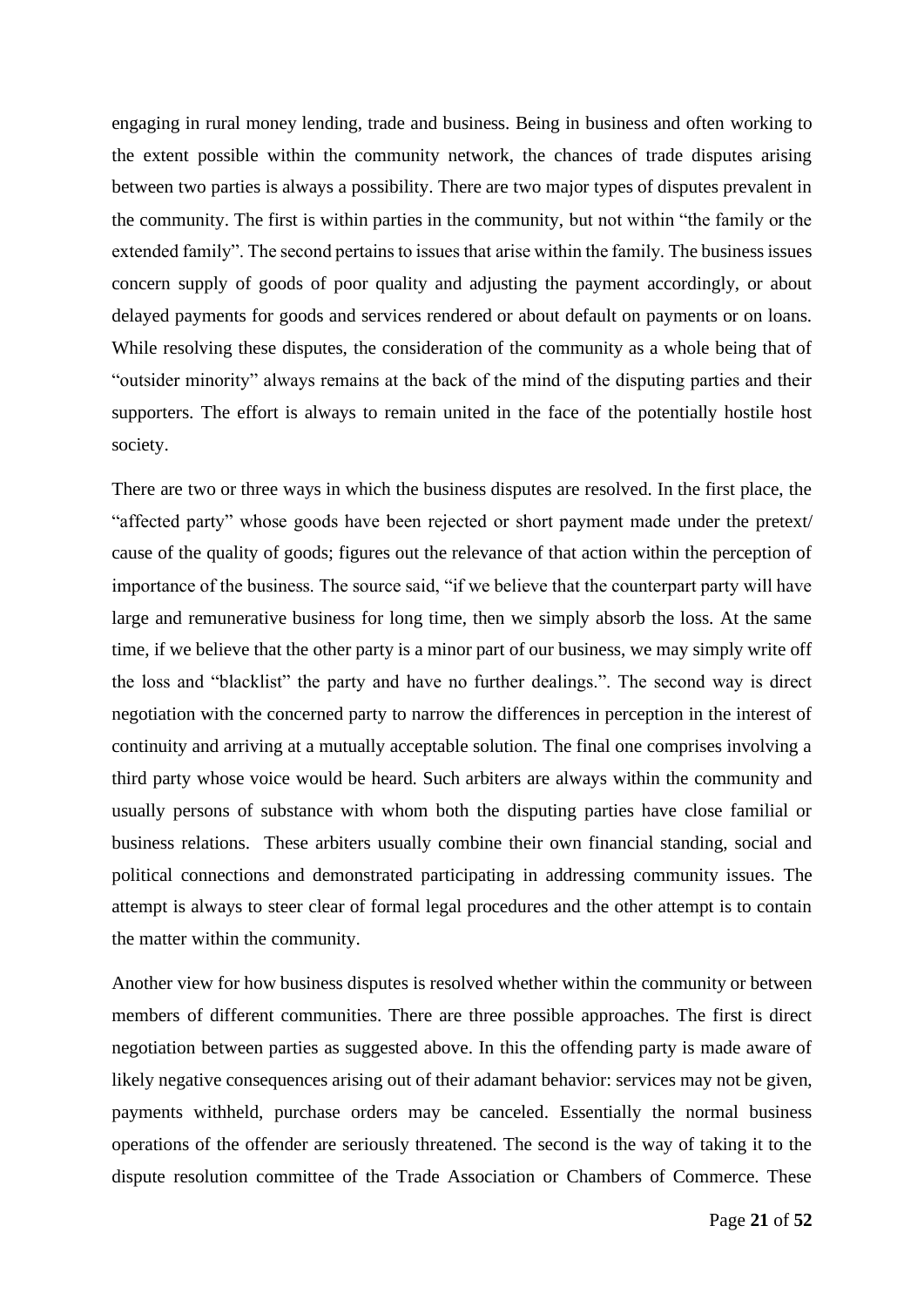bodies try to amicably resolve the matter by enabling and encouraging disputing parties to sit together and sort matters out. The third and perhaps the final stage before matters go to Courts is the intervention by "power centers".

The disputes within the family appear to be far more prevalent and often reach public spaces since the families are usually very rich. These businesses generally run on the principle of Hindu United Family, which is an income tax entity and is headed by a *Karta.* The karta is usually the eldest brother of the family who is the primary decision maker and delegates work to other family members. The businesses run on cash-based transactions that are recorded informally and are usually handled by the Karta. Disputes within the family arise when the Karta passes the position to his son rather than his brothers and the son becomes the new head. Or when new partners are introduced in the business and with such huge cash-based transactions, the process becomes more and more opaque. The disputes are fueled by familial pressures and sense of injustice towards other members to the extent that division of property and business is sought by the family.

At this point, things have become messy: accounts of formal business and of informal business both are opaque from them, they may or may not have signed documents that undermine their own interest and they still have residual feelings of having to keep family spirit alive. To resolve the matter amicably, the traditional system was to call a family senior. He had to be one who had solid material worth as well, else, he would not be respected. Such a man would conduct proceedings with all stakeholders present. There were some ground rules for solving these issues:

- It was understood that what that respected intermediary or arbiter decided would be agreed by everyone;
- That no one would throw a tantrum, all would speak in polite language,
- There would be no direct or implied threat of any kind whether verbal or through body language by any one;
- Decorum of mutual respect had to be maintained.

The proceedings could take days since the labyrinth of imaginative accounting both for formal and informal transactions had to be unraveled and current market values of assets generated during the long years had to be agreed upon and adjusted for arriving at the total size of the pie. There often remain heart burns caused by issues of distribution but the social position of the arbiter and the community norms make every one fall in line.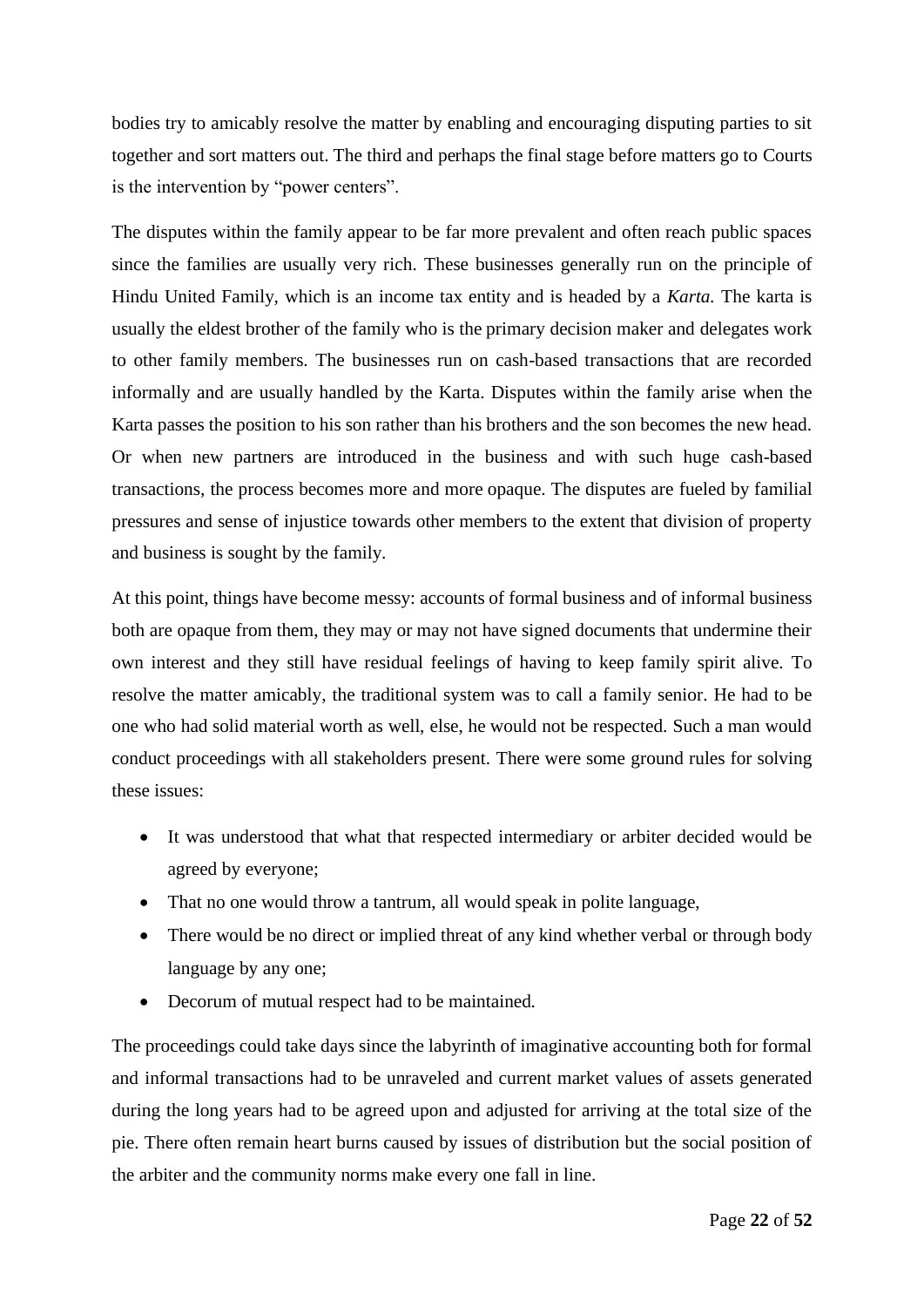# **Chapter 5 Application of Conceptual Framework**

Based on the factors identified in the conceptual framework, we have then mapped them in terms of their influence on the institutions/spaces. They have been categorised as high, medium and low against each of the studied institution/dialogic spaces. The categorisation in terms of high, medium and low is based on our interactions with these institutions/spaces and the community/people/organizations associated with them. The following table highlights the same:

<span id="page-23-0"></span>

| <b>Factor</b>                                        | Gram<br><b>Bura</b> | <b>Tribal-</b><br>OD | <b>Flood affected</b><br>communities | Traders'<br><b>Community</b> | Khap<br>Panchayat | <b>WGWLO</b> | <b>Tribal</b><br>community-<br><b>MH</b> | <b>SHG</b><br><b>Federation</b> | $\mathbf{A}\mathbf{B}$ | <b>Fishermen</b><br><b>Community</b> |
|------------------------------------------------------|---------------------|----------------------|--------------------------------------|------------------------------|-------------------|--------------|------------------------------------------|---------------------------------|------------------------|--------------------------------------|
| Insularity                                           | High                | High                 | Low                                  | Low                          | Low               | Low          | High                                     | Low                             | Low                    | High                                 |
| Shared social<br>network                             | High                | High                 | High                                 | High                         | High              | High         | High                                     | High                            | High                   | High                                 |
| Mutual trust                                         | High                | High                 | Medium                               | High                         | High              | Medium       | High                                     | High                            | Medium                 | High                                 |
| Belief in<br>superordinate<br>force                  | High                | High                 | Low                                  | Medium                       | Low               | Low          | High                                     | Low                             | Low                    | Medium                               |
| Cost of not<br>resolving                             | High                | High                 | High                                 | High                         | High              | Low          | High                                     | Low                             | High                   | High                                 |
| Benefit from<br>alternate<br>resolution<br>mechanism | Low                 | Low                  | Low                                  | High                         | Low               | High         | Low                                      | Low                             | Low                    | Low                                  |
| Power &<br>Influence                                 | High                | High                 | Medium                               | High                         | High              | Medium       | High                                     | High                            | High                   | High                                 |
| Identity                                             | High                | High                 | Low                                  | Low                          | High              | Low          | High                                     | Medium                          | Low                    | High                                 |
| Legitimacy                                           | High                | High                 | Medium                               | Medium                       | High              | High         | High                                     | High                            | High                   | High                                 |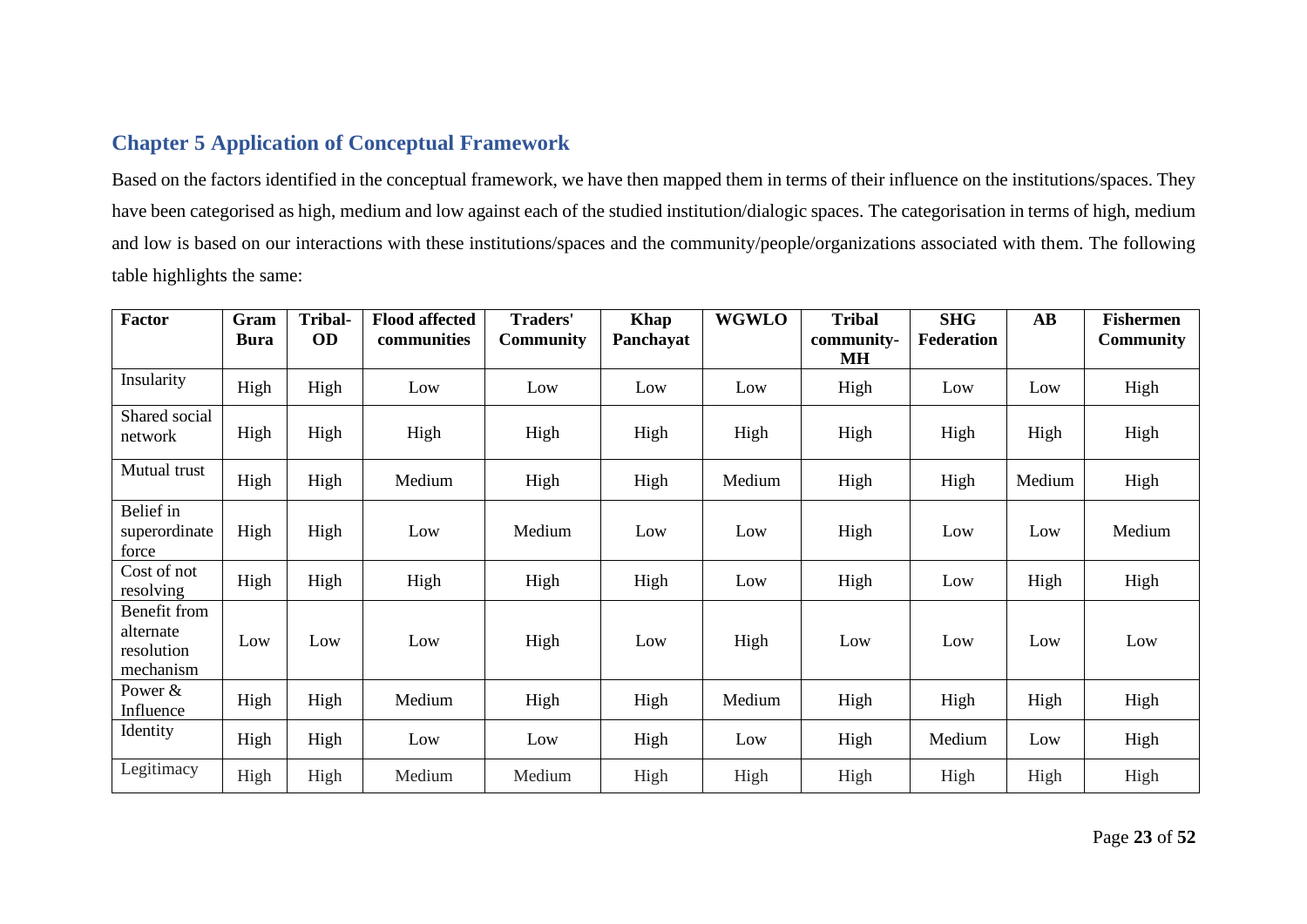For the diagrammatic representation of these factors against each institution/space, the low, medium and high is converted into code of 1,2 and 3 respectively. The following section describes each of these institution/space with respect to the factors-





Gram Buras are very community-centric and embedded in the social-cultural norms since time immemorial, all the factors are high. The insularity of the community and the shared social network enables the mutual trust to prevail along with giving importance of the identity part of the community. Cost of not resolving the conflict is high in terms of the social repercussions. The Gram Bura members hold great influence and power over the community which has been giving them legitimacy to given decisions and enforce them. The only factor that has low influence is the benefit from alternate resolution mechanism as they prefer keeping the issues within the community to preserve the prevailing norms and practices

The Kondhs of Odisha are very similar to Gram Buras as their tribal councils are community centric and active since long. All the factors are high for the tribal councils of Odisha as well. The communities are close-knit giving them insularity and shared social network. The councils exist in this insular environment and draw their legitimacy from the influence and power over the people. The shared identity is central to their existence and hence they do not prefer taking the conflicts outside the community for resolution. The formal procedures are long, costly and necessarily do not result in resolution. The social repercussions are high for not resolving the issues as well not following the decisions given by the council members.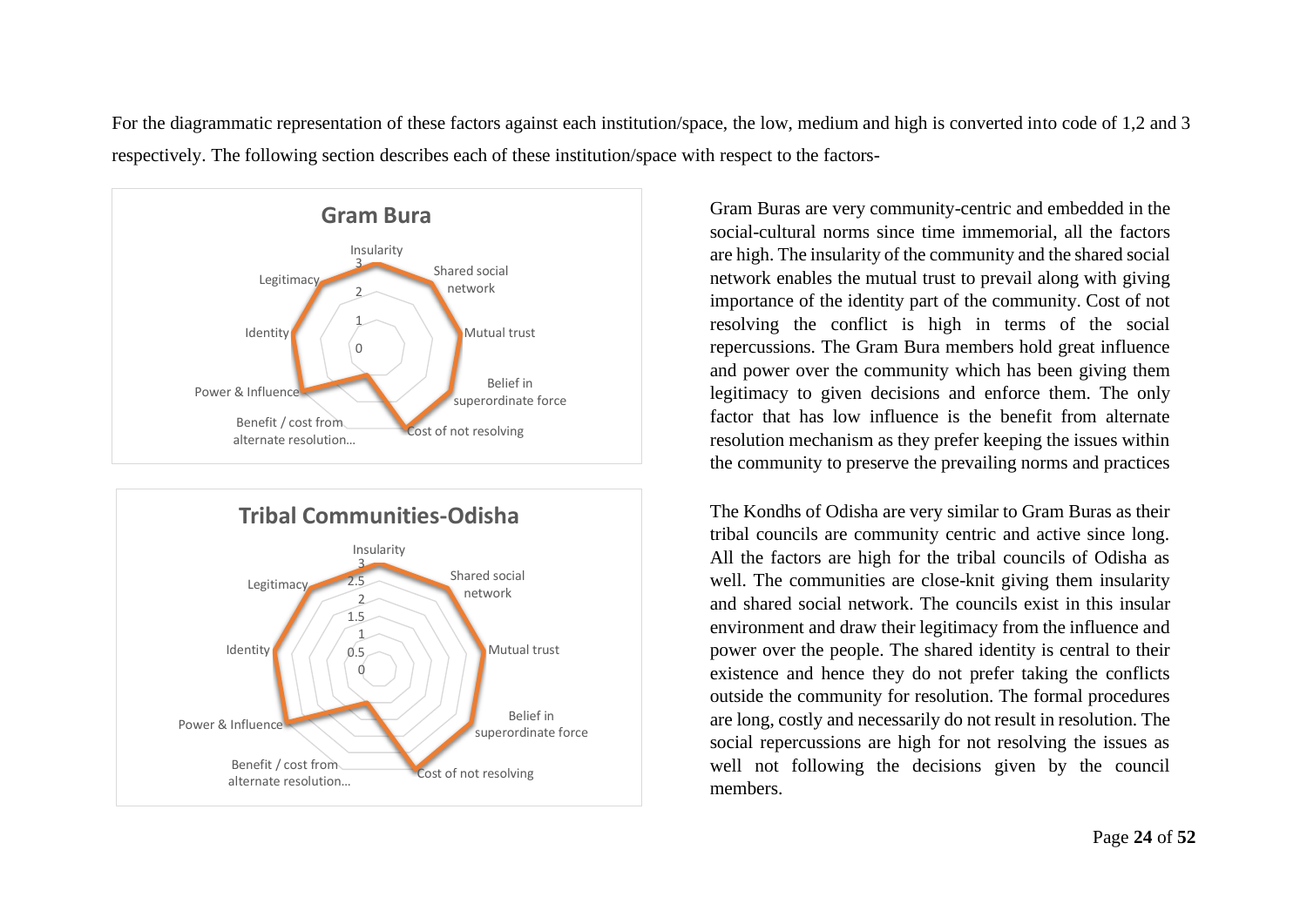



The informal group that becomes active during disasters in flood affected regions of Bihar has the characteristics of sharing a social network and exhibiting a high cost of not resolving the issues. These two factors dominate in this case, giving the informal nature of groups there is issue-based action and not a sustained existence for them. Thus, factors such as mutual trust, power and influence are medium as the objective is of providing disaster relief to the communities. The communities/group are not insular as in circumstances of disaster relief, learning from others plays a role in resolving the issues.

Trader communities are again close-knit and their business/family activities are also close-knit. This gives them a high shared social network where mutual trust for both business and family activities are high. The family level conflicts are preferred to be kept within the community and taking the legal recourse is the last option. Hence mediation by a social elder who is influential, rich and powerful is the usually the adopted method for resolution. The power and influence exerted by this social elder is high and generally the decisions are accepted by the families. The cost of not resolving is high as it may lead to losses in business as well high cost of taking the alternate legal recourse.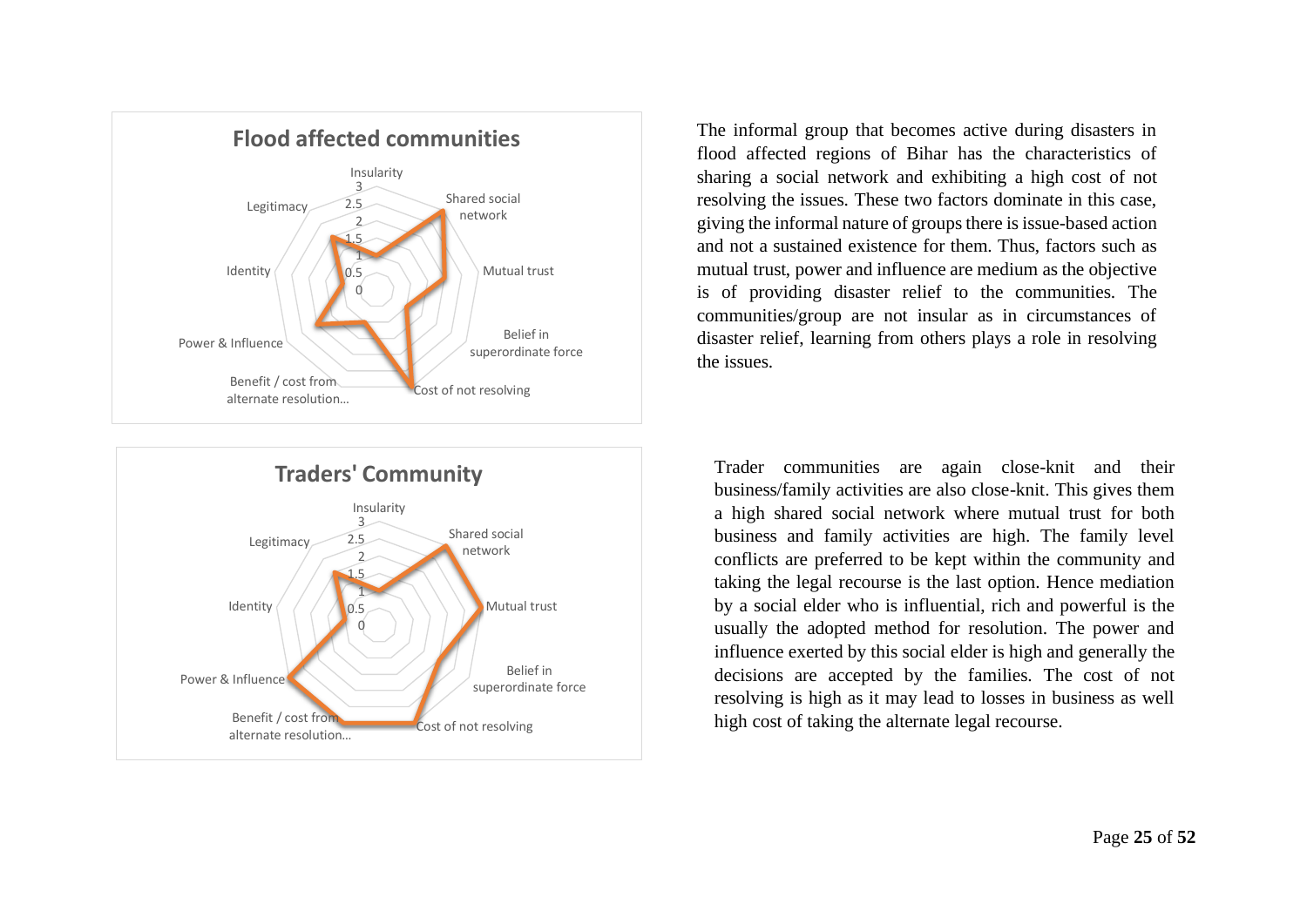



Khap panchayats are core to the "Jaat" communities in Haryana and are prevalent since many years. The close-knit community provides a very strong shared social network for these panchayats to exist in. Mutual trust and importance of group identity is high in these panchayats. Hence, they derive high power and influence in the communities and in most of the cases, their decisions are binding on the community/parties involved. The cost of not resolving is high in terms of social boycott and sanctions. All these factors working together give the panchayats legitimacy to function and resolve the conflicts.

WGWLO has created a network of organizations as well the women they work with having a shared objective of land rights. This shared social network along with the support from legal discourses has given WGWLO a legitimacy to exist and function to make land rights accessible to the women. The benefit or costs associated with alternate mechanisms for resolving the land related conflicts is high as the women come from vulnerable backgrounds with limited means and without the support of WGWLO, they cannot access such mechanisms.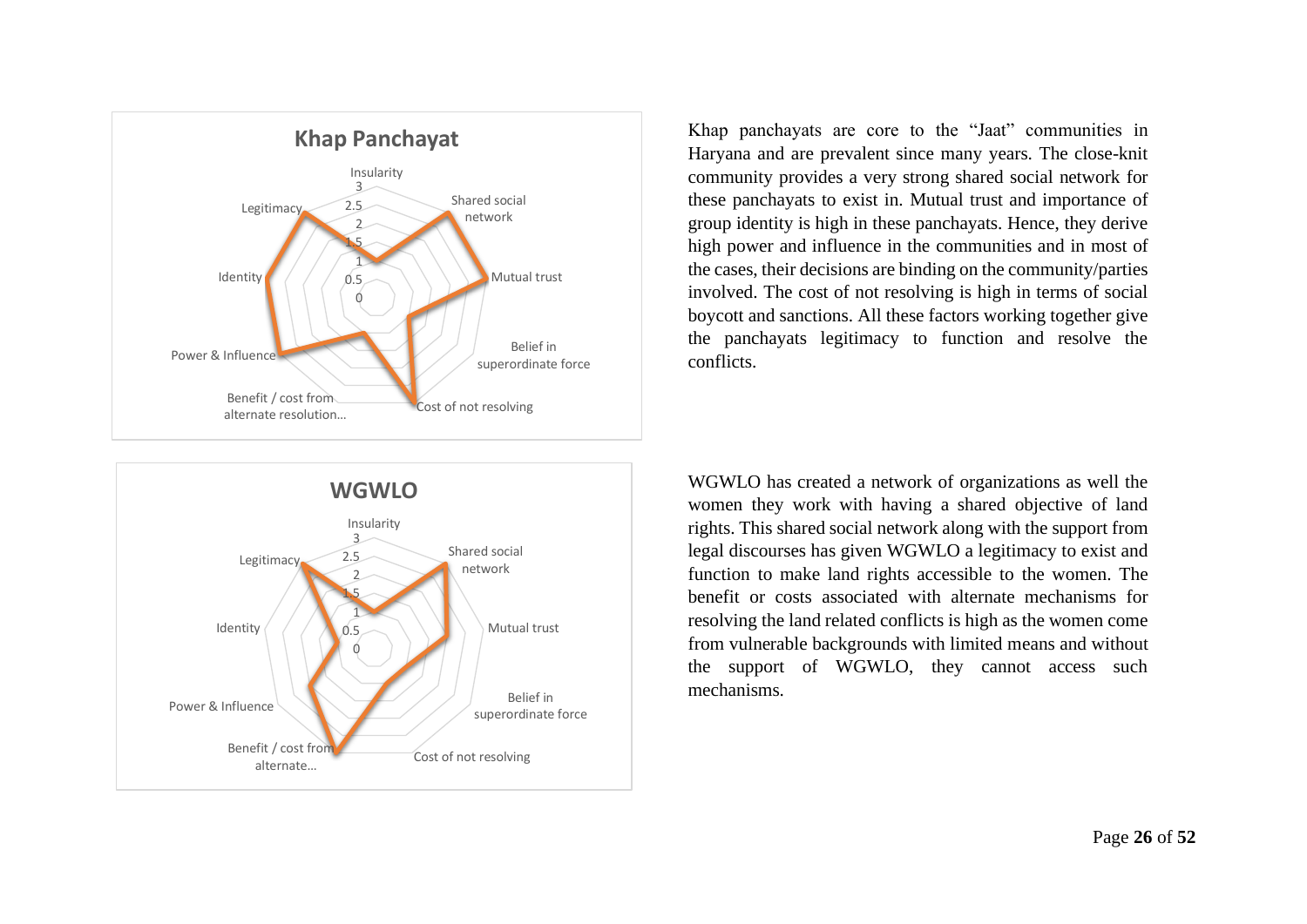



The tribal communities of Maharashtra are very similar to Kondhs of Odisha. Their tribal councils are community centric and active since long. All the factors are high for the tribal communities. The communities are close-knit giving them insularity and shared social network. The councils exist in this insular environment and draw their legitimacy from the influence and power over the people. The shared identity is central to their existence and hence they do not prefer taking the conflicts outside the community for resolution. The formal procedures are long, costly and necessarily do not result in resolution. The social repercussions are high for not resolving the issues as well not following the decisions given by the council members. The support from an external agency/NGO is helping them bridge the gap between the traditional mechanisms and formal legal mechanisms for resolving issues.

SHG Federation has a strong social network created by coming together of thousands of women from the rural areas. This shared social network of women has high degree of trust in the institutions and the power and influence they can yield in social as well political issues at their village/block/district level. The federation is working with the issues of livelihoods as well women empowerment for more than two decades hence has gained credibility in the community. The justice committee gains legitimacy from the federation and its position and perception among the various stakeholders.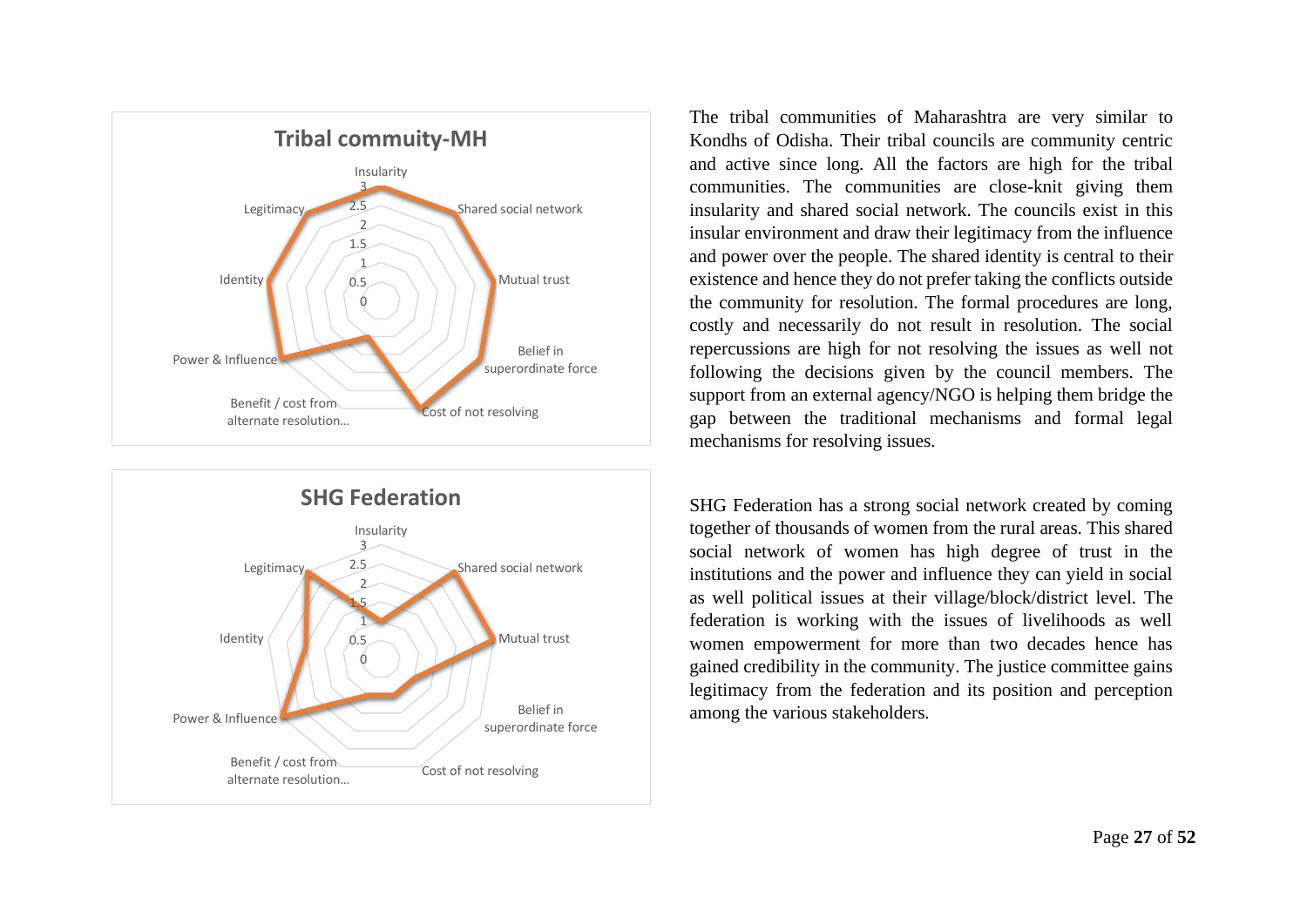



Aajeevika Bureau through the worker collectives and their engagement with the workers and employers have created a strong social network. The trust among the stakeholders (worker/employer) is present but is not very high given the power dynamics between them but the workers through their engagement with AB has developed trust in the functions of AB. The cost of not resolving the disputes, e.g., wage related ones is high for the aggrieved party. Over the years, AB has created a legitimacy to operate among the migrant workers and employers with the support of govt. department as well has provided access to legal course of action. These activities has increased their power and influence in the workers' network.

The Ur panchayats in fishermen community of Kerala exist in the closely-knit, insular communities which have a strong social network. The common livelihood activity is the binding force in these communities. Thy Ur panchayat, over the years, have enjoyed trust from the people and thrives on the importance of group identity and culture. Their power and influence among the community gives them the legitimacy to resolve conflicts and give decisions that are binding on the community. The cost of not resolving the conflicts is high as social boycott and sanctions on fishing activity is imposed on the households.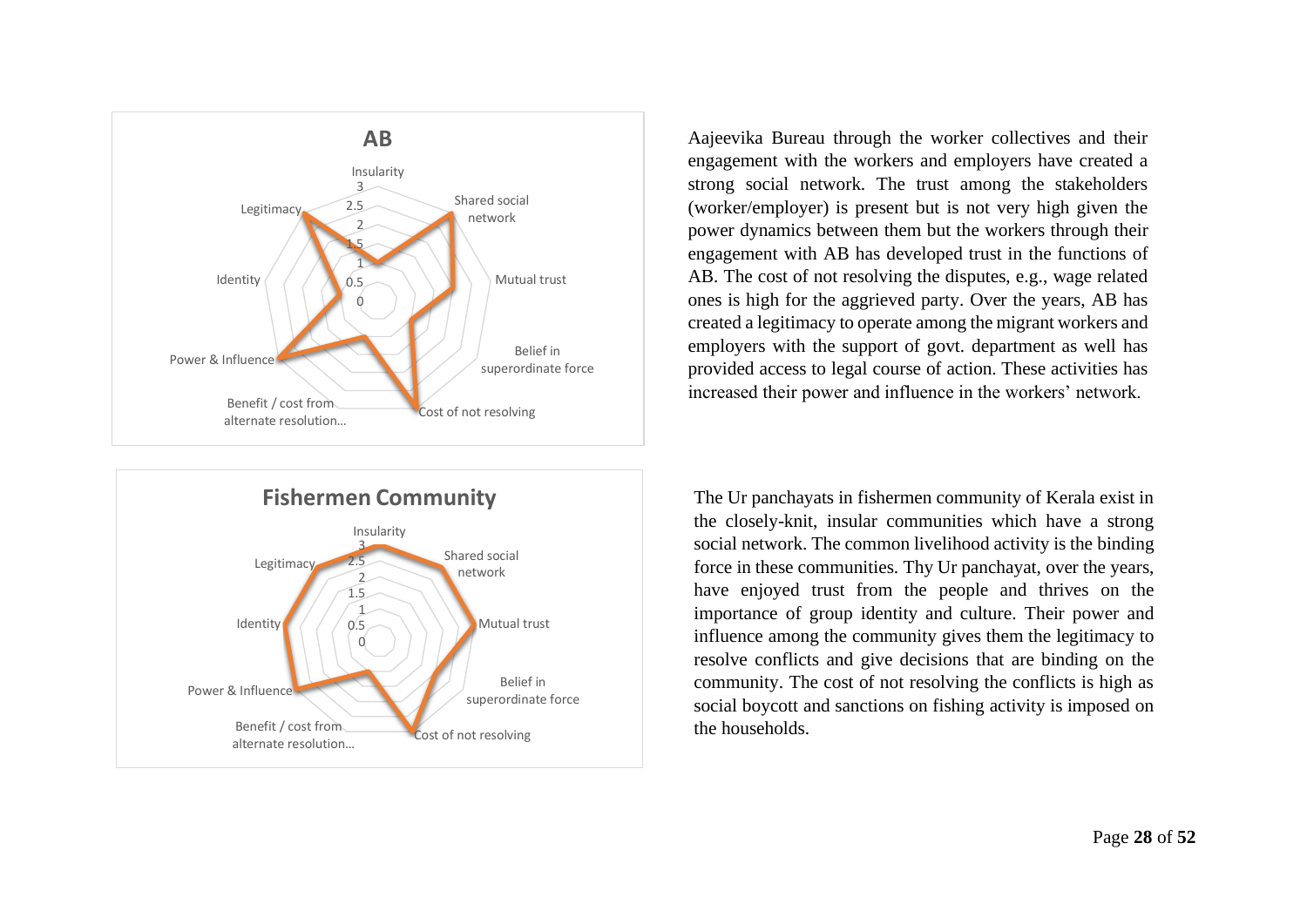While these institutions differ in their context, communities they exist in and the methods of resolution of conflicts, the above analysis shows that there are few similarities between the traditional systems. The deep engagement with the communities and the idea of preserving the social-cultural norms seem to dominate their existence and functioning. Whereas the nontraditional institutions, that are primarily promoted by external organizations/agencies are based on the issues they intend to resolve and have strong linkages with the formal legal system of justice. The above analysis also helps in understanding the belief system of the communities around these institutions and the social/economic pressures in accessing them versus accessing the formal legal systems. In the next chapter, we have taken few other critical aspects to highlight and contrast these institutions.

#### <span id="page-29-0"></span>**Chapter 6 Features of Dialogic Spaces**

Each of the spaces/institution studied exists in a different context of socio-economic, cultural and political domains. The formation of these spaces/institutions has been driven by the community norms, practices, rituals and overall fabric of cohesiveness in case of traditional spaces. Whereas the non-traditional, externally promoted spaces are governed by rules, norms, vision and mission of the promoted agency/network. The following section attempts to lay out the various elements on which these spaces can be compared and contrasted upon along with few examples from the field interactions.

#### <span id="page-29-1"></span>4.1 Structure of spaces/institutions

The traditional spaces such a Gram Buras, tribal councils, Khap Panchayats all have a common structure in terms of a group of elderly male members of the community forming the committee/council. These village elders are powerful, respectable and perceived to have strong life experiences to guide the village in times of disputes and deliver fair and just decisions. The cases are heard by these groups and using the collective wisdom judgements are passed after giving equal opportunities to the parties in dispute to share their perspectives. The audience of community members present in the hearing meetings are also allowed to share their points, if they want to say something. In case of trader communities, similar elder but well-endowed and powerful member from the community is called for conducting the negotiation and mediation within families. These traditional groups are male dominated and women find no representation in them. Education is secondary to social respect and experience of elders.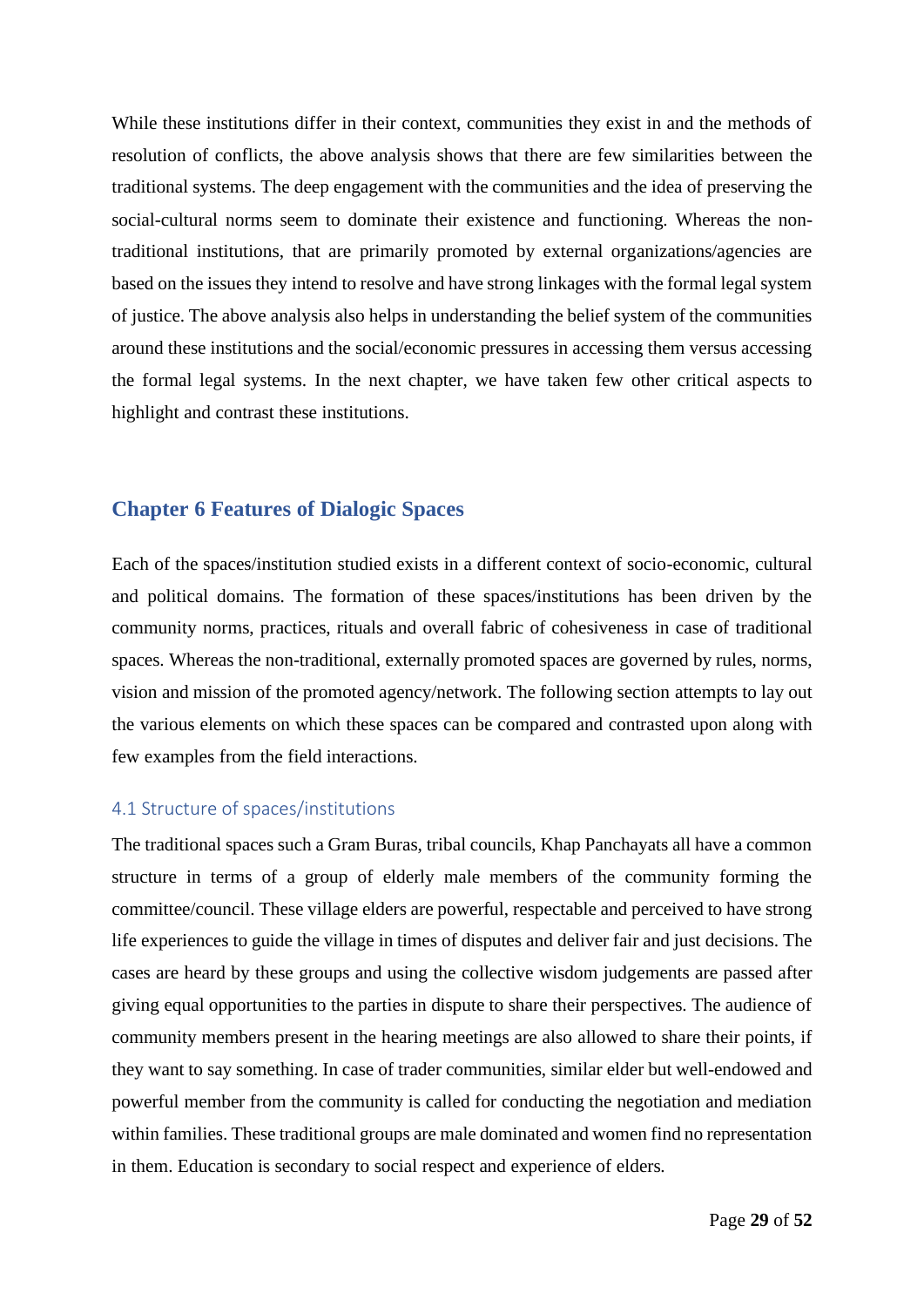Whereas in cases of non-traditional spaces, such as in the flood affected communities, a social leader takes initiative and creates a synthetic organization which pools peoples' resources and labour to help those in need. The SHG federation has created a separate justice committee with women as its members to address the issues of conflict. In case of WGWLO, initially campaign occurs to create awareness about the legal situation on land rights. Subsequent efforts are placed at individual household level, and a para-legal worker works with the families. The space created by Aajeevika Bureau is based on the tri-partite negotiation between worker, employer and Legal Aid Cell of AB.

#### <span id="page-30-0"></span>4.2 Surfacing and recognising the issues

Another aspect which gives purpose to these institutions is of identification of issues, their surfacing and how they are recognised by these spaces as well the parties in dispute. In all the cases studied under the research, issues surface only when the aggrieved party registers the complaint or approached the leaders with the issues. They recognise it only after this formal process has taken place. Community awareness programmes and workers meetings are the two mechanisms through which issues surface in case of WGWLO and AB respectively. Based on the severity of the issue, next course of action is decided and a village meeting, a Khaap, justice committee meeting etc are called upon.

The resolution process as detailed in the above section for each of the case, follows largely a similar approach of calling affected parties, giving them opportunities to share their view points, creating an environment where other participants in the meeting can keep their points as well and then collectively either using a separate 'jury' or 'elders' a decision is given. These spaces function on the principle of creating a conducive environment where compromises can be reached without any threats and enforced using the social-cultural norms and principles of community. Even in the non-traditional spaces, promoted by external actors, the ultimate goal is to reach a point where individual rights are ensured and following a fair process, justice to the aggrieved party is delivered.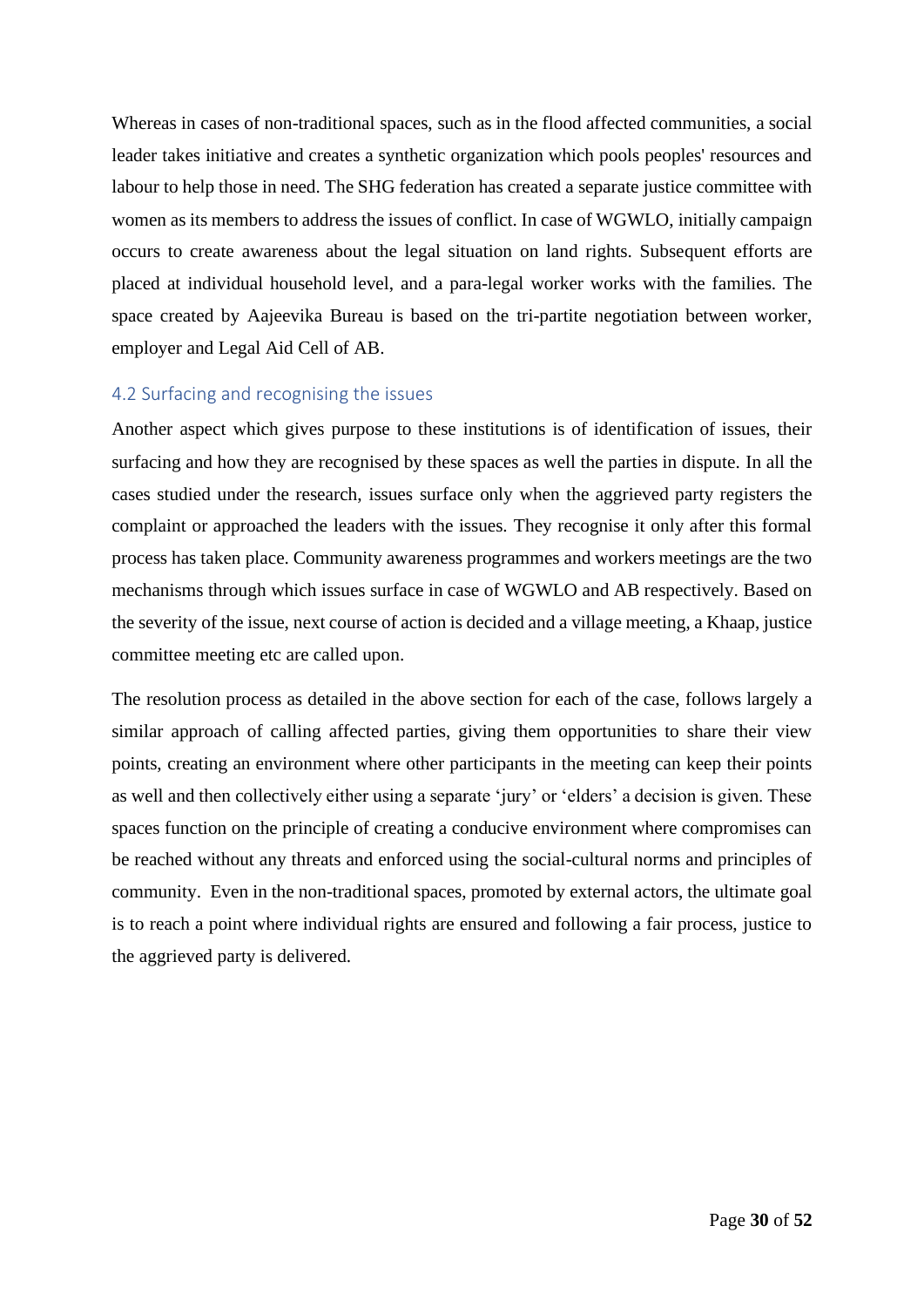# *Example of Khap Panchayat's resolution of conflict between two Khaps of Malik and Hooda in Sanghi village of Rohtak district, Haryana.*

Two families from these Khaps had engaged in a violent conflict and a compromise between them was sought in the Khap.

The issue was related to distribution of canal water for irrigation of crops. The farmers are heavily dependent on the canal water and has put in place systems of distribution of water between the villages. Farmers of each village get a time slot for taking water from the canal through the passages called *'Mori'*. Sometimes, to draw more than allotted water, farmers put rubber pipes in the canal out of turn and steal water, which reduces the flow of water for the downstream villages.

The conflict between farmers of Khedi and Sanghi happened when a group of youth from Sanghi village, patrolling the canals, found Khedi farmers on the wrong side of the canal. This led to a violent conflict between them and one person from Sanghi village was grievously injured. An FIR was filed by the Sanghi family. Fearing retaliatory action and legal action, the Khedi family approached their Malik Khap for solution. The Malik Khap approached the Hooda Khap to conduct a joint Khap for resolution of this issue. The first meeting remained inconclusive as some new inputs were provided by the affected party. Another meeting of the joint Panchayat was scheduled. The Malik Khap tendered an unconditional apology on behalf of the faulting family of Khedi (Malik) village and sought pardon. While the discussions were going one, few members of the other family walked away without telling the Pnachayat. This indicated that compromise was not acceptable as proposed. The meetings were put on a break and Khap leaders approached the family members.

The family was not ready for compromise and the issue moved towards a deadlock making the Khaps uncomfortable as the issue had the potential to escalate and become more violent. The Khaps made efforts to recall a similar incident in the past between these two Khaps where after a conflict, pardon was issued after a member was killed to keep the honor of the Khap. After three hours of deliberations in the second session, Hooda Khap sought some time to try and get the family to accept a compromise. In other words, this Panchayat could not achieve the purpose of the meeting and remained inconclusive. However, by the end of the meeting, the leaders of Hooda Khap looked upset and angry with the Sanghi family (of their Khap). It was proposed that another joint Khap panchayat be held soon to conclude the issue.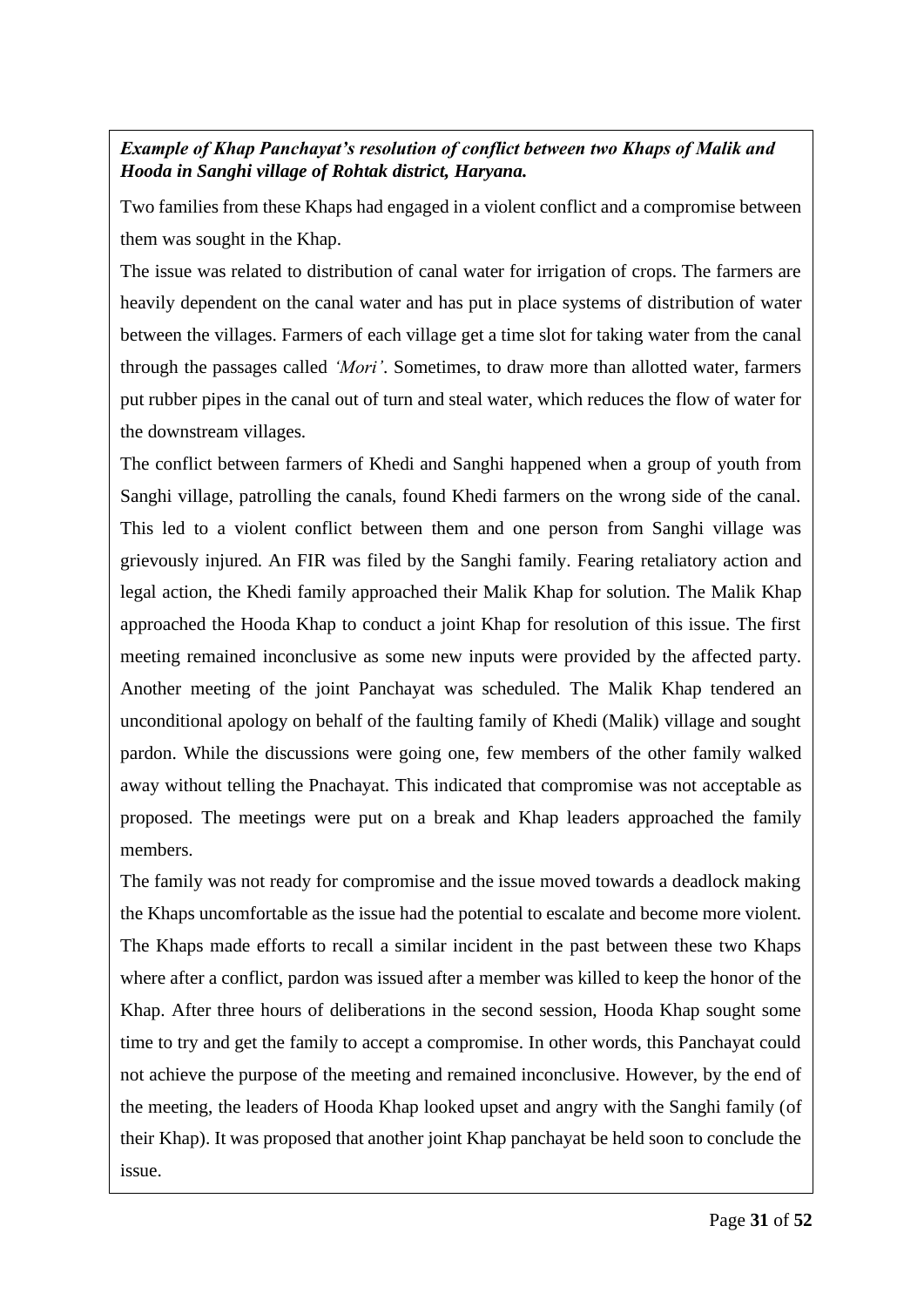#### <span id="page-32-0"></span>4.3 Goals of community and parties involved

Engaging with these institutions for resolving conflicts by the community at large and the parties involved in the disputes is another critical aspect to understand the function of these institutions. Both in the rural and urban sphere, modern legal systems of justice have become prevalent and dominant and yet the communities have continued to engage with the traditional systems and with the support of external actors, have promoted non-traditional institutions at their level. The common goal of communities to engage and strengthen these traditional institutions is to promote stability, social cohesion, harmony, social structure, continuation of norms for governing lives and behaviour of people as well maintain the existing power structures within the communities. In case of non-traditional spaces such Aajeevika Bureau there is no community at large but the goal of the promoting organization is of creating a platform for migrant workers. In WGWLO, providing land rights to women in the prevalent patriarchal systems of villages becomes the major goal. In the flood affected communities, the social group leading the efforts focusses on saving life and minimising damage to property of others affected and thrives on the principles of mutuality.

Whereas when we consider the goals of the parties involved in disputes for accessing these spaces, the ease of access and cost effectiveness emerge as the dominant reasons. The parties approach these spaces with the objective of redressal of their issues in a fair and just manner. The close-knit rural communities are bound by their social fabric which for living together in harmony is critical to preserve. Hence approaching these spaces for solving individual issues is widely prevalent in the traditional communities. However, in Khaap Panchayats, the issues come when individual's desires do not match with the community norms and there is a tendency to break free of rigid norms (such as in cases of marital matters) which leads to clashes between the individual and the community. It is possible in such situations, that the individual has no personal choice to engage with the Khaaps but fear of ostracization of family and life threats make them comply to the traditional practices. Whereas in non-traditional spaces, such as AB's platform for workers, the goal of workers is payment of their wages and other renumerations and the employers wants to minimise their cash flow.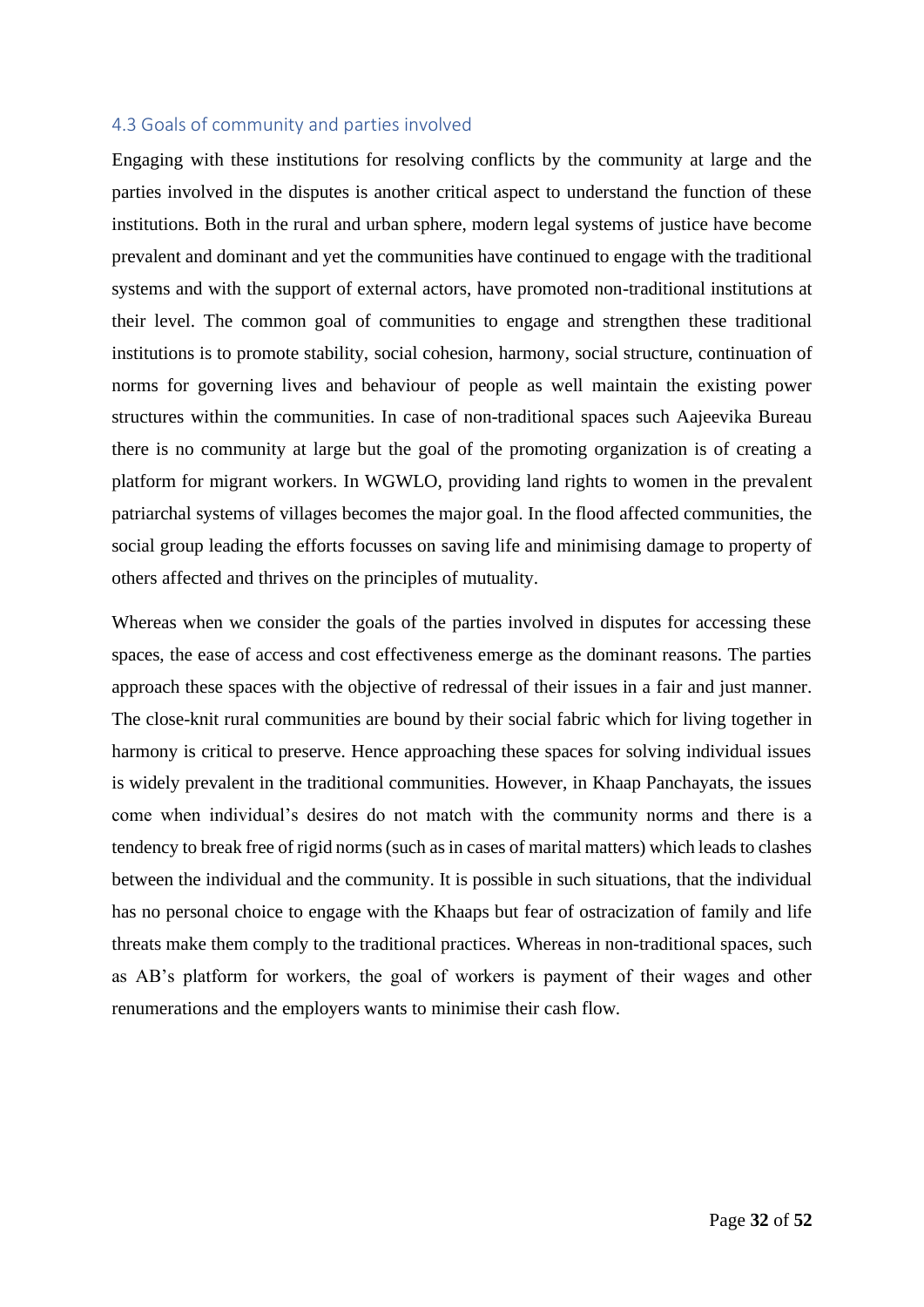## *Example from Gram Bura of Assam, where the conflict was resolved within the community than taking legal course of action to preserve/maintain the community traditions, norms and institutions*

This case is about Maneswar Rabha, whose mobile phone was stolen from his broiler farm located inside the village. Now, the petitioner, Maneswar was also cognizant of the fact that the person who stole his mobile phone is his close acquaintance. Knowing this he approached the gaon bura and narrated his version of the incident. Maneswar was adamant and wanted to resort to police to catch hold of the person who stole it. According to him, the culprit has been engaging in such practices in the past too and no action was initiated to rectify his behavior. Upon listening to the petitioner's version of the incident, gaon bura persuaded him not to resort to police but proposed that this incident can be discussed with the core group of the village. Accordingly, three days were given to the petitioner to appear before the core committee and the Barika/messenger informed the family of the culprit too that they all need to be present during the meeting.

On the day of meeting, the core committee members assembled in the "namghar". The standard protocol of such meetings remains that though the gaon bura knows about the incident, he again asks the petitioner about his reason to call everyone on that day for the meeting. The petitioner offers 1 Tamul and 1 Paan leaf along with a small contribution of INR 10/20 in a bell-metal utensil and narrates the entire incident. This offering symbolizes taking permission from the committee to proceed with the meeting.

After listening to the entire incident, the family of the culprit was also invited to express their opinion on the same, the culprit was fleeing. The family agreed that all allegations which were raised against the culprit are true. The family was given five days to bring the culprit in front of the committee. If they are not able to do it, threat of coercive actions and social boycott would linger on them. Concluding this round of meeting, the proceedings were documented in the minutes' book, the petitioner offered one set of Tamul and Pan to everyone along with tea and refreshments.

The meeting was resumed after five days where the culprit was also present. He was asked to commit/accept his crime in front of everyone. He accepted his wrongdoing. As a compensation to the petitioner, the culprit was asked to pay a sum of INR 5000, as the price of stolen mobile phone. In case the mobile is returned, then the amount was not required to be paid. The meeting was concluded with offerings to be made to the committee by the culprit's family.

The conflict was resolved within the community though legal recourse was possible for the actions of the culprit. However, such close-knit communities prefer to keep these small matters within their network to preserve the social norms, respect and legitimacy of the institutions.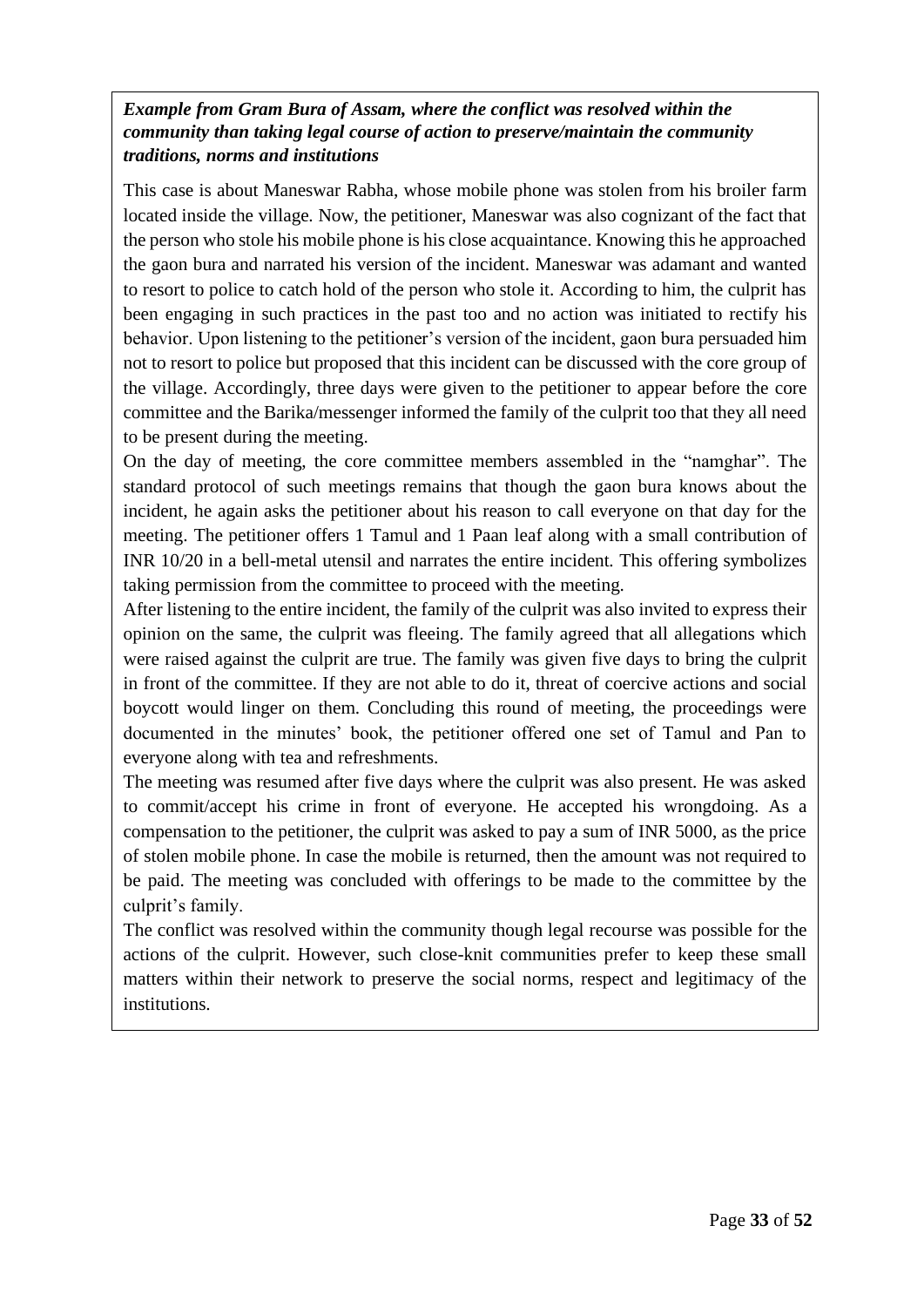#### <span id="page-34-0"></span>4.4 Rules and regulations

The processes followed by these institutions for conflict resolution are broadly similar to each other, as highlighted above. The group/committee of leaders/social elders/women members are supported by a set of rules and regulations which strengthens the structure as well as functions of these institutions. The traditional institutions have well laid rules that are in synchronisation with the social norms prevalent in the community. The norms of behaviour by the parties involved are set by the group/committee/council where each party gets a chance to speak, in a respectful manner to maintain the social decorum. The place of the meetings is fixed mutually with participation from other village households. Rituals are performed before the start of the meeting, like in the case of Gram Buras, where "Salami" is offered to the group with a 'tamul' leaf and some offerings. Participation of women is allowed except for Khaap Panchyats however menstruating women are not allowed to be part of the resolution meetings.

In case of non-traditional institutions, the rules and regulations are governed by the process of claiming rights as per the law, where land rights of women are considered. The wage disputes of migrant labours follow the process to claim and defend the claim for the lost wages or compensation for other matters. Persuasion and an implicit credible threat of legal action together are used by AB. The informal groups in flood affected communities are loosely formed hence no such rules are applicable, only expectations of mutual support for disaster relief are prevalent in the community. The Justice committee of SHG federation follow similar rules of providing equal opportunity to distressed parties to share their views but also ensures that women involved in disputes are guarded in future.

#### <span id="page-34-1"></span>4.5 Binding of decisions and their enforcement

The traditional institutions are central to the communities they exist in and command respect and reverence among the people. This gives them the authority and power to decide on the issues brought to them for resolution and the decisions are binding to the parties in dispute. Often a village elder will take the role of 'guarantor' to ensure that the decisions are complied by the parties. The fear of social boycott and ostracization and loss of respect of the family within the community is another factor by means of which the decisions given become binding. In case of WGWLO network, the legal decisions by the Revenue officer makes them binding to the parties, for migrant workers, though it is a negotiated settlement but the parties agree to it and comply to it. SHG federations do not have backing of legal precedence in all the cases pertaining to the women members, hence through social force and community collective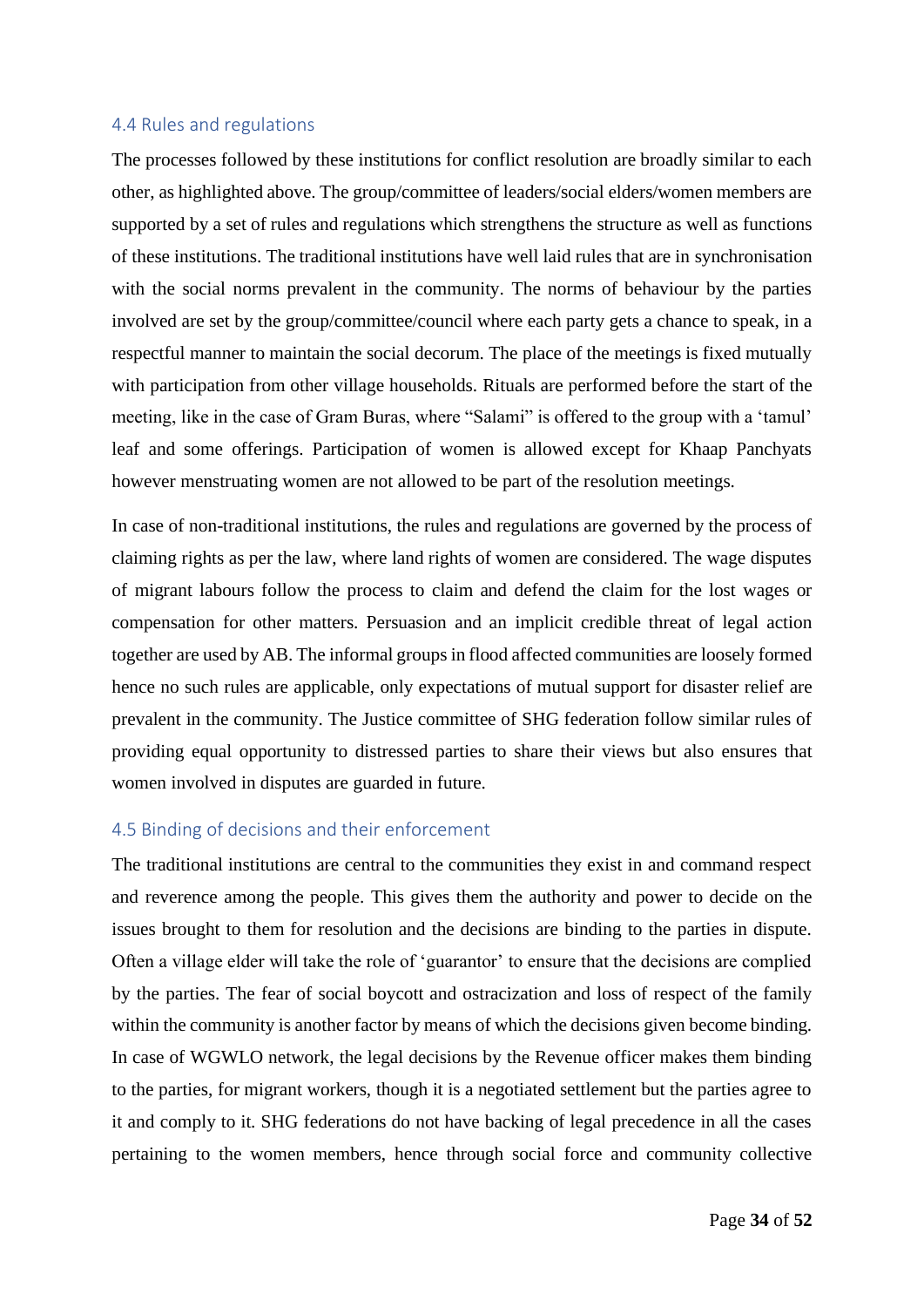strength the decisions are made binding but at times the families of aggrieved women may not comply completely. The informal groups in flood affected communities, are by virtue of their nature, have no bindings.

These decisions are enforced by means of implicit threat of social sanctions and pressure and fines are levied on the offender to be paid within a specific time, in the case of these community centric traditional institutions. Whereas legal mechanisms such as formal registration in women's name, police cases for violence against women and mechanisms to maintain cordial relations with the worker communities to not lose credibility as an employer makes the decisions enforceable in WGWLO, SHG federation and Aajeevika Bureau's spaces respectively.

#### <span id="page-35-0"></span>4.6 Closure process

The dispute resolutions process ends with the final decision achieved using the dialogic method of resolution by the head/leader of the institutions and in-principal acceptance by the parties to obey the decision. In the traditional institutions, a sermon or advice by the headmen is given to obey the decision, follow the rules and behave neighbourly to both the parties.

In WGWLO network, the issue is considered closed when the woman has both the possession and document of her right. In case of migrant workers, payment of due wages is made and documented closes the matter. For informal groups in flood affected communities, the action stops when initial rescue is affected and some help provided till Government relief reaches. the cases dealt by SHG federation can be complicated to close as the community dynamics are unpredictable and choices may be influenced by dominant cultural norms. For example, a victim of severe domestic violence may have no choice than to go back to her husband's house even though the justice committee has found him guilty of violence and have been given warning to improve the behaviour. The family may choose not to comply.

#### <span id="page-35-1"></span>4.7 Legitimacy of these institutions

A critical factor for these institutions to exist is the continues legitimacy they derive. The belief of the community and people associated with them that they have the right to govern, make decisions and enforce them strengthens the legitimacy of these institutions and their leaders. The centrality in the lives of the people has given these institutions a relevance which is engrained in the traditions, religion and culture of the communities. For the fishermen communities, the democratisation of 'Ur' panchayats in the last two years has strengthen the legitimacy to govern whereas for WGWLO, long-term efforts have been made to enable the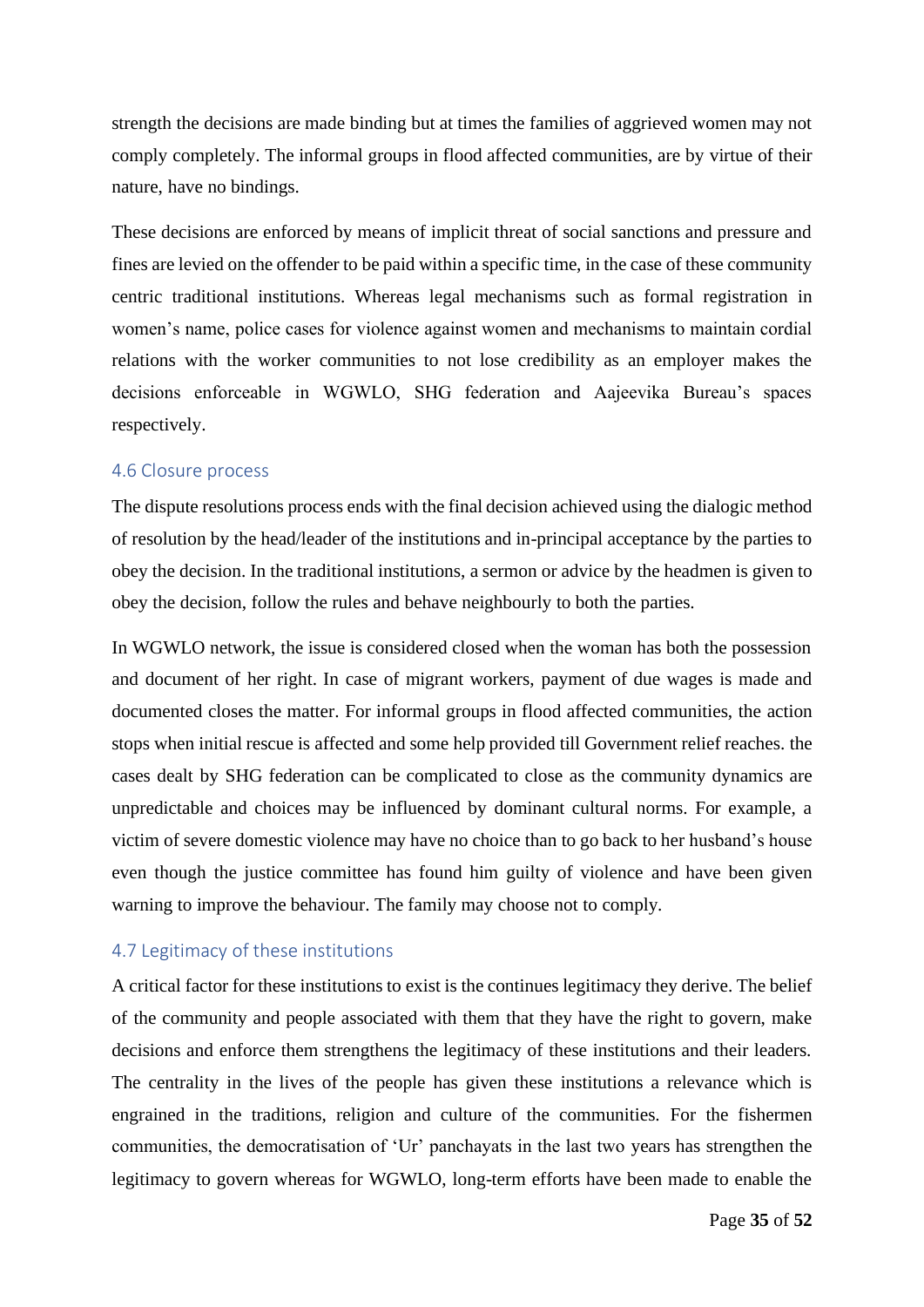change in the mindset of stakeholders to give the network legitimacy. In case of Khap panchayats, Gram Buras and Tribal councils, there exist a collective belief and fear in the community that if these institutions are not there the social fabric will tear apart and there will be no binding force within the community. For member-based groups such as SHG federation and Aajeevika Bureau's platform, legal bindings are providing the legitimacy to them to exist and function.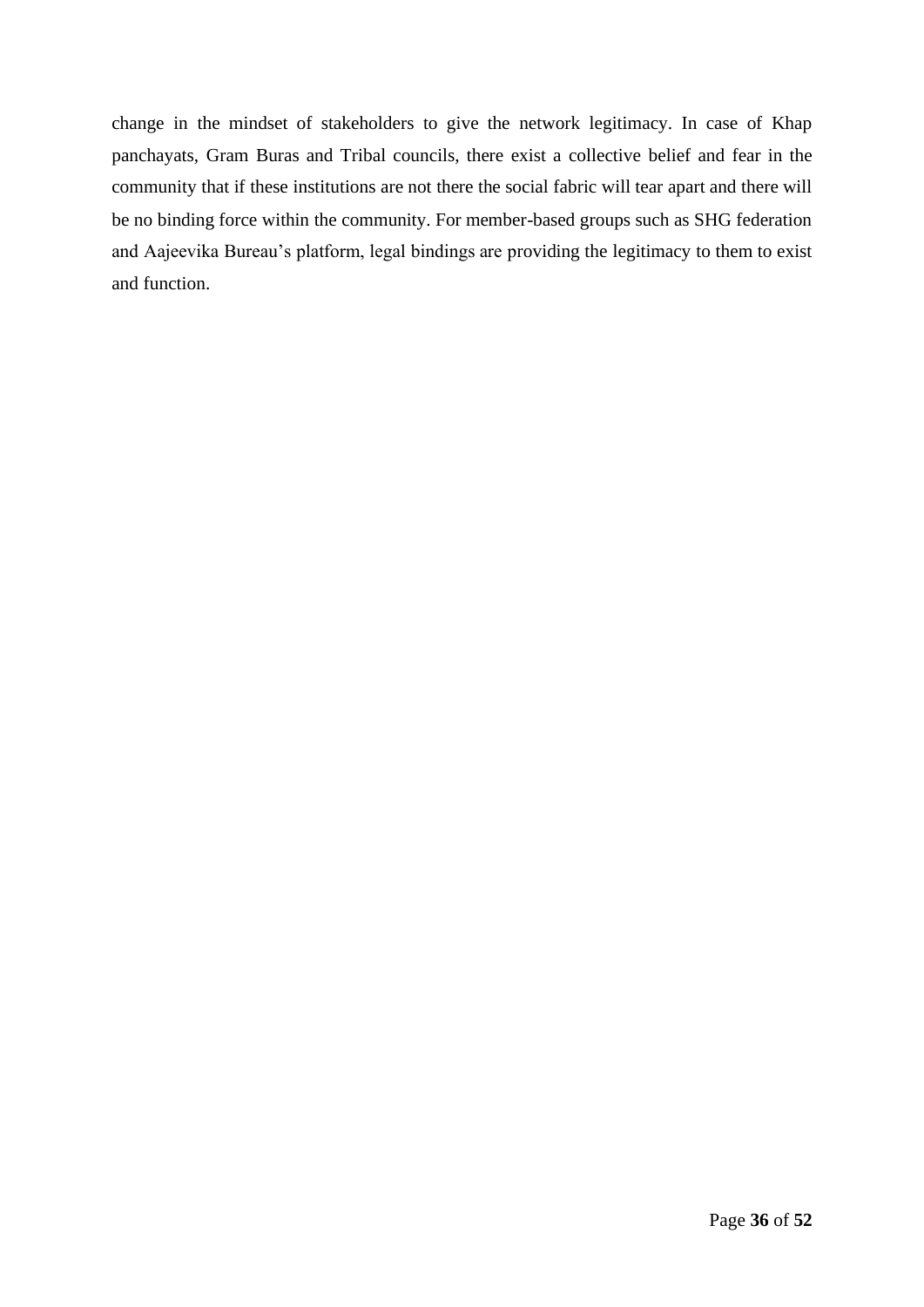# 4.8 Comparative on key parameters

These institutions/spaces were also compared across certain defined parameters in the following table:

| <b>Parameters</b>  | Gram          | <b>Tribal village</b> | Khap            | <b>SHG</b> | <b>Fishermen</b> | <b>WGWLO</b>          | Aajeevika          | <b>Tribal Villages</b> | Flood              | Traders'       |
|--------------------|---------------|-----------------------|-----------------|------------|------------------|-----------------------|--------------------|------------------------|--------------------|----------------|
|                    | <b>Buras</b>  | councils              | Panchayat       | Federation | <b>Village</b>   |                       | <b>Bureau</b>      | in MH                  | <b>Affected</b>    | community      |
|                    |               |                       |                 |            | Panchayat        |                       |                    |                        | <b>Communities</b> |                |
| <b>Adjudicativ</b> | Yes, a        | No formal             | Informal        | The        | Informal group   | As of 2021,           | LEAD cell          | Tribal villages        | No formal          | Informal space |
| e role in          | formal Gram   | group or              | social          | federation | called           | WGWLO is a            | of AB              | in Palghar             | group              | within the     |
| these              | Bura is       | committee             | institution     | has a      | Panchayat (a     | formal but            | provides           | district of MH.        |                    | community for  |
| institutions       | present in    |                       | particular to a | separate   | mechanism for    | unregistered          | legal              | Vayam                  |                    | mediation and  |
|                    | every village |                       | 'gotra'. Levels | Justice    | resolving        | network.              | services for       | organization has       |                    | resolution of  |
|                    |               |                       | of Khap and a   | committee  | disputes)        |                       | the migrant        | been working           |                    | family         |
|                    |               |                       | Mahapanchyat    |            | responsible for  |                       | workers. The       | since 2006.            |                    | disputes       |
|                    |               |                       | (meeting of all |            | resolving all    |                       | cell largely       | Each village has       |                    |                |
|                    |               |                       | Khaps)          |            | conflicts within |                       | deals in           | a committee            |                    |                |
|                    |               |                       |                 |            | the fishing      |                       | Mediation          |                        |                    |                |
|                    |               |                       |                 |            | village. "Ur     |                       |                    |                        |                    |                |
|                    |               |                       |                 |            | Panchayat"       |                       |                    |                        |                    |                |
| Who are the        | 4-5 members   | Headman of            | Pradhan         | Justice    | 21 members       | Network of 18         | <b>Staff of AB</b> | Elders of              | People come        | Arbiters are   |
| members of         | in each GB,   | the village           | (President) of  | committee  | Panchayat. 2     | NGO <sub>s</sub> , 19 | along with         | village, a group       | together in        | usually        |
| it                 | a main GB     | "Nayak" leads         | a Khap          | members    | office bearers;  | CBOs and 10           | paralegal          | of 5 to 7. Called      | time of            | persons with   |
|                    | (headman),    | the                   |                 | have been  | Cashier and      | individuals           | workers            | as Panch.              | disaster There     | strong         |
|                    | an assistant  | community             |                 | selected   | Deputy Cashier   | working               | from the           | Women are also         | is no fixed        | financial,     |
|                    | GB, a         | and has               |                 | from the   |                  | across 17             | community          | part of this           | group, based       | social and     |
|                    | treasurer,    | support from a        |                 | existing   |                  | districts of          |                    | committee.             | on the             | political      |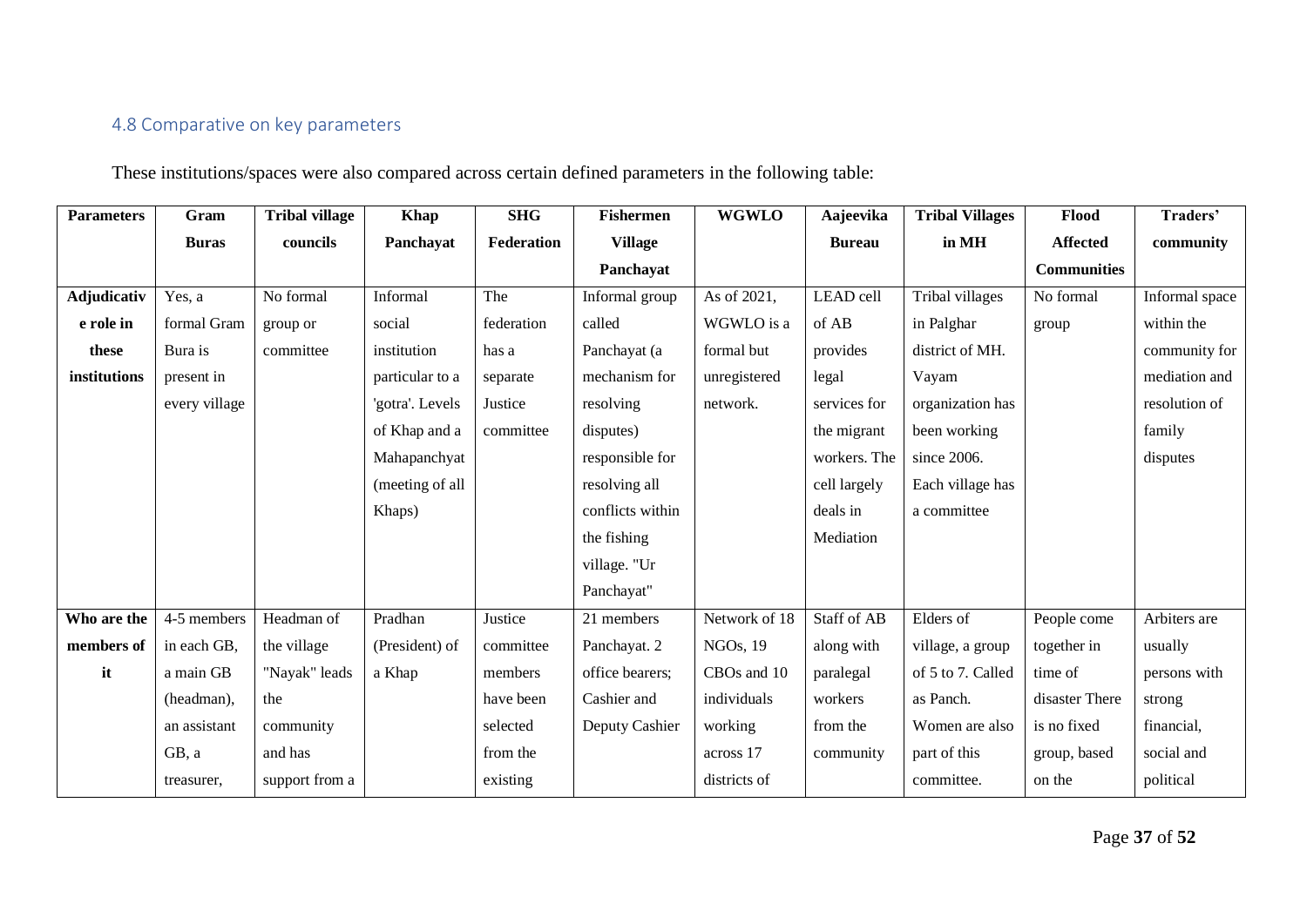| <b>Parameters</b>  | Gram         | <b>Tribal village</b> | <b>Khap</b>     | <b>SHG</b>    | <b>Fishermen</b> | <b>WGWLO</b>     | Aajeevika     | <b>Tribal Villages</b> | Flood              | Traders'        |
|--------------------|--------------|-----------------------|-----------------|---------------|------------------|------------------|---------------|------------------------|--------------------|-----------------|
|                    | <b>Buras</b> | councils              | Panchayat       | Federation    | <b>Village</b>   |                  | <b>Bureau</b> | in MH                  | <b>Affected</b>    | community       |
|                    |              |                       |                 |               | Panchayat        |                  |               |                        | <b>Communities</b> |                 |
|                    | priest and a | Priest. Barika        |                 | federation    |                  | Gujarat.         |               | They also attend       | situation          | standing in the |
|                    | messenger    | (the                  |                 | members       |                  | WGWLO was        |               | the assemblies.        | temporary          | community       |
|                    | (barika)     | messenger)            |                 | (15)          |                  | a product of     |               |                        | groups are         |                 |
|                    |              |                       |                 |               |                  | dialogue         |               |                        | formed             |                 |
|                    |              |                       |                 |               |                  | between          |               |                        |                    |                 |
|                    |              |                       |                 |               |                  | academia and     |               |                        |                    |                 |
|                    |              |                       |                 |               |                  | social change    |               |                        |                    |                 |
|                    |              |                       |                 |               |                  | agents           |               |                        |                    |                 |
| Hereditary/        | No. the      | The position          | Not hereditary  | No, the       | Membership is    | Not applicable   | NA            | $\rm No$               | $\rm NA$           | Not exactly,    |
| <b>Transferrab</b> | position of  | of Nayak is           | but it the      | position is   | based on         | in this context. |               |                        |                    | the position    |
| le position        | GB is        | hereditary and        | family is       | not           | periodical       | The network      |               |                        |                    | depends on the  |
|                    | decided by   | goes from             | extremely       | transferrable | elections, once  | has a            |               |                        |                    | relations with  |
|                    | the entire   | father to son.        | influential and | or hereditary | in two years     | secretariat.     |               |                        |                    | the             |
|                    | village      |                       | rich, Pradhans  |               |                  | The steering     |               |                        |                    | family/busines  |
|                    | mutually.    |                       | can come from   |               |                  | committee has    |               |                        |                    | s in dispute    |
|                    |              |                       | the same        |               |                  | 3 thematic       |               |                        |                    |                 |
|                    |              |                       | family for      |               |                  | groups,          |               |                        |                    |                 |
|                    |              |                       | generations     |               |                  | constitutional   |               |                        |                    |                 |
|                    |              |                       |                 |               |                  | governing        |               |                        |                    |                 |
|                    |              |                       |                 |               |                  | board, with      |               |                        |                    |                 |
|                    |              |                       |                 |               |                  | positions of     |               |                        |                    |                 |
|                    |              |                       |                 |               |                  | convener,        |               |                        |                    |                 |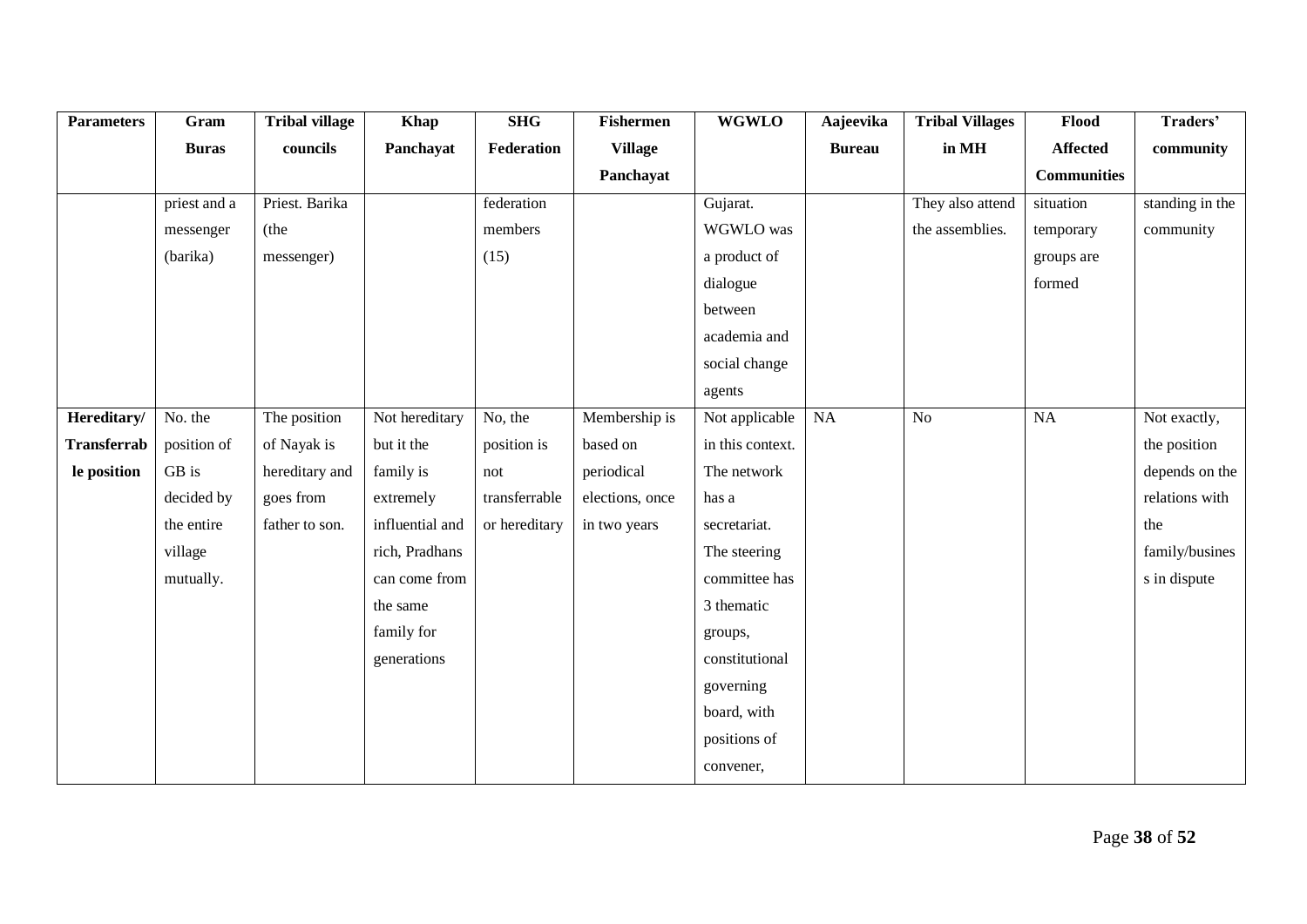| <b>Parameters</b> | Gram                | <b>Tribal village</b> | <b>Khap</b>          | <b>SHG</b>    | <b>Fishermen</b> | <b>WGWLO</b>     | Aajeevika     | <b>Tribal Villages</b> | Flood                | Traders'            |
|-------------------|---------------------|-----------------------|----------------------|---------------|------------------|------------------|---------------|------------------------|----------------------|---------------------|
|                   | <b>Buras</b>        | councils              | Panchayat            | Federation    | <b>Village</b>   |                  | <b>Bureau</b> | in MH                  | <b>Affected</b>      | community           |
|                   |                     |                       |                      |               | Panchayat        |                  |               |                        | <b>Communities</b>   |                     |
|                   |                     |                       |                      |               |                  | coordinator      |               |                        |                      |                     |
|                   |                     |                       |                      |               |                  | and mentor       |               |                        |                      |                     |
| Age, gender       | Respected           | Male members          | Older males          | Women         | All adult males, | Not applicable   | Staff of AB   | Elder members          | Male members         | Usually, older      |
| and               | elderly male        | of the                | who are              | <b>SHG</b>    | who are married  | in this context. | has           | of the village         | of the               | male members        |
| education of      | members are         | community             | influential and      | members       | (hence head of   | As               | education     | are given              | community            | of the              |
| the               | selected for        | with                  | rich get the         | who are       | their nuclear    | development      | qualification | preference             | lead these           | community           |
| members           | the positions       | respectable           | priority in          | trained in    | family, and      | organizations    | requirement.  |                        | groups.              | have sound          |
|                   | in GB.              | position are          | becoming             | legal matters | paying the       | are members      | PLW also      |                        | <b>Education</b> has | financial and       |
|                   | <b>Education</b> is | considered for        | President of         | are part of   | village "tax"),  | of it            | have basic    |                        | no role              | social standing     |
|                   | not the             | seeking any           | Khap.                | the           | are eligible to  |                  | education as  |                        |                      | gives               |
|                   | primary             | advice.               | <b>Education</b> has | committee.    | Panchayat        |                  | they are      |                        |                      | legitimacy to       |
|                   | criteria,           | Education is          | no role.             | Skills and    | members.         |                  | trained in    |                        |                      | the role of         |
|                   | skills and          | not a criterion.      | Women are            | experience    | Women rarely     |                  | legal know-   |                        |                      | arbiter.            |
|                   | experience          | Women do              | not allowed          | are given     | participate      |                  | how but       |                        |                      | <b>Education</b> is |
|                   | are given           | have the              |                      | preference    | unless they are  |                  | skills and    |                        |                      | not relevant        |
|                   | more                | position of           |                      |               | called in as     |                  | experience    |                        |                      | for them            |
|                   | weightage.          | Nayak though          |                      |               | witnesses        |                  | are also      |                        |                      |                     |
|                   | Women do            | there can be a        |                      |               |                  |                  | given         |                        |                      |                     |
|                   | not hold any        | woman priest          |                      |               |                  |                  | preference    |                        |                      |                     |
|                   | GB positions        |                       |                      |               |                  |                  |               |                        |                      |                     |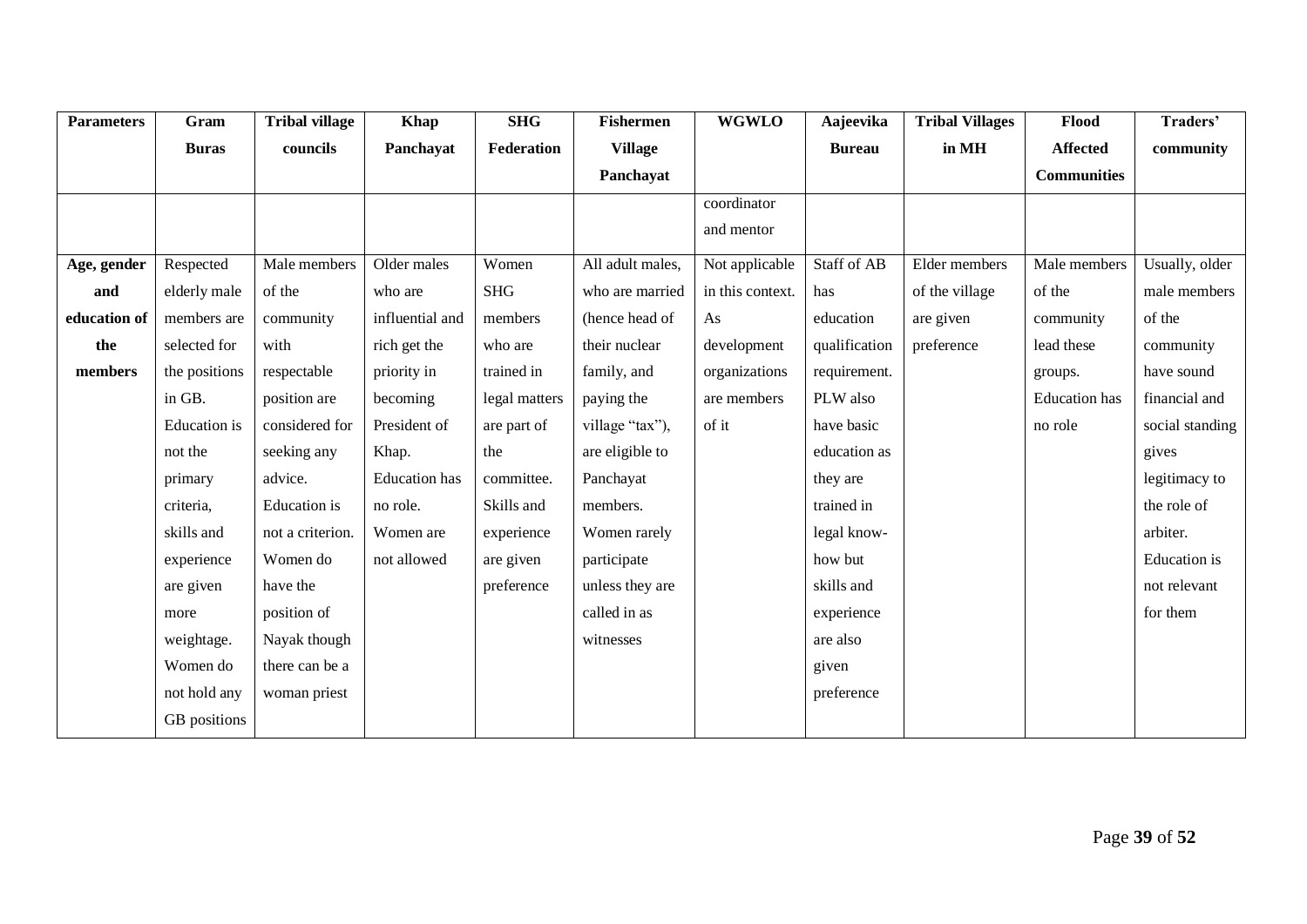| <b>Parameters</b> | Gram          | <b>Tribal village</b> | <b>Khap</b>       | <b>SHG</b>    | <b>Fishermen</b>  | <b>WGWLO</b>   | Aajeevika     | <b>Tribal Villages</b> | Flood              | Traders'        |
|-------------------|---------------|-----------------------|-------------------|---------------|-------------------|----------------|---------------|------------------------|--------------------|-----------------|
|                   | <b>Buras</b>  | councils              | Panchayat         | Federation    | <b>Village</b>    |                | <b>Bureau</b> | in MH                  | <b>Affected</b>    | community       |
|                   |               |                       |                   |               | Panchayat         |                |               |                        | <b>Communities</b> |                 |
| <b>What kind</b>  | Inter-family  | Diverse issues,       | Interpersonal     | Diverse       | Matters of        | <b>WGWLO</b>   | Majorly       | Issues of              | The issues         | <b>Business</b> |
| of issues         | issues,       | inter-family,         | conflicts,        | issues from   | morality,         | works for      | wage related  | common                 | range from         | disputes and    |
| come to           | elopement,    | domestic              | domestic          | women         | domestic          | securing land  | disputes are  | interests such as      | flood relief,      | inter-family    |
| these             | extra-        | violence, theft,      | violence, illicit | related       | disputes,         | rights for     | handled by    | availability of        | farming,           | disputes for    |
| institutions      | marital,      | all issues            | relations         | violence,     | marriage &        | women along    | the cell      | seeds or               | common             | financial,      |
|                   | domestic      | related to            | within            | caste         | betrothal, non-   | with providing |               | informal               | grazing land,      | business-       |
|                   | violence etc  | villagers and         | communities,      | discriminatio | payment of        | access to      |               | arrangements           | community          | related matters |
|                   | and less      | inter-village         | inter-            | n, village    | local             | government     |               | between                | owned water        | are handled by  |
|                   | critical such | issues of             | caste/religion    | development   | borrowings,       | schemes        |               | families to work       | bodies etc         | these arbiters  |
|                   | village       | marriage,             | or intra-Gotra    | , rape and    | property          | related to     |               | on each other's        | which are all      |                 |
|                   | functions,    | elopement etc         | marriage, etc     | murder,       | disputes,         | agriculture to |               | fields. Wage           | affected           |                 |
|                   | internal      |                       |                   | property      | livelihood        | promote "sajiv |               | rates, marriage,       | because of the     |                 |
|                   | matters of    |                       |                   | rights etc    | disputes, actions | kheti".        |               | family issues,         | disasters          |                 |
|                   | committee,    |                       |                   |               | of individuals    |                |               | family property,       |                    |                 |
|                   | government    |                       |                   |               | affecting         |                |               | land boundaries        |                    |                 |
|                   | programmes    |                       |                   |               | reputation of     |                |               | and forest land        |                    |                 |
|                   |               |                       |                   |               | village, dealings |                |               |                        |                    |                 |
|                   |               |                       |                   |               | with the outside  |                |               |                        |                    |                 |
|                   |               |                       |                   |               | world, etc., are  |                |               |                        |                    |                 |
|                   |               |                       |                   |               | all taken up      |                |               |                        |                    |                 |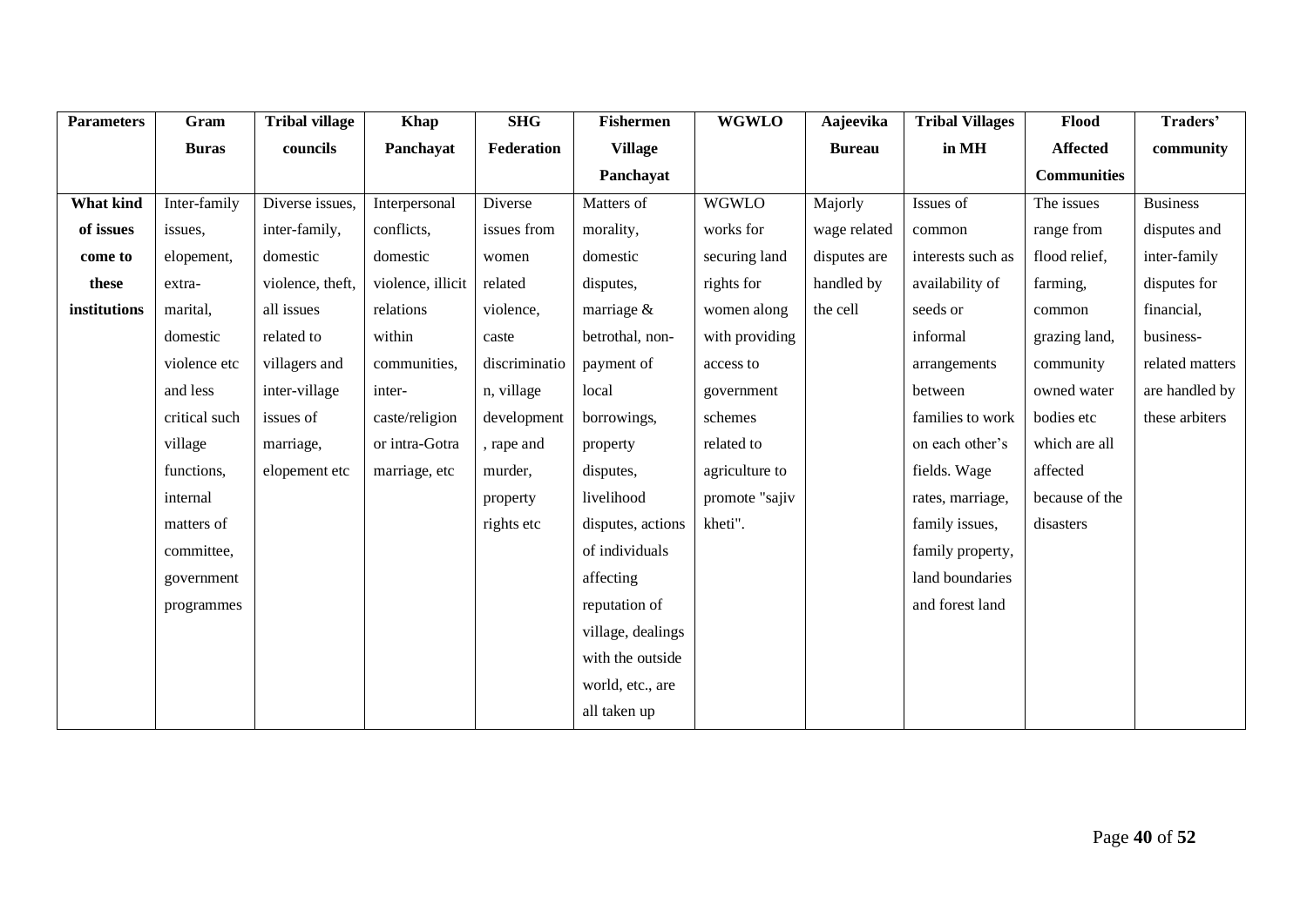| <b>Parameters</b> | Gram          | Tribal village | Khap             | <b>SHG</b>    | <b>Fishermen</b> | <b>WGWLO</b> | Aajeevika       | <b>Tribal Villages</b> | Flood              | Traders'        |
|-------------------|---------------|----------------|------------------|---------------|------------------|--------------|-----------------|------------------------|--------------------|-----------------|
|                   | <b>Buras</b>  | councils       | Panchayat        | Federation    | <b>Village</b>   |              | <b>Bureau</b>   | in MH                  | Affected           | community       |
|                   |               |                |                  |               | Panchayat        |              |                 |                        | <b>Communities</b> |                 |
| Who makes         | The           | Aggrieved      | Aggrieved        | Generally,    | Aggrieved party  | <b>NA</b>    | The             | Aggrieved. The         | Household in       | Close-knit      |
| the decision      | aggrieved     | party          | person or a      | the           |                  |              | aggrieved       | committee does         | need.              | communities,    |
| of bringing       | party         |                | concerned        | aggrieved     |                  |              | party i.e., the | not take Suo           | Community          | decision is of  |
| the issues to     | generally     |                | person           | party but at  |                  |              | worker          | Moto for               | also takes         | the family or   |
| these             | visits the GB |                | approaches the   | time the JC   |                  |              | brings the      | discussion on          | cognizance of      | business group  |
| institutions      | with the      |                | Pradhan or       | also take     |                  |              | issue to the    | any issue              | the issues and     | to approach     |
|                   | complaint     |                | any other        | initiative to |                  |              | cell through    |                        | offer to help      | the arbiters to |
|                   |               |                | influential      | intervene     |                  |              | their field     |                        |                    | keep the        |
|                   |               |                | person and       |               |                  |              | representativ   |                        |                    | matters within  |
|                   |               |                | raises the issue |               |                  |              | es              |                        |                    | family/busines  |
|                   |               |                |                  |               |                  |              |                 |                        |                    | <sup>S</sup>    |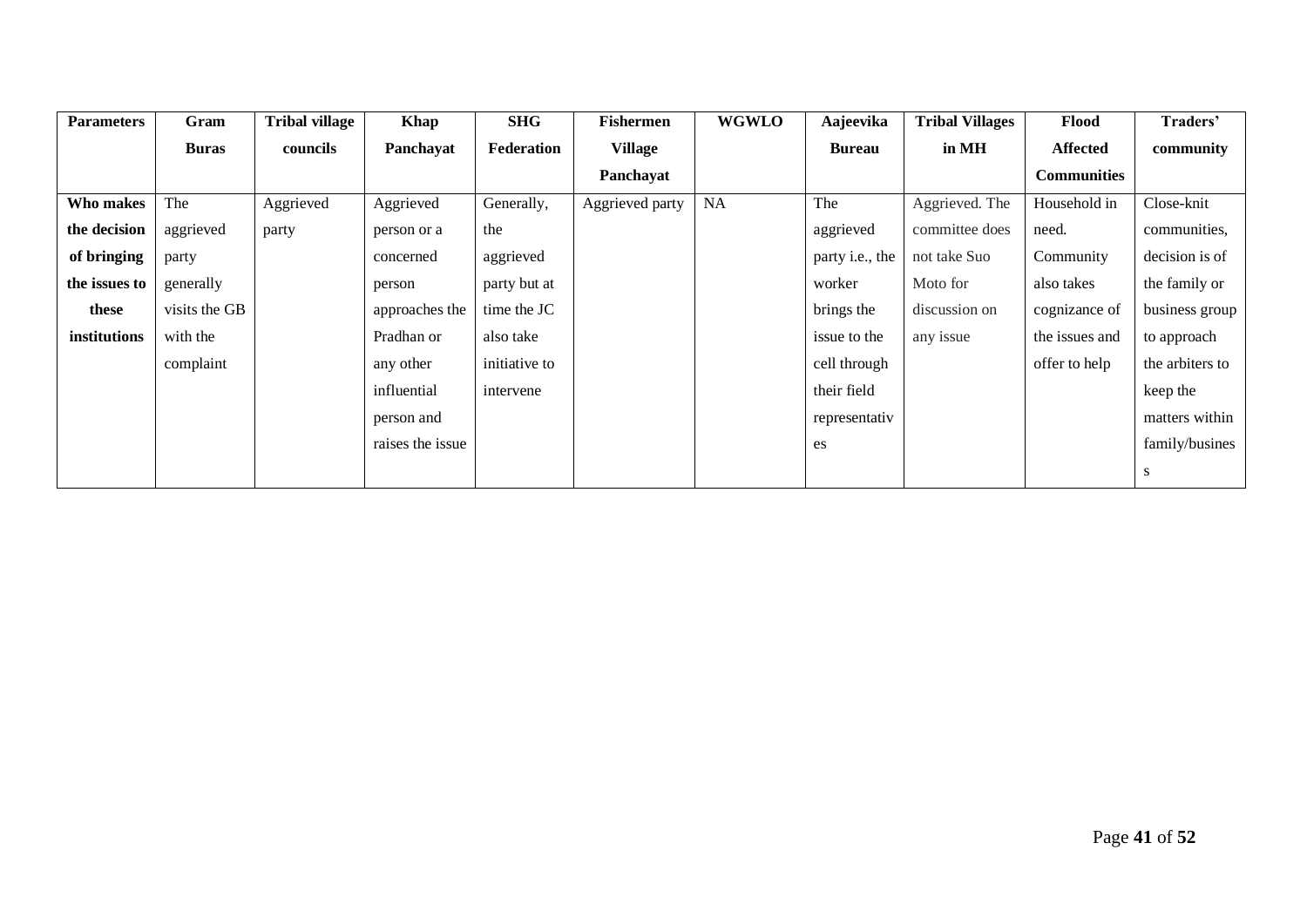| <b>Broad</b> | Aggrieved     | Small issues     | Khap is called  | A meeting is  | Smaller matters   | The network        | Worker         | All disputes       | Context of      | In family level |
|--------------|---------------|------------------|-----------------|---------------|-------------------|--------------------|----------------|--------------------|-----------------|-----------------|
| process of   | party goes to | are dealt by     | when Pradhan    | called where  | are resolved at   | works with         | approaches     | come to the        | these           | disputes, the   |
| resolution   | GB's house    | Nayak and the    | agrees with     | all parties   | ward level. For   | NGO <sub>s</sub> , | the LEAD       | village assembly   | communities     | arbiter who is  |
|              | to register   | Priest. For      | aggrieved       | involved are  | larger matters,   | government         | cell with the  | where every        | is different.   | a               |
|              | the           | critical village | party.          | called. The   | parties may       | departments,       | issue. LEAD    | issue is           | Resolution      | family/commu    |
|              | complaint.    | level issues, a  | Khap            | matter is     | approach Ur       | community          | cell calls for | discussed in       | approach and    | nity elder, is  |
|              | GB then       | village          | panchayat.      | discussed,    | panchayat         | paralegal          | a mediation    | detail. Members    | methods         | called upon to  |
|              | calls a       | meeting is       | All parties are | each party    | where formal      | workers for        | meeting with   | from each          | depend on the   | resolve. All    |
|              | meeting       | called., Barika  | invited and     | share their   | systems are       | the resolution     | all the        | family are         | issues at hand. | the involved    |
|              | where both    | informs the      | given an        | points and    | followed in       | of the issues.     | parties,       | present in the     | Generally, the  | stakeholders    |
|              | parties are   | village. Both    | opportunity to  | based on the  | assessing the     | Interactions at    | where each     | meeting. The       | group           | are listened to |
|              | called. One   | parties are      | share their     | statements    | issue, involved   | multiple levels    | of them is     | statements from    | involved with   | in an           |
|              | by one        | heard, and the   | points          | and           | parties are given | is the key         | heard and a    | all involved are   | the households  | environment     |
|              | statements    | group decides    |                 | witnesses, if | chance to share   | feature of the     | common         | heard and then     | work together   | of mutual       |
|              | from both     | upon the final   |                 | there are     | their points,     | network's          | solution is    | the Panch give     | to find         | respect and     |
|              | the parties   | verdict.         |                 | any, using    | fines are levied  | activity           | arrived at     | the final verdict. | solutions for   | decorum. The    |
|              | are heard,    | Significant      |                 | the dialogic  | in terms of       |                    |                | The verdict is     | the disaster    | proceedings     |
|              | evidences     | decisions are    |                 | approach,     | fishing ban and   |                    |                | binding on all     | relief related  | may take more   |
|              | from          | group            |                 | the issue is  | social            |                    |                | parties.           | activities      | than one        |
|              | witnesses     | decisions.       |                 | resolved.     | ostracization     |                    |                | Customary laws     |                 | meeting where   |
|              | are           | Fines are        |                 | The           |                   |                    |                | are followed for   |                 | all accounts    |
|              | considered    | levied as        |                 | aggressor is  |                   |                    |                | some issues        |                 | are tallied,    |
|              | and even      | punishment       |                 | given a       |                   |                    |                | such as marriage   |                 | discussed and   |
|              | villagers     |                  |                 | warning,      |                   |                    |                |                    |                 | share of        |
|              | attending the |                  |                 | levied a fine |                   |                    |                |                    |                 | stakeholders is |
|              | meeting can   |                  |                 | or handed     |                   |                    |                |                    |                 | decided. A      |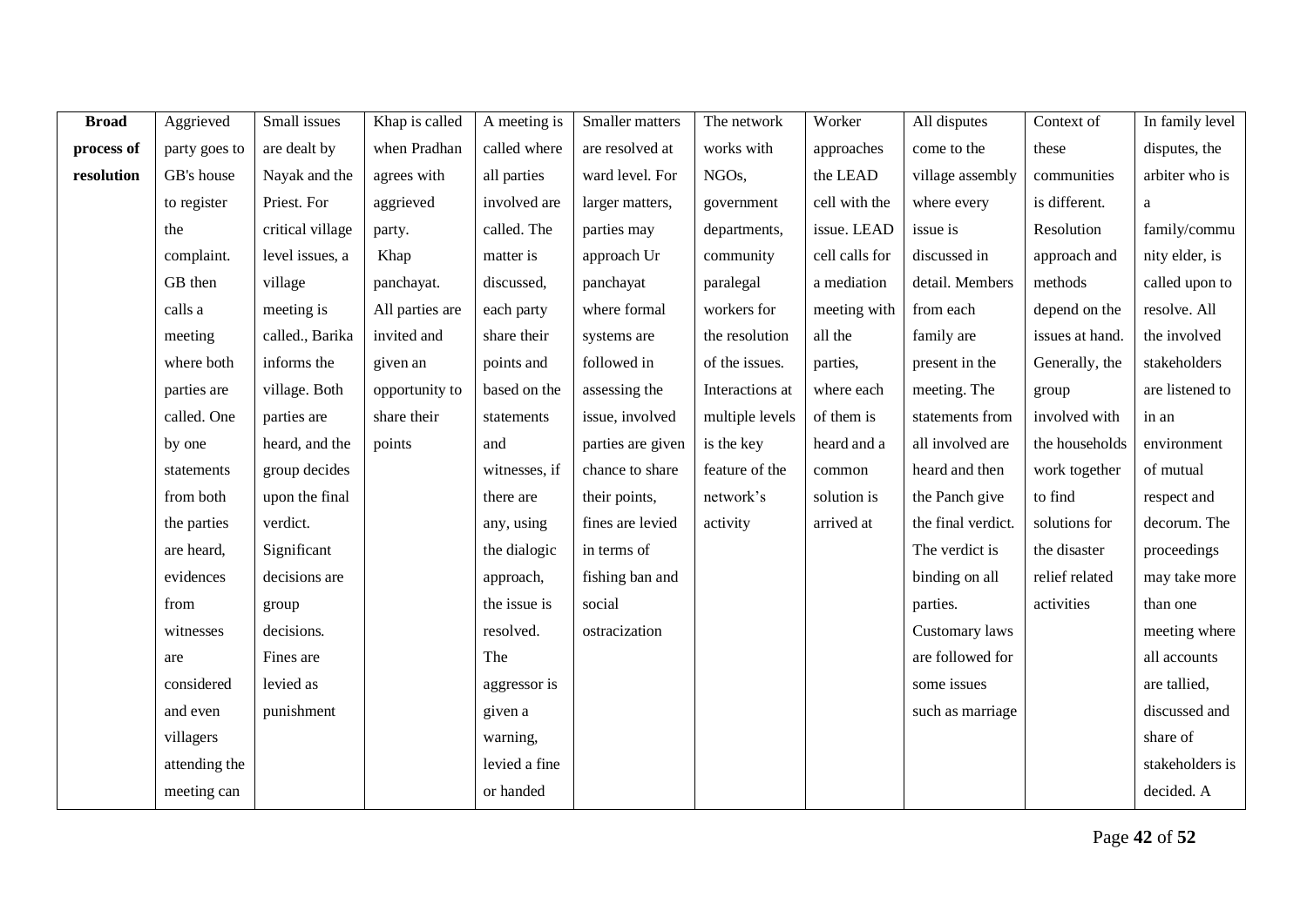| share their  |  | over to     |  |  | written       |
|--------------|--|-------------|--|--|---------------|
| view points. |  | police      |  |  | agreement is  |
| Issues are   |  | depending   |  |  | drawn and     |
| resolved in  |  | on the      |  |  | signed by all |
| these        |  | severity of |  |  | involved and  |
| meetings,    |  | the         |  |  | division      |
| fines are    |  | crime/issue |  |  | implemented   |
| levied       |  |             |  |  | accordingly   |
|              |  |             |  |  |               |
|              |  |             |  |  |               |
|              |  |             |  |  |               |
|              |  |             |  |  |               |
|              |  |             |  |  |               |
|              |  |             |  |  |               |
|              |  |             |  |  |               |
|              |  |             |  |  |               |
|              |  |             |  |  |               |
|              |  |             |  |  |               |
|              |  |             |  |  |               |
|              |  |             |  |  |               |
|              |  |             |  |  |               |
|              |  |             |  |  |               |
|              |  |             |  |  |               |
|              |  |             |  |  |               |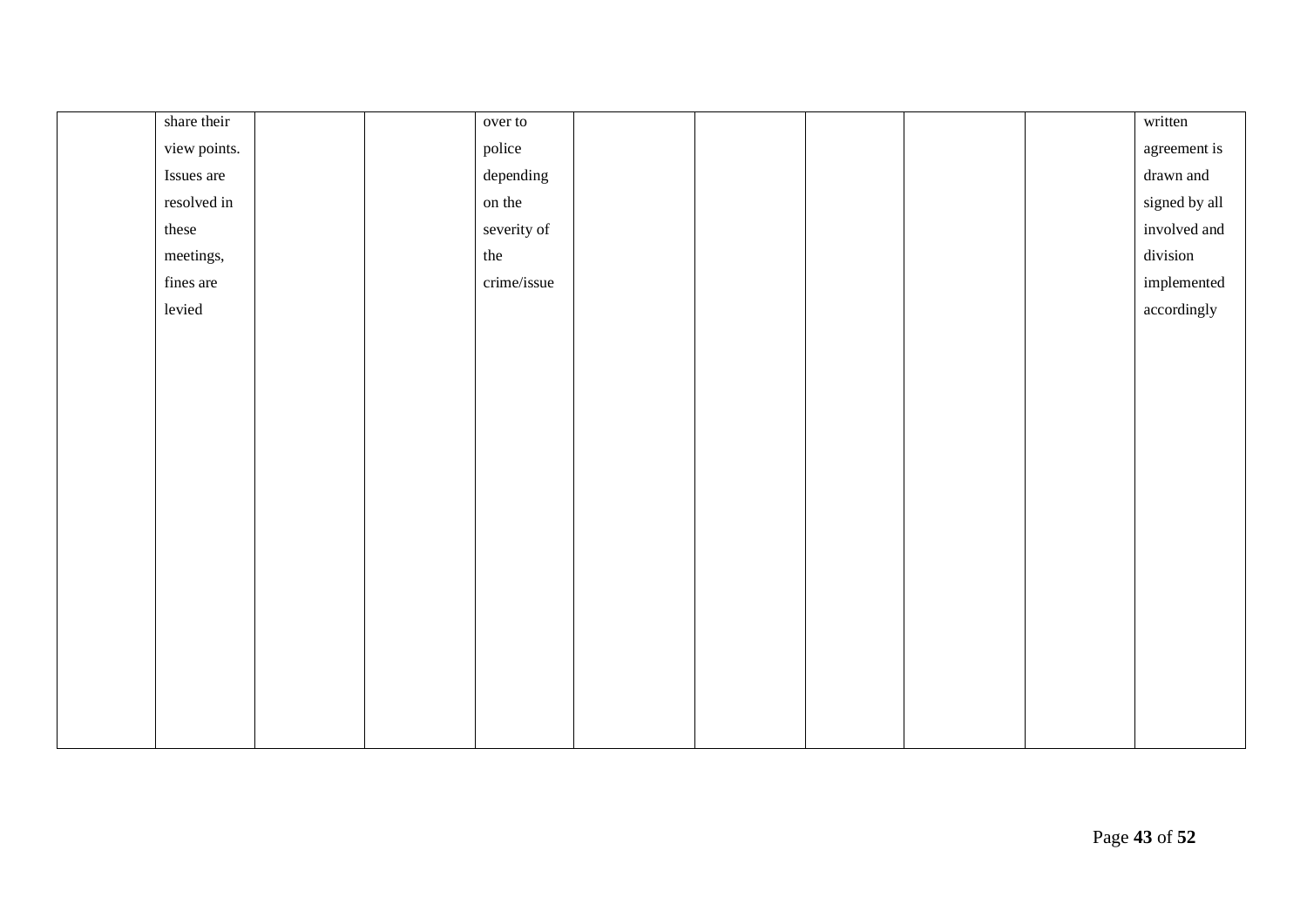| <b>Parameters</b> | Gram         | <b>Tribal village</b> | <b>Khap</b>      | <b>SHG</b>    | <b>Fishermen</b>  | <b>WGWLO</b> | Aajeevika     | <b>Tribal Villages</b> | Flood              | Traders'       |
|-------------------|--------------|-----------------------|------------------|---------------|-------------------|--------------|---------------|------------------------|--------------------|----------------|
|                   | <b>Buras</b> | councils              | Panchayat        | Federation    | <b>Village</b>    |              | <b>Bureau</b> | in MH                  | Affected           | community      |
|                   |              |                       |                  |               | Panchayat         |              |               |                        | <b>Communities</b> |                |
| Who makes         | GB forms a   | Discussion            | After listening  | The           | Final decision is | NA           | The           | The Panch make         | The group          | The arbiter    |
| the final         | jury to      | goes on in            | to both parties, | decisions are | made by the 21-   |              | mediation     | the final              | responding to      | makes the      |
| decision in       | decide on    | these                 | if needed, a     | mutually      | member            |              | team in       | decision               | the issues         | final decision |
| the               | the case and | meetings. Any         | committee of     | taken by the  | panchayat and     |              | consensus     |                        | along with the     |                |
| meeting?          | enforce the  | person present        | 5 to 11          | committee     | announced in      |              | with the      |                        | households         |                |
|                   | decision     | in the meeting        | members is       | members.      | public            |              | parties in    |                        | involved           |                |
|                   |              | can suggest           | constituted on   | Critical      |                   |              | dispute       |                        |                    |                |
|                   |              | the                   | the spot to      | cases are     |                   |              | make the      |                        |                    |                |
|                   |              | punishment            | separately       | referred to   |                   |              | final         |                        |                    |                |
|                   |              | and then these        | discuss the      | police and    |                   |              | decision      |                        |                    |                |
|                   |              | suggestions           | matter. This     | court         |                   |              |               |                        |                    |                |
|                   |              | are discussed         | committee        |               |                   |              |               |                        |                    |                |
|                   |              | back and forth        | could involve    |               |                   |              |               |                        |                    |                |
|                   |              | until                 | persons          |               |                   |              |               |                        |                    |                |
|                   |              | consensus is          | proposed by      |               |                   |              |               |                        |                    |                |
|                   |              | reached               | the two parties  |               |                   |              |               |                        |                    |                |
|                   |              |                       | (called          |               |                   |              |               |                        |                    |                |
|                   |              |                       | 'Saalas') to     |               |                   |              |               |                        |                    |                |
|                   |              |                       | ensure           |               |                   |              |               |                        |                    |                |
|                   |              |                       | fairness.        |               |                   |              |               |                        |                    |                |
|                   |              |                       | Mostly, they     |               |                   |              |               |                        |                    |                |
|                   |              |                       | arrive at a      |               |                   |              |               |                        |                    |                |
|                   |              |                       | decision,        |               |                   |              |               |                        |                    |                |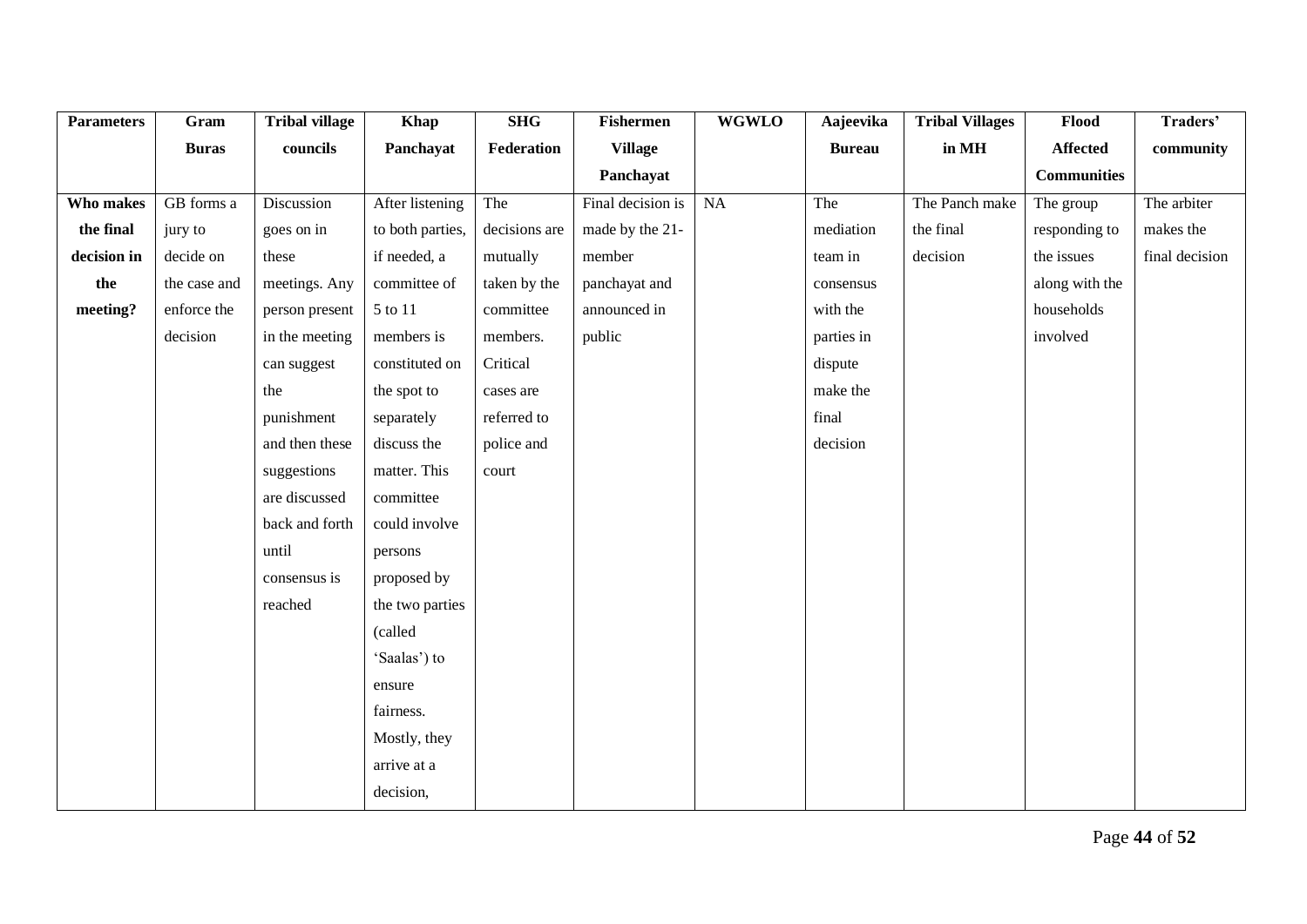| <b>Parameters</b> | Gram          | <b>Tribal village</b> | <b>Khap</b>    | <b>SHG</b>   | <b>Fishermen</b>  | <b>WGWLO</b> | Aajeevika     | <b>Tribal Villages</b> | Flood              | Traders'       |
|-------------------|---------------|-----------------------|----------------|--------------|-------------------|--------------|---------------|------------------------|--------------------|----------------|
|                   | <b>Buras</b>  | councils              | Panchayat      | Federation   | <b>Village</b>    |              | <b>Bureau</b> | in MH                  | <b>Affected</b>    | community      |
|                   |               |                       |                |              | Panchayat         |              |               |                        | <b>Communities</b> |                |
|                   |               |                       | which is       |              |                   |              |               |                        |                    |                |
|                   |               |                       | announced in   |              |                   |              |               |                        |                    |                |
|                   |               |                       | the panchayat  |              |                   |              |               |                        |                    |                |
| Place of          | Not fixed,    | Outside the           | Public place   | JC meets     | Marriage hall or  | <b>NA</b>    | In AB's       | Public place           | Not fixed,         | The house of   |
| meetings          | depend on     | houses or in          | depending on   | regularly    | village temple    |              | office in     | within the             | depends on the     | the family     |
|                   | members       | the common            | the size of    | twice a      |                   |              | case of       | village                | issues at hand     | involved       |
|                   | convenience   | space                 | gathering.     | month in     |                   |              | physical      |                        |                    |                |
|                   |               |                       | Temple,        | Federation   |                   |              | mediation     |                        |                    |                |
|                   |               |                       | chaupal etc    | office       |                   |              |               |                        |                    |                |
| <b>Quorum</b> in  | More than     | No quorum.            |                | No quorum    | No quorum         | <b>NA</b>    | All parties   | No such quorum         | <b>NA</b>          | NA             |
| these             | 50% of the    | Anyone can            |                |              |                   |              | must be       |                        |                    |                |
| meetings          | invited HHs   | attend.               |                |              |                   |              | present       |                        |                    |                |
| <b>Specific</b>   | Aggrieved     | No such               | There are no   | No specific  | No specific       | NA           | No such       | The Gram devta         | NA                 | No rituals but |
| processes         | party gives a | rituals               | rituals or     | rituals or   | religious         |              | processes.    | is offered             |                    | ist is ensured |
| before the        | "salami" in   |                       | formalities to | processes    | protocols. If the |              | Just legal    | prayers and is         |                    | that amicable  |
| start of          | which he/she  |                       | start a        | before the   | meeting is held   |              | documents     | worshipped             |                    | environment is |
| meetings          | offers        |                       | meeting. The   | start of the | in a temple,      |              | must be       |                        |                    | maintained     |
| (rituals etc)     | sweets/mone   |                       | chairman asks  | meeting      | local deity is    |              | place before  |                        |                    | without any    |
|                   | y to the      |                       | the concerned  |              | worshipped        |              | the           |                        |                    | threat of      |
|                   | attending     |                       | persons to     |              |                   |              | mediation is  |                        |                    | violence       |
|                   | GB and the    |                       | initiate the   |              |                   |              | called for    |                        |                    |                |
|                   | village and   |                       |                |              |                   |              |               |                        |                    |                |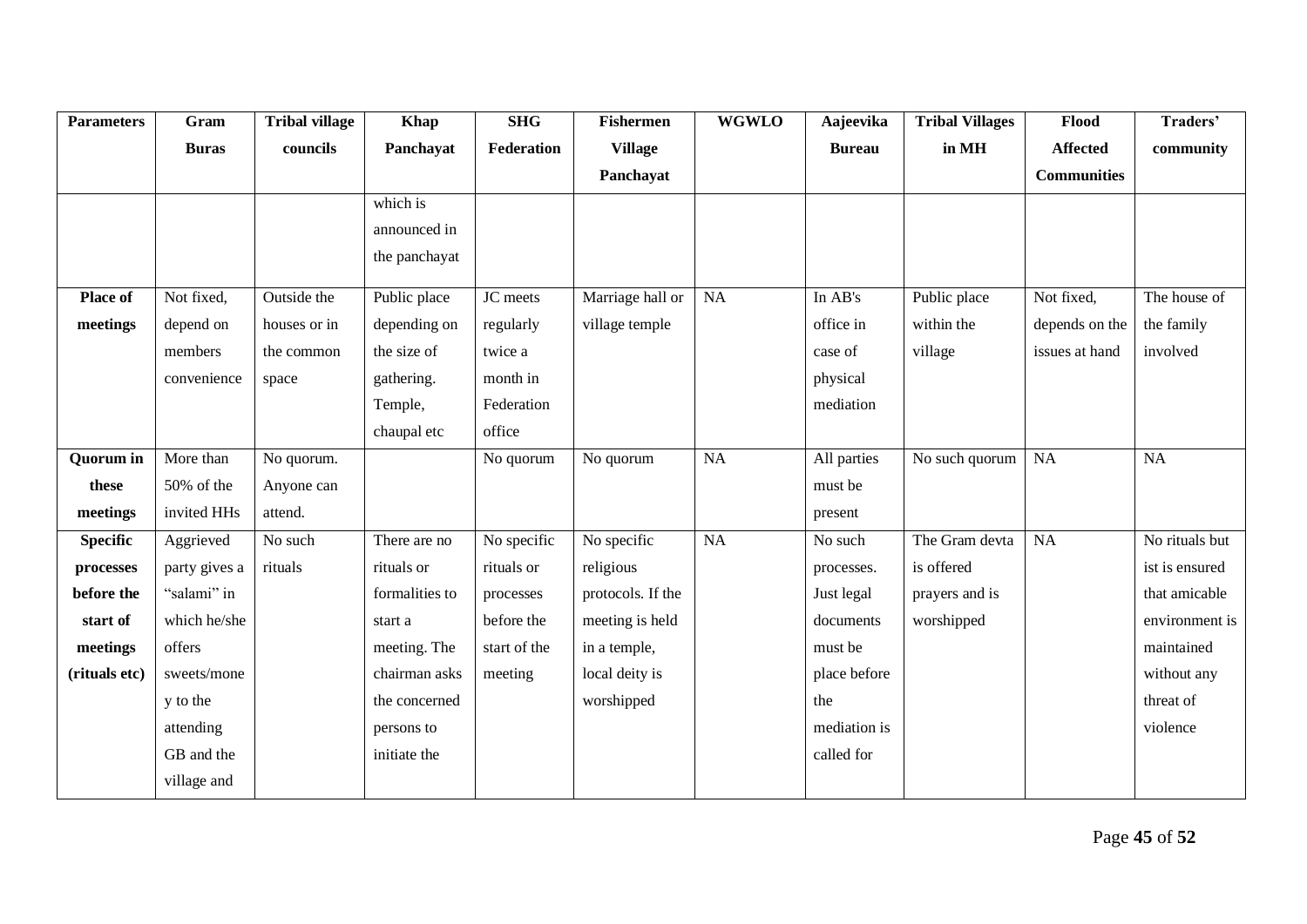| <b>Parameters</b> | Gram          | <b>Tribal village</b> | <b>Khap</b>     | <b>SHG</b>     | <b>Fishermen</b>   | <b>WGWLO</b> | Aajeevika     | <b>Tribal Villages</b> | Flood              | Traders'        |
|-------------------|---------------|-----------------------|-----------------|----------------|--------------------|--------------|---------------|------------------------|--------------------|-----------------|
|                   | <b>Buras</b>  | councils              | Panchayat       | Federation     | <b>Village</b>     |              | <b>Bureau</b> | in MH                  | <b>Affected</b>    | community       |
|                   |               |                       |                 |                | Panchayat          |              |               |                        | <b>Communities</b> |                 |
|                   | then states   |                       | discussion      |                |                    |              |               |                        |                    |                 |
|                   | the issue.    |                       | straight away   |                |                    |              |               |                        |                    |                 |
| Closure of        | Party who     | Meeting ends          | The meetings    | The            | This is like the   | NA           | At the end of | The members of         | NA                 | The meeting is  |
| meetings          | calls the     | with                  | end without     | meetings       | formal sitting of  |              | the resolved  | the committee          |                    | closed with     |
|                   | meeting       | conclusion            | any rituals. To | end with the   | a court of law. It |              | meeting, a    | are compensated        |                    | formal          |
|                   | makes some    | talk by the           | keep the        | decision       | ends when the      |              | "Samjauta     | for their time.        |                    | signature on    |
|                   | arrangement   | person leading        | positivity of   | shared with    | Panchayat          |              | patr" is      | Typically, they        |                    | written         |
|                   | s for tea and | the meeting           | the outcome,    | all the        | members            |              | made and      | are given              |                    | agreement to    |
|                   | snacks.       | that this has         | both the rival  | parties.       | complete their     |              | signed by     | compensation in        |                    | be abided by    |
|                   | Elderly       | been done, it         | parties are     | There is no    | tasks. The Kudi-   |              | both the      | kind such as one       |                    | all             |
|                   | members of    | should not            | asked to hug    | ritual as such | pillai announces   |              | parties once  | bottle of home         |                    | stakeholders.   |
|                   | the           | happen again          | each other or   |                | that the meeting   |              | the payment   | brewed liquor          |                    | In case the     |
|                   | community     | and do not            | shake hands as  |                | has ended. No      |              | is made and   | costing                |                    | parties are not |
|                   | counsel the   | raise the issue       | the symbol of   |                | vote of thanks     |              | this          | approximately          |                    | satisfied they  |
|                   | disputed      | again etc and         | promise to      |                | or any             |              | document is   | 20 to 40 rupees.       |                    | may approach    |
|                   | parties,      | these days            | work for        |                | concluding         |              | filed in the  | This has been          |                    | forma legal     |
|                   | make them     | handshakes            | amicable        |                | remarks            |              | case file and | replaced by            |                    | systems         |
|                   | shake their   | etc happen            | conclusion of   |                |                    |              | the case is   | aerated drinks         |                    |                 |
|                   | hands and     | which is a            | the dispute     |                |                    |              | closed        | now in some            |                    |                 |
|                   | end the       | learned               |                 |                |                    |              |               | villages.              |                    |                 |
|                   | meeting       | behaviour             |                 |                |                    |              |               |                        |                    |                 |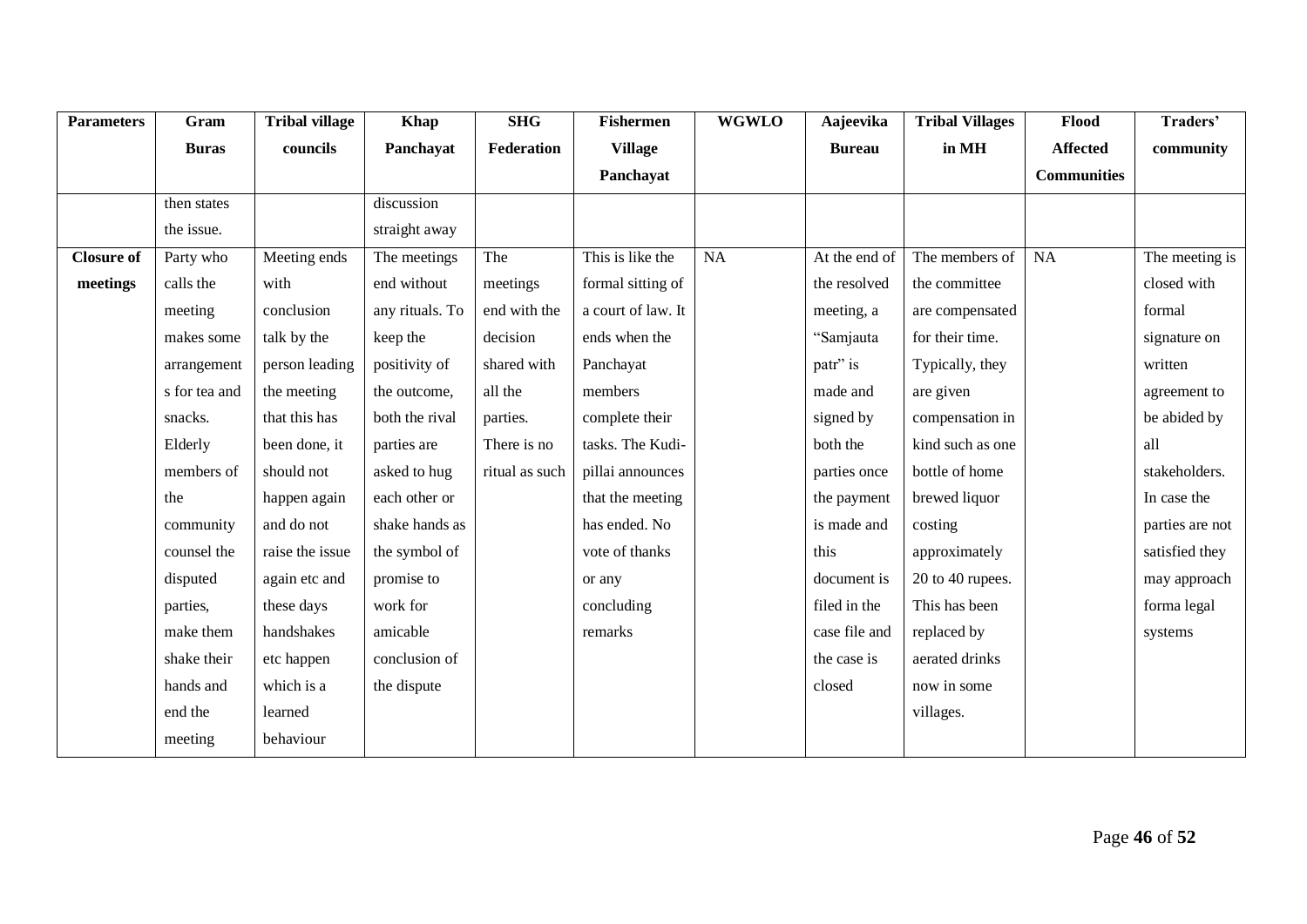| <b>Parameters</b>  | Gram         | <b>Tribal village</b> | <b>Khap</b>     | <b>SHG</b>    | <b>Fishermen</b>   | <b>WGWLO</b> | Aajeevika     | <b>Tribal Villages</b> | Flood              | Traders'        |
|--------------------|--------------|-----------------------|-----------------|---------------|--------------------|--------------|---------------|------------------------|--------------------|-----------------|
|                    | <b>Buras</b> | councils              | Panchayat       | Federation    | <b>Village</b>     |              | <b>Bureau</b> | in MH                  | <b>Affected</b>    | community       |
|                    |              |                       |                 |               | Panchayat          |              |               |                        | <b>Communities</b> |                 |
| <b>Expenses</b> in | Person who   | it depends on         | The events are  | No expenses   | Meetings take      | NA           | If there are  | By the parties         | NA                 | Incurred by     |
| the                | calls the    | the nature of         | almost zero     | are incurred  | place inside the   |              | expenses,     | involved in            |                    | the family that |
| meetings           | meeting, if  | the meeting.          | expenses. No    | during the    | village. There is  |              | AB bears      | dispute                |                    | has called the  |
|                    | found guilty | One day intra         | tea/snacks etc. | meeting. If   | no tea or snacks.  |              | them. If the  |                        |                    | arbiter         |
|                    | bear the     | village               | are expected at | the members   | However, the       |              | worker is in  |                        |                    |                 |
|                    | expenses of  | meetings have         | these events.   | have to go to | Panchayat has      |              | position to   |                        |                    |                 |
|                    | the meeting. | no such               | If at all some  | police        | money from the     |              | pay, then     |                        |                    |                 |
|                    | otherwise,   | expenditure           | arrangements    | station or    | taxes it levies on |              | site visit    |                        |                    |                 |
|                    | the general  | but if people         | are required,   | court, the    | the families and   |              | related       |                        |                    |                 |
|                    | GB meetings  | from other            | the host or     | federation    | other sources. It  |              | expenses are  |                        |                    |                 |
|                    | have their   | villages are          | families of     | pays the      | can bear some      |              | paid by       |                        |                    |                 |
|                    | expenses     | coming then           | host village    | expenses      | costs if           |              | him/her       |                        |                    |                 |
|                    | from village | meals etc are         | organize for    |               | necessary.         |              |               |                        |                    |                 |
|                    | fund         | served and            | the same        |               |                    |              |               |                        |                    |                 |
|                    |              | hosting party         |                 |               |                    |              |               |                        |                    |                 |
|                    |              | bears the             |                 |               |                    |              |               |                        |                    |                 |
|                    |              | expenditure           |                 |               |                    |              |               |                        |                    |                 |
| <b>Documentat</b>  | Meetings are | N <sub>o</sub>        | No              | Documentati   | All meetings       | Documentatio | Recorded in   | N <sub>o</sub>         | N <sub>o</sub>     | $\overline{No}$ |
| ion of             | recorded by  | documentation         | documentation   | on in         | including the      | n happens at | case file     | documentation          | documentation      | documentation   |
| meeting            | the village  | of these              | is done.        | Federation    | ward level         | different    |               |                        |                    | but final       |
| proceedings        | secretary    | meetings.             |                 | register      | meetings are       | levels       |               |                        |                    | agreement is    |
| and                |              |                       |                 |               | recorded in the    |              |               |                        |                    | prepared        |
| decisions          |              |                       |                 |               |                    |              |               |                        |                    |                 |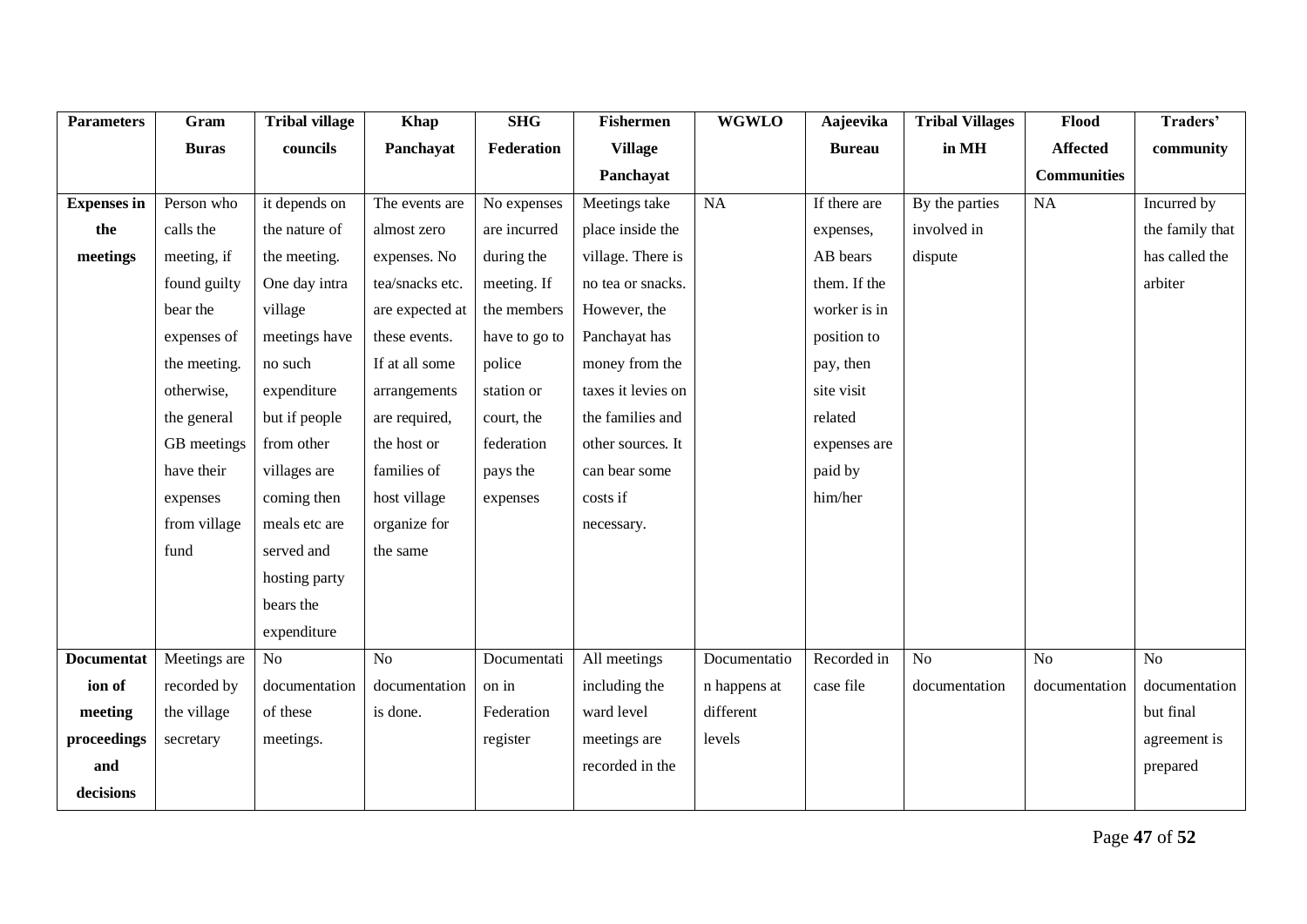| <b>Parameters</b> | Gram         | <b>Tribal village</b> | Khap           | <b>SHG</b> | <b>Fishermen</b> | <b>WGWLO</b> | Aajeevika     | <b>Tribal Villages</b> | Flood              | Traders'  |
|-------------------|--------------|-----------------------|----------------|------------|------------------|--------------|---------------|------------------------|--------------------|-----------|
|                   | <b>Buras</b> | councils              | Panchayat      | Federation | <b>Village</b>   |              | <b>Bureau</b> | in MH                  | Affected           | community |
|                   |              |                       |                |            | Panchayat        |              |               |                        | <b>Communities</b> |           |
|                   |              |                       |                |            | Panchayat        |              |               |                        |                    |           |
|                   |              |                       |                |            | Minutes Book.    |              |               |                        |                    |           |
| Form of           | Fine is the  | Fine and              | Fine and       | Fine is    | Apology. Fines   | <b>NA</b>    | NA            | Fine                   | NA                 | NA        |
| punishment        | only form of | social boycott        | social boycott | levied in  | are levied       |              |               |                        |                    |           |
|                   | punishment   |                       |                | some cases | ranging from     |              |               |                        |                    |           |
|                   |              |                       |                |            | 5000 to lakh of  |              |               |                        |                    |           |
|                   |              |                       |                |            | rupees           |              |               |                        |                    |           |
|                   |              |                       |                |            | depending on     |              |               |                        |                    |           |
|                   |              |                       |                |            | severity of      |              |               |                        |                    |           |
|                   |              |                       |                |            | issue. Social    |              |               |                        |                    |           |
|                   |              |                       |                |            | ostracization.   |              |               |                        |                    |           |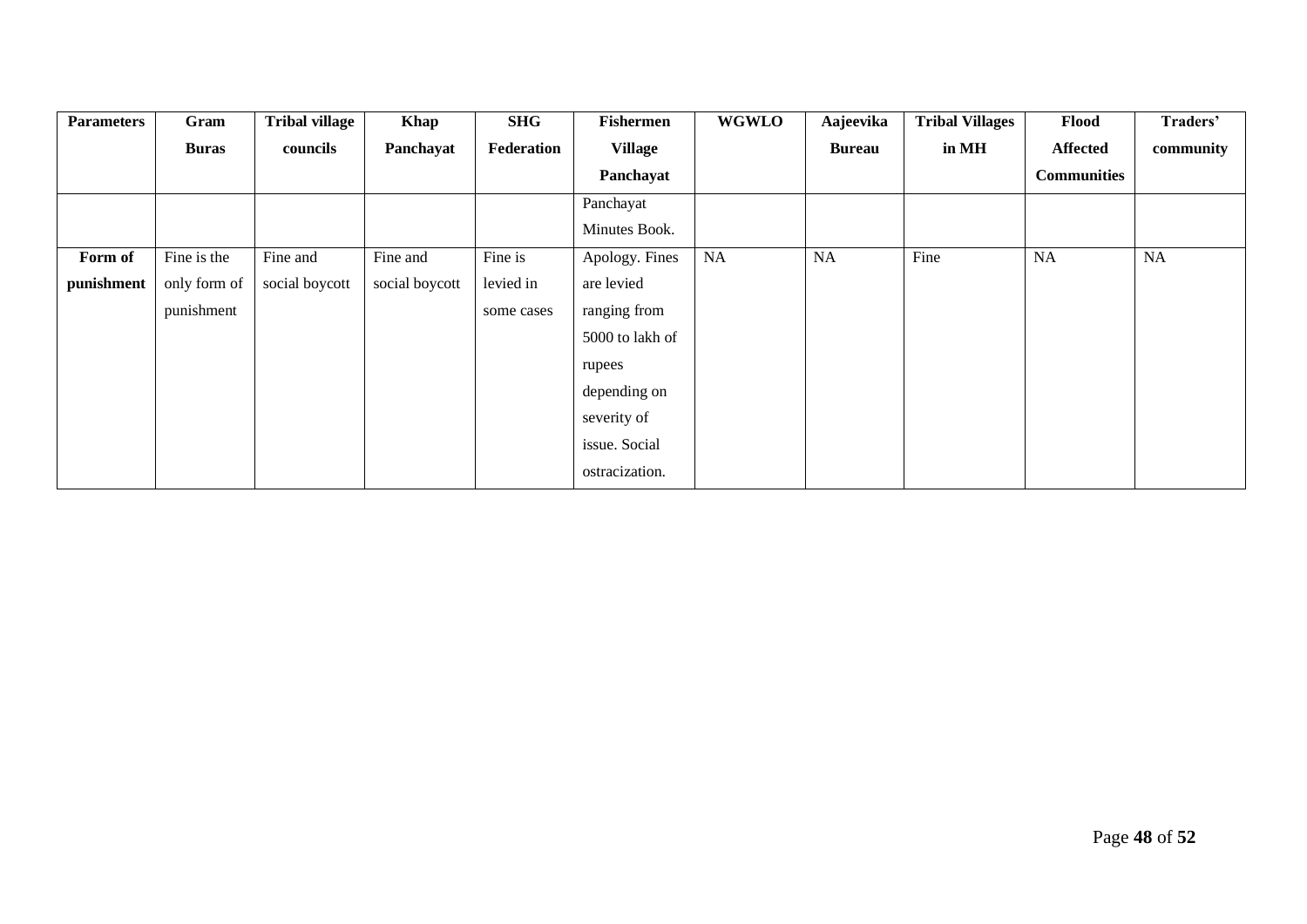#### <span id="page-49-0"></span>**Chapter 7 Conclusion**

Conflict in the society exists since people came together as a community with access to common resources, needs and wants as well social structures started getting established. The history of conflict between individuals, groups, clans, nations is as old as the history of humankind. The subsequent need for resolving and managing these conflicts emerged from the aftermath of violence associated with these conflicts and desire of harmony and stability in the communities. The discourse on conflict resolution has moved from traditional forms to inclusion of formal legal processes and alternative dispute resolution approaches. The discourse of using dialogic approaches for resolution of conflicts is grounded in the principles of relationship building, civic participation and social change, with a belief in the collective wisdom of the people involved.

The research study attempted to identify such institutions/spaces in the social sphere where dialogic approach is the preferred/dominant method for resolving conflicts. The ten cases studied are diverse in context of communities, geographies, their evolution but are similar in terms of the issues they handle, broad processes for the common objective of keeping the communities connected with the socio-cultural norms and practices. Our classification of these institutions as traditional and non-traditional, based on their evolution, as organic community driven and external actor promoted respectively is a means to understand the varying governance mechanisms and legitimacy they exert.

The traditional institutions of Gram Bura, Tribal Councils, Khap Panchyats, Ur Panchyats of fishermen community, Traders' community have evolved around strong social cohesion and similar domain of community as a central point. These institutions are useful for the community, are easily accessible, cost-effective and holds individual trust and faith in them for delivering justice. When compared with the formal legal systems and the existing biases in it, community prefer to engage with these traditional institutions as they have exhibited a fair, transparent and enabling environment for holding conversations in the communities. These institutions govern the social, cultural and economic lives of these close-knit communities and hence are driven by the centrality and importance of community identity and pride. The commitment of these institutions to preserve the social-cultural norms and value strengthens their legitimacy in the communities.

The non-traditional institutions of WGWLO, Aajeevika Bureau, SHG Federation have evolved in the past two decades with the intervention of external actors who intended to work for the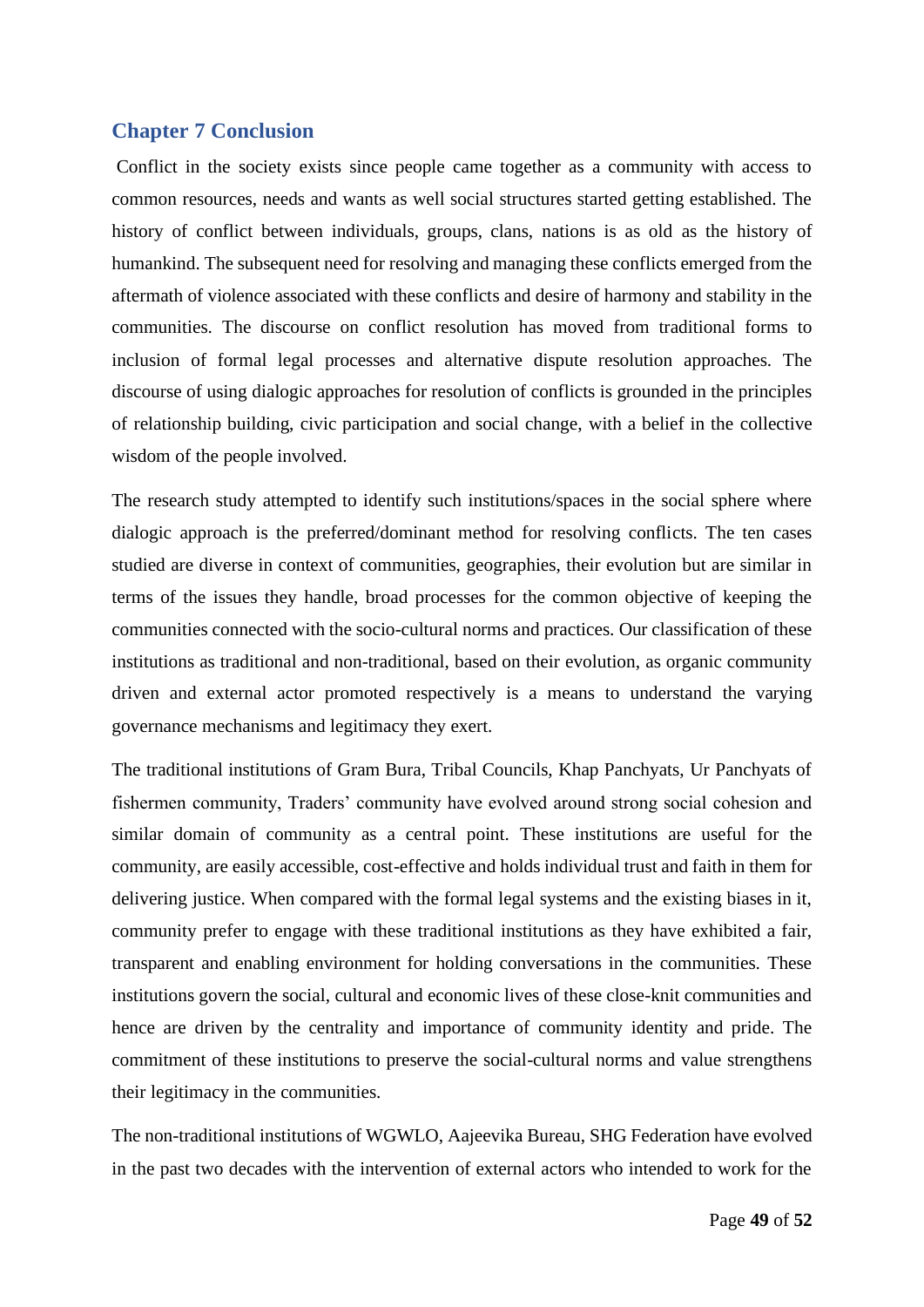rights and welfare of the people. WGWLO has been engaged in resolving the latent genderbased conflicts of land rights of women, about which open discussions are not common as it is considered an internal household matter. Long term efforts towards raising awareness, having dialogues with stakeholders has led to change in mindset of people and they have been successful in ensuring that women get their rights. The women who are most vulnerable in the are more susceptible to such conflicts. WGWLO and SHG Federation have provided safe spaces for women to come forward, raise their issues and help them to engage with the legal systems. The platform provided by Aajeevika Bureau for migrant workers has created another space for workers and employers to come together and engage in dialogues, mediated by the AB's team to resolve the wage disputes. These externally facilitated institutions/spaces are domain specific and may not be as widely prevalent as the traditional spaces, but are creating an impact in the lives of people involved with them and are drawing their legitimacy from the legal provisions and community support.

The conceptual framework, based on detailed literature study and its application on the cases based on our field level interactions, highlighted the factors that influence the institutions. These factors are playing a role in the existence, functioning and well as sustenance of these institutions. While traditional institutions base their foundation on the complex, close-knit community norms and practices, the non-traditional ones are based on the issues and objectives they seek to resolve and fulfil. Each of these institutions are characterised around the community and the issues. Given the dynamic nature of the communities and the issues, there is no one set of ideal factors that can make an ideal institution following dialogic approach for conflict resolution. The framework helped in understanding the possible combination of factors to exist for making dialogic approach a successful method of conflict resolution. For example, in case of Gram Buras and Aajeevika Bureau's work, high social network and legitimacy is enabling dialogues between parties to happen and progress towards resolution. Whereas in case of flood affected communities, the issue-based formation of informal groups remains active only till the disaster is resolved and the focus is on immediate solutions. In this case, scope for dialogues become limited to parties seeking disaster relief.

While the principle of finding a common round for resolving conflicts is a thread that binds all these institutions, with the changes happening in the communities and their environment are influencing the functioning as well as existence of these institutions. These changes become more dominant in case of traditional institutions, where the communities are in transition with outward migration, education and youth increasingly moving away from traditional practices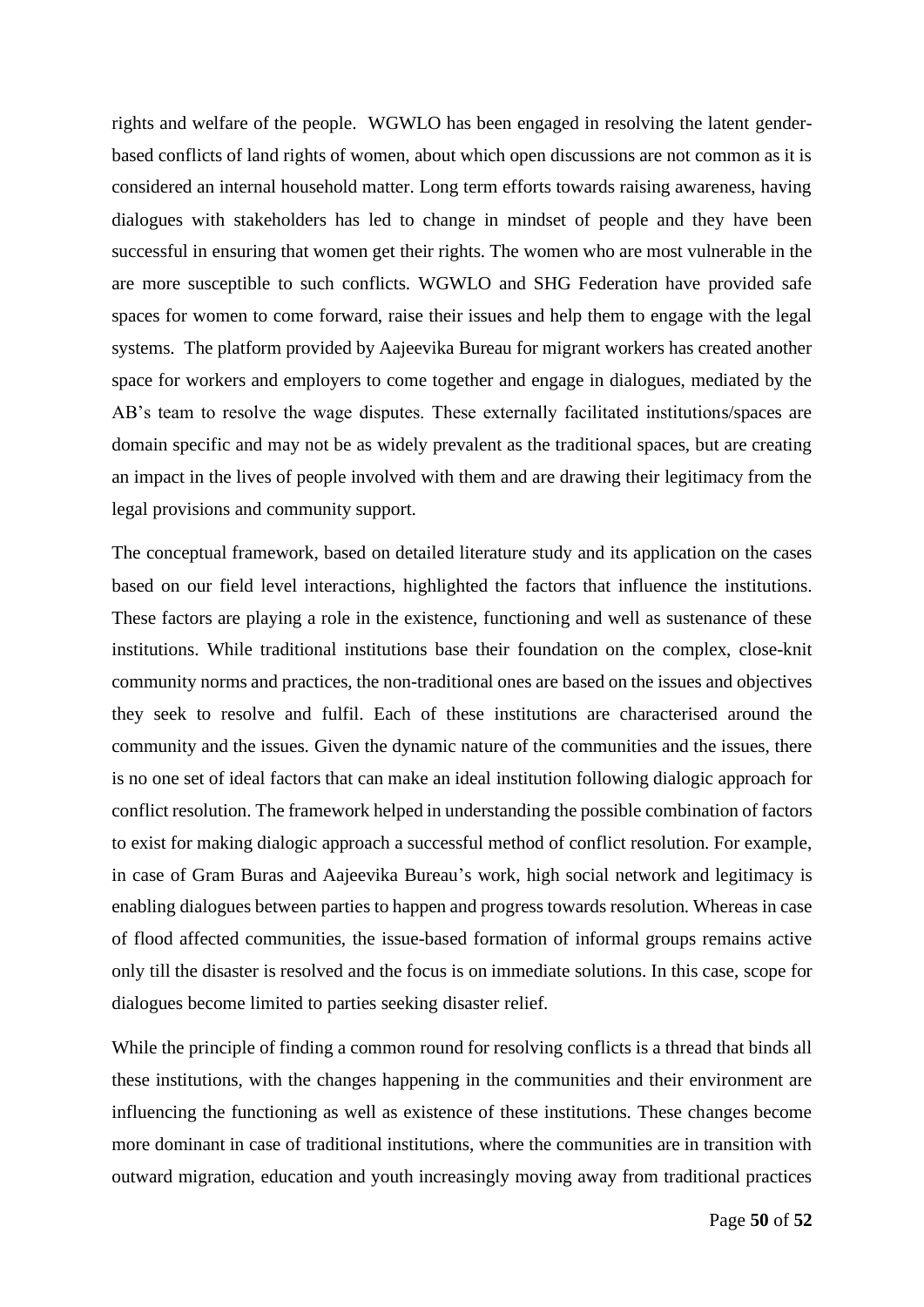is becoming a common phenomenon. The introduction of modern, formal governance system in the form of Panchayati Raj System (PRI) is another reason behind the reducing appeal of these institutions. There are efforts being made by various NGOs to integrate traditional systems with the workings of PRI. Like in the case of Maharashtra where Vyaam (an NGO) is working to bring communities and PRI closer and in case of Gram Buras, who are also working with the PRIs for monitoring of development works, but then the proportion of conflict resolution work reduces significantly for these institutions. They are in a kind of flux for their core functions to exist with presence of alternative mechanisms. Their influencing power was more with they being highly relevant in lives of communities when the communities were insular. Another example is from the 'Ur' panchayats of fishermen communities, where people are moving out from the fishing profession which is leading to the reduction in revenue for these panchayats. Increased access to education for the youth has enabled them to explore other professions thus core activity around which the panchayats were formed is slowly dissolving.

In case of the non-traditional institutions, they are supported by external NGO/CBOs/actors and have gradually become ingrained in the lives of people. They are enabling people to understand the impact of social group membership on their identity and creating awareness about their rights. They do not face threat to existence as long as they are supported by the NGOs and are accepted as a means to access rights and justice by the community.

This research focussed on understanding the community-based institutions and their mechanisms and the key characteristics that make them relevant and functional. While the processes adopted by them are context and issue specific, we have found that they are core to the existence of the communities and are enabling them to access justice through various channels (informal and formal institutions of justice). These institutions are helping the communities to identify and adopt alternate mechanisms for conflict resolution, where violence is not the dominant means and conversations and dialogues are proving to be fruitful and engaging. While the scope of the research was limited to ten cases, the field/area of rural/urban based community led/focussed institutions that are working using these approaches is quite large. This research can serve as a tool to delve deeper into this subject.